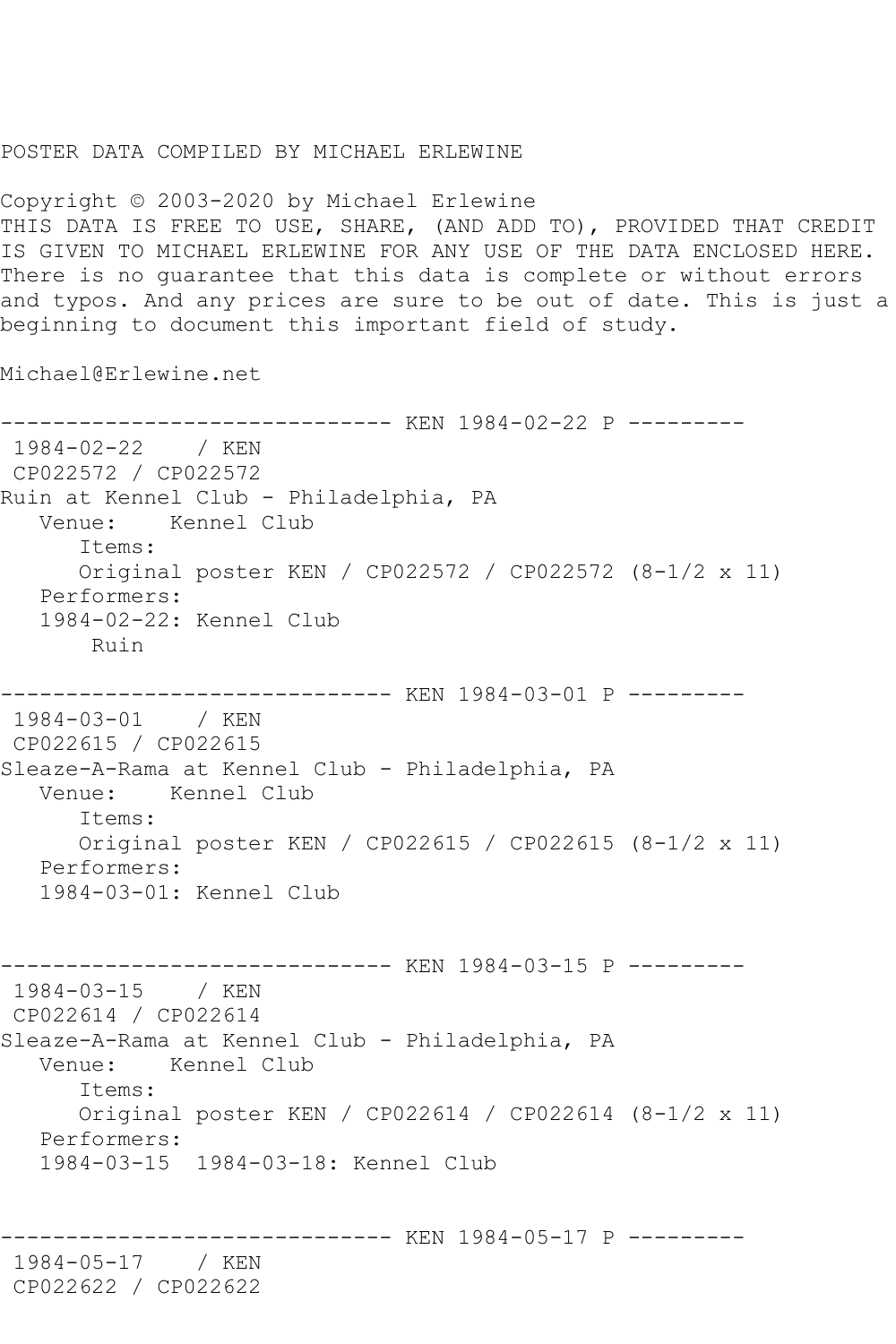Igor and Melissa at Kennel Club - Philadelphia, PA Artist: Jim Meneses Venue: Kennel Club Items: Original poster KEN / CP022622 / CP022622 (8-1/2 x 11) Performers: 1984-05-17: Kennel Club Igor and Melissa ------------------------------ KEN 1984-06-21 P --------- 1984-06-21 / KEN CP012009 / CS08046 WXPN Art Party at The Kennel Club - Philadelphia, PA Notes: Photocopy Venue: Kennel Club Items: Original poster KEN / CP012009 / CS08046 Performers: 1984-06-21: Kennel Club ----------- KEN 1985-01-09 P ---------1985-01-09 / KEN CP012019 / CS08056 Henry Rollins at Kennel Club [Philadelphia, PA] Notes: Offset<br>Venue: Kenr Kennel Club Items: Original poster KEN / CP012019 / CS08056 Performers: 1985-01-09: Kennel Club Henry Rollins ------------------------------ KEN 1985-02-17 P --------- 1985-02-17 / KEN CP012010 / CS08047 Pegalina, Marty Watt at Kennel Club [Philadelphia, PA] Notes: Offset Venue: Kennel Club Items: Original poster KEN / CP012010 / CS08047 Performers: 1985-02-17: Kennel Club Pegalina / Marty Watt / Cosmic Jackie / Christina's Wedding / Lana Lang / Matt Marello / Mr. Metha / Steven Burns / Scott Torne / Joe Fisher / Melanie Stewart / Bobby Startup / David Wildmann / Stuart Levy / Mixmaster Melvanbus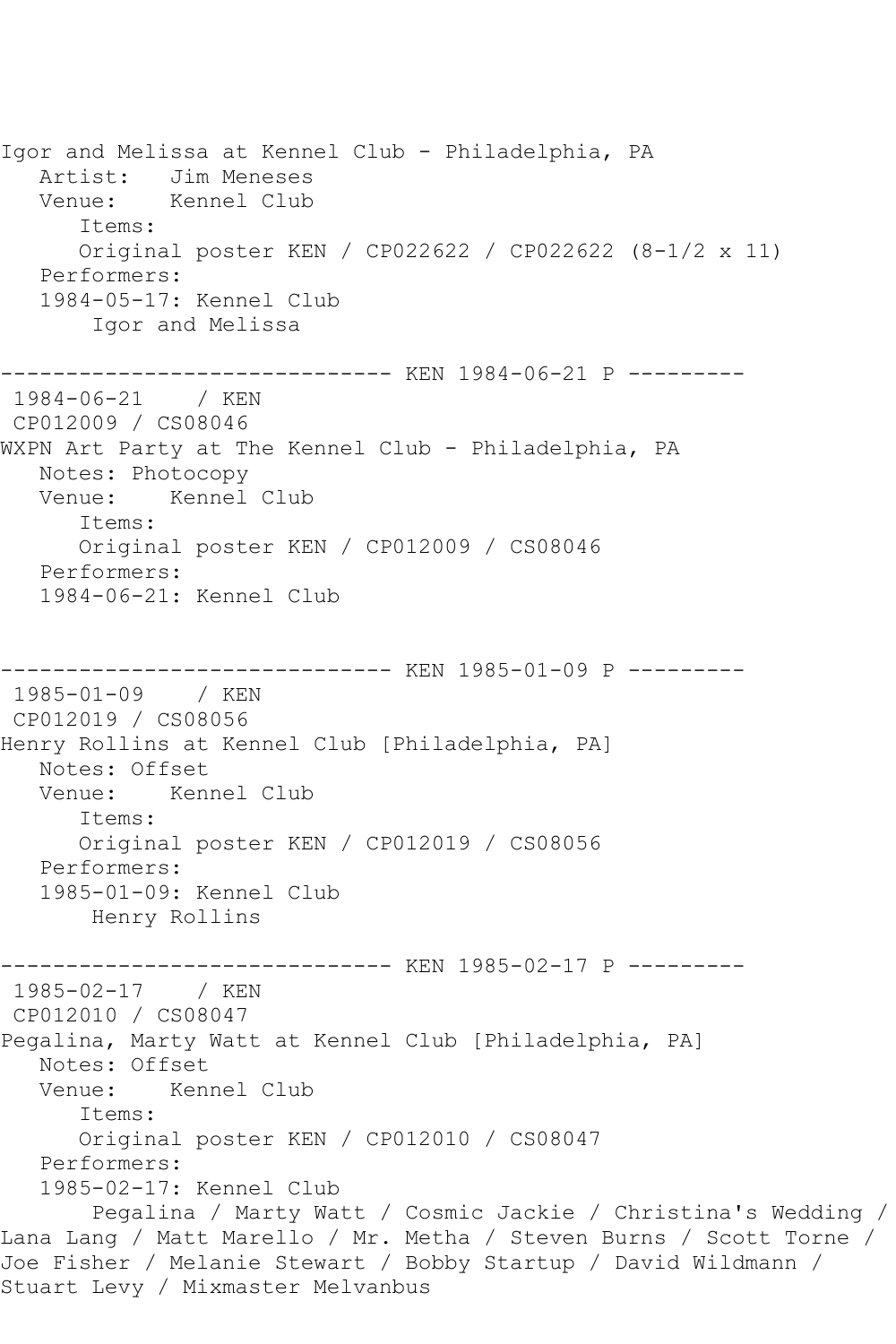------------------------------ KEN 1985-03-31 P --------- 1985-03-31 / KEN CP012003 / CS08040 Lee Paris, Experimental Products at Kennel Club [Philadelphia, PA] Notes: Offset Venue: Kennel Club Items: Original poster KEN / CP012003 / CS08040 Performers: 1985-03-31 1985-04-14: Kennel Club Lee Paris / Experimental Products / Cosmic Jackie / Xtina / Blur ------------------------------ KEN 1985-05-05 P --------- 1985-05-05 / KEN CP012007 / CS08044 Bob Is Coming, Again and Again, at The Kennel Club - Philadelphia, PA Notes: Offset Venue: Kennel Club Items: Original poster KEN / CP012007 / CS08044 Performers: 1985-05-05: Kennel Club ------------------------------ KEN 1985-05-05 P --------- 1985-05-05 / KEN CP012027 / CS08064 Dead Milkmen at Kennel Club [Philadelphia, PA] Notes: Photocopy<br>Venue: Kennel Kennel Club Items: Original poster KEN / CP012027 / CS08064 Performers: 1985-05-05: Kennel Club Dead Milkmen ------------------------------ KEN 1985-06-02 P --------- 1985-06-02 / KEN CP022617 / CP022617 Bunnydrums, Ruin at Kennel Club [Philadelphia, PA] Artist: F. Moore Venue: Kennel Club Promoter: Lee Paris Items: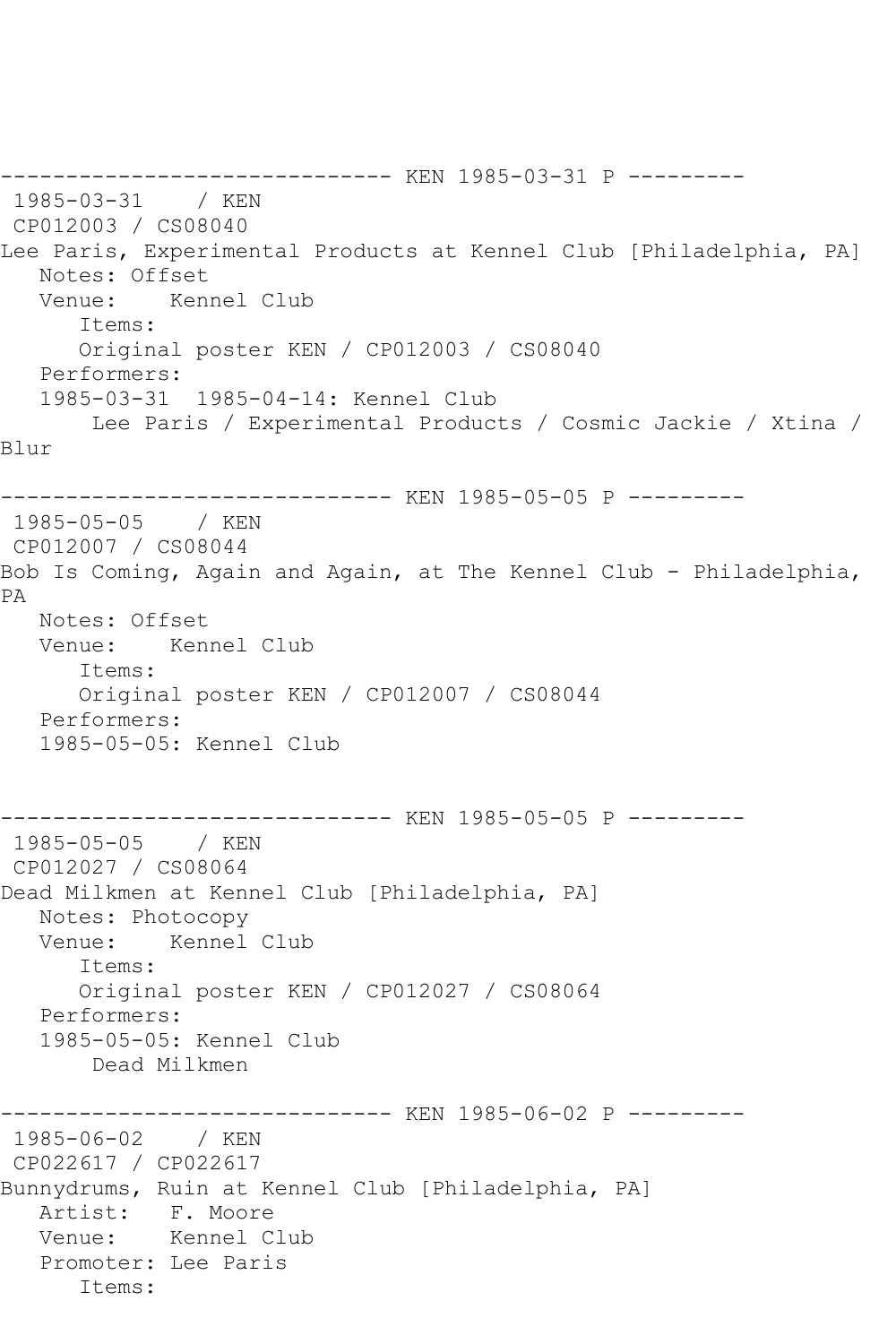Original poster KEN / CP022617 / CP022617 (5-1/4 x 8-1/4) Performers: 1985-06-02: Kennel Club Bunnydrums 1985-06-09: Kennel Club Ruin / Johnsons 1985-06-16: Kennel Club Necropolis of Love ------------------------------ KEN 1985-06-12 P --------- 1985-06-12 / KEN CP012020 / CS08057 Decontrol, Sons of Ace at Kennel Club [Philadelphia, PA] Notes: Offset Venue: Kennel Club Items: Original poster KEN / CP012020 / CS08057 Performers: 1985-06-12: Kennel Club Decontrol / Sons of Ace / E.P. T. ------------ KEN 1985-06-19 P ---------1985-06-19 / KEN CP012006 / CS08043 More Fiends, Fabulous Fondas at Kennel Club [Philadelphia, PA] Notes: Offset Artist: More Fiends Venue: Kennel Club Items: Original poster KEN / CP012006 / CS08043 Performers: 1985-06-19: Kennel Club More Fiends / Fabulous Fondas / Electric Love Muffin ------------ KEN 1985-06-19 P ---------1985-06-19 / KEN CP012026 / CS08063 Electric Love Muffin, Psychotic Norman at Kennel Club [Philadelphia, PA] Notes: Photocopy Venue: Kennel Club Items: Original poster KEN / CP012026 / CS08063 Performers: 1985-06-19: Kennel Club Electric Love Muffin / Psychotic Norman / More Fiends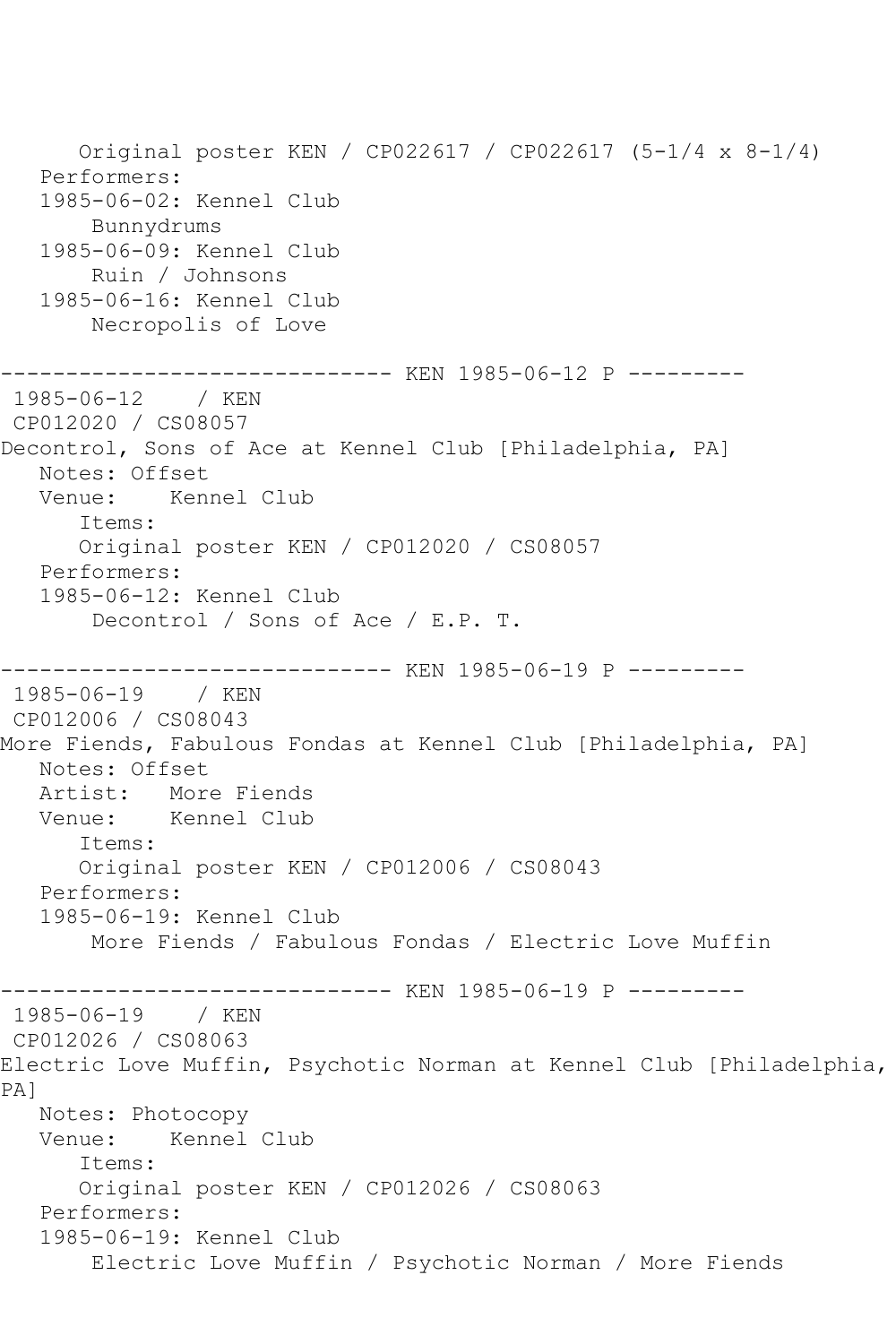------------------------------ KEN 1985-06-19 P --------- 1985-06-19 / KEN CP012029 / CS08066 Psychotic Norman at Kennel Club [Philadelphia, PA] Notes: Offset<br>Venue: Ken Venue: Kennel Club Items: Original poster KEN / CP012029 / CS08066 Performers: 1985-06-19: Kennel Club Psychotic Norman ------------------------------ KEN 1985-08-04 P --------- 1985-08-04 / KEN CP012011 / CS08048 Bunny Drums, Scram! at Kennel Club [Philadelphia, PA] Notes: Offset Venue: Kennel Club Items: Original poster KEN / CP012011 / CS08048 Performers: 1985-08-04 1985-08-21: Kennel Club Bunny Drums / Scram! / Meat Puppets / Johnsons / Brian Brain / Micronotz / Jeffery Lee Pierce / Pay Attention ------------------------------ KEN 1985-08-05 P --------- 1985-08-05 / KEN CP012028 / CS08065 Ruin at Kennel Club [Philadelphia, PA] Notes: Photocopy Venue: Kennel Club Items: Original poster KEN / CP012028 / CS08065 Performers: 1985-08-05: Kennel Club Ruin ------------------------------ KEN 1985-08-31 P --------- 1985-08-31 / KEN CP010864 / CS06901 Children's Crusade, More Fiends at Kennel Club [Philadelphia, PA] Notes: Photocopy Venue: Kennel Club Items: Original poster KEN / CP010864 / CS06901 Performers: 1985-08-31: Kennel Club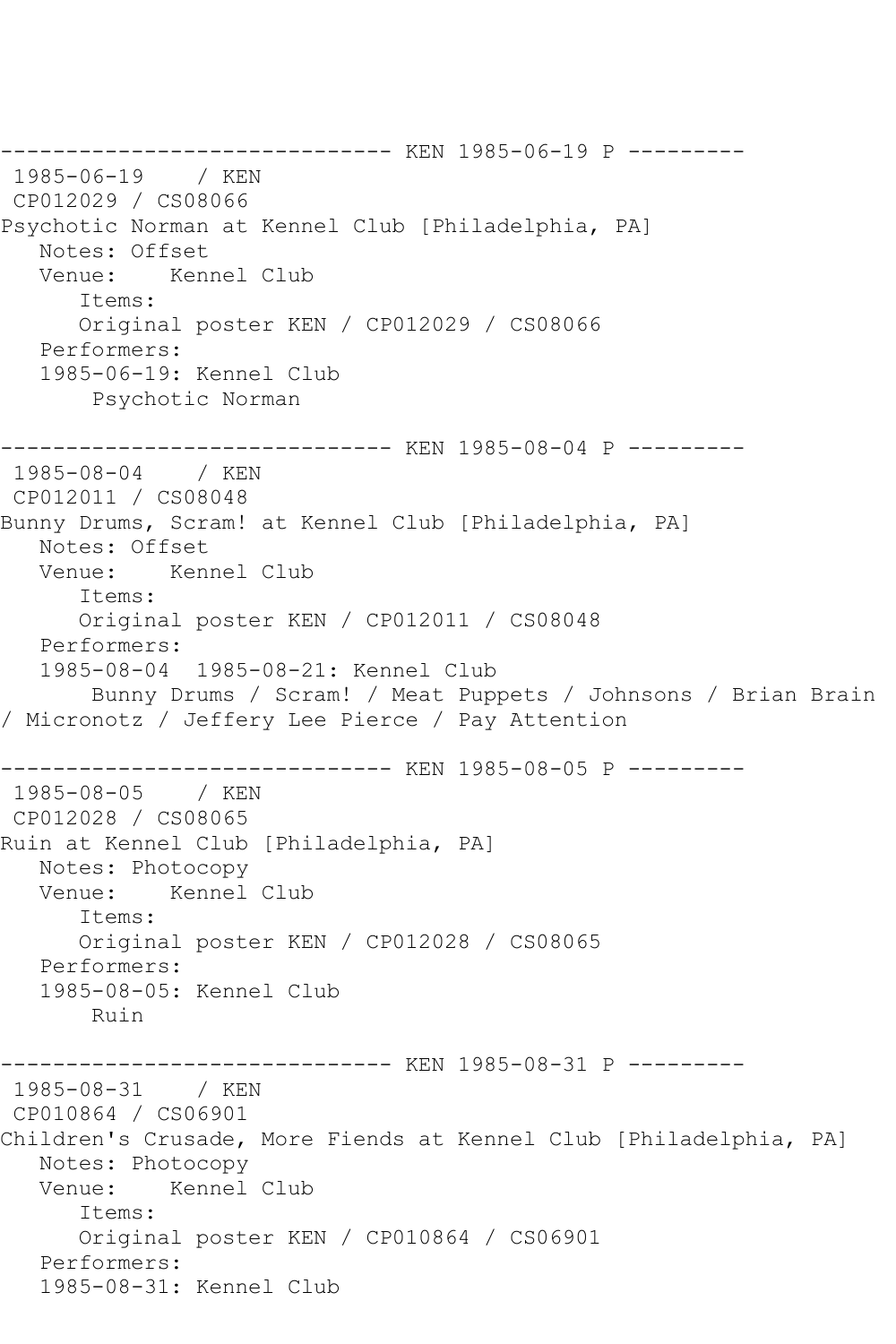```
 Children's Crusade / More Fiends / Blood Bank
            ------------------------------ KEN 1985-09-01 P ---------
1985-09-01 / KEN 
CP012031 / CS08068
Executive Slacks at Kennel Club [Philadelphia, PA]
   Notes: Offset
   Artist: Matt Marello
   Venue: Kennel Club
       Items:
       Original poster KEN / CP012031 / CS08068
   Performers:
   1985-09-01: Kennel Club
        Executive Slacks
------------------------------ KEN 1985-10-09 P ---------
1985-10-09 / KEN 
CP012004 / CS08041
Executive Slacks, Agitpop at Kennel Club [Philadelphia, PA]
   Notes: Offset
   Artist: Matt Marello
   Venue: Kennel Club
      Items:
      Original poster KEN / CP012004 / CS08041
   Performers:
   1985-10-09: Kennel Club
       Executive Slacks / Agitpop / Art instalation / Soma Holicay / 
Bunny Drums / Pay Attention / Y3 Dude / Phakenit
------------------------------ KEN 1985-10-13 P ---------
1985-10-13 / KEN 
CP012008 / CS08045
Bunny Drums at Kennel Club [Philadelphia, PA]
   Notes: Photocopy
   Venue: Kennel Club
      Items:
      Original poster KEN / CP012008 / CS08045
   Performers:
   1985-10-13: Kennel Club
        Bunny Drums
------------------------------ KEN 1985-10-30 P ---------
1985-10-30 / KEN 
CP022577 / CP022577
Stranger to Stranger at Kennel Club [Philadelphia, PA]
   Venue: Kennel Club
       Items:
```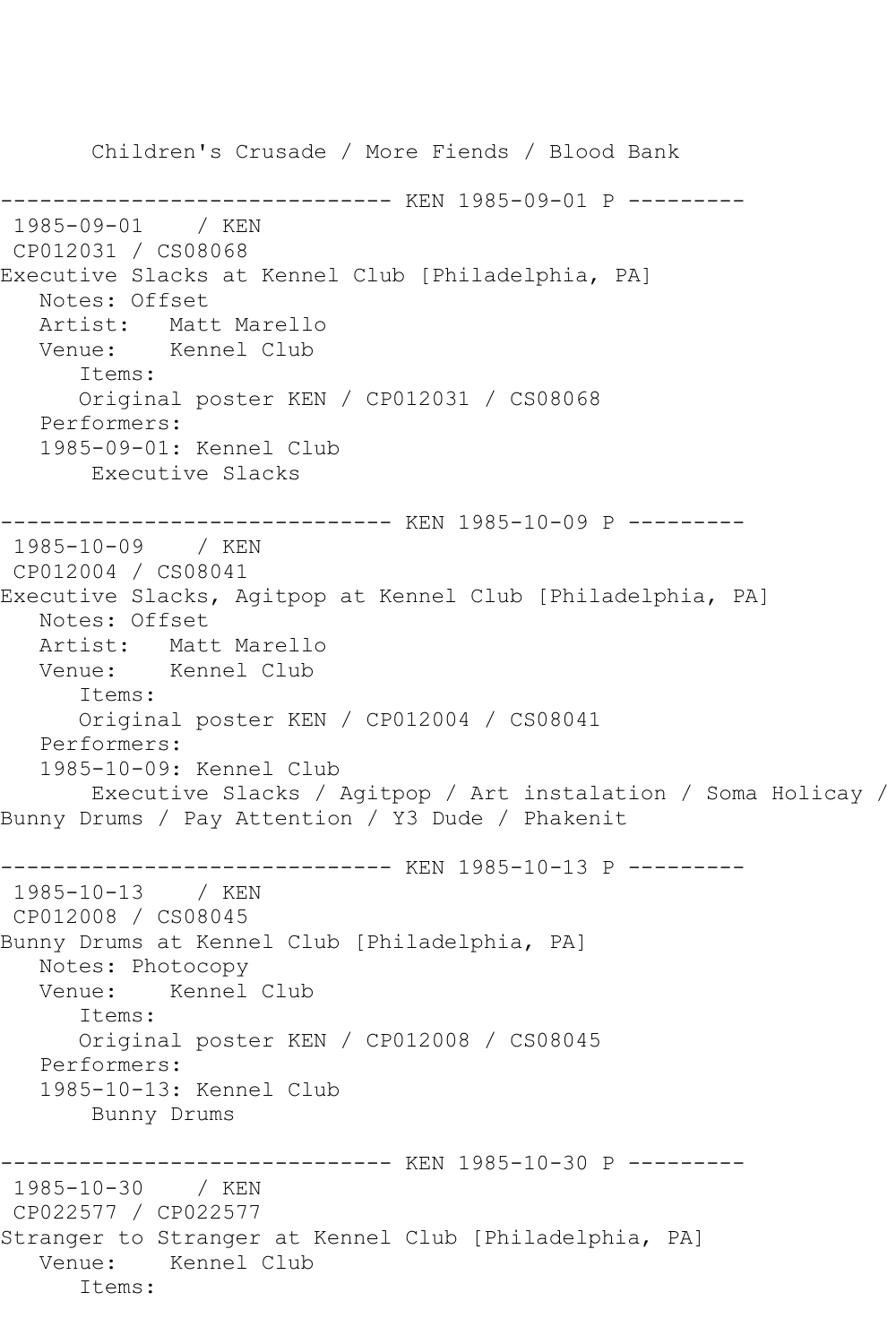Original poster KEN / CP022577 / CP022577 (8-1/2 x 11) Performers: 1985-10-30: Kennel Club Stranger to Stranger ------------------------------ KEN 1985-11-13 P --------- 1985-11-13 / KEN CP012001 / CS08038 Johnsons, Electric Love Muffin at Kennel Club [Philadelphia, PA] Notes: Offset<br>Venue: Kenr Kennel Club Items: Original poster KEN / CP012001 / CS08038 Performers: 1985-11-13 1985-12-04: Kennel Club Johnsons / Electric Love Muffin / Nicholas Tremulis / Impossible Years / Vulcano Suns ------------------------------ KEN 1985-11-20 P --------- 1985-11-20 / KEN CP022616 / CP022616 Love and Rockets at Kennel Club - Philadelphia, PA Venue: Kennel Club Items: Original poster KEN / CP022616 / CP022616 (8-1/2 x 11) Performers: 1985-11-20: Kennel Club Love and Rockets ------------------------------ KEN 1985-12-18 P --------- 1985-12-18 / KEN CP012002 / CS08039 Ruin at Kennel Club [Philadelphia, PA] Notes: Offset Venue: Kennel Club Items: Original poster KEN / CP012002 / CS08039 Performers: 1985-12-18: Kennel Club Ruin ------------------------------ KEN 1986-01-03 P --------- 1986-01-03 / KEN CP012025 / CS08062 Electric Love Muffin, Greymarch at Kennel Club [Philadelphia, PA] Notes: Photocopy Venue: Kennel Club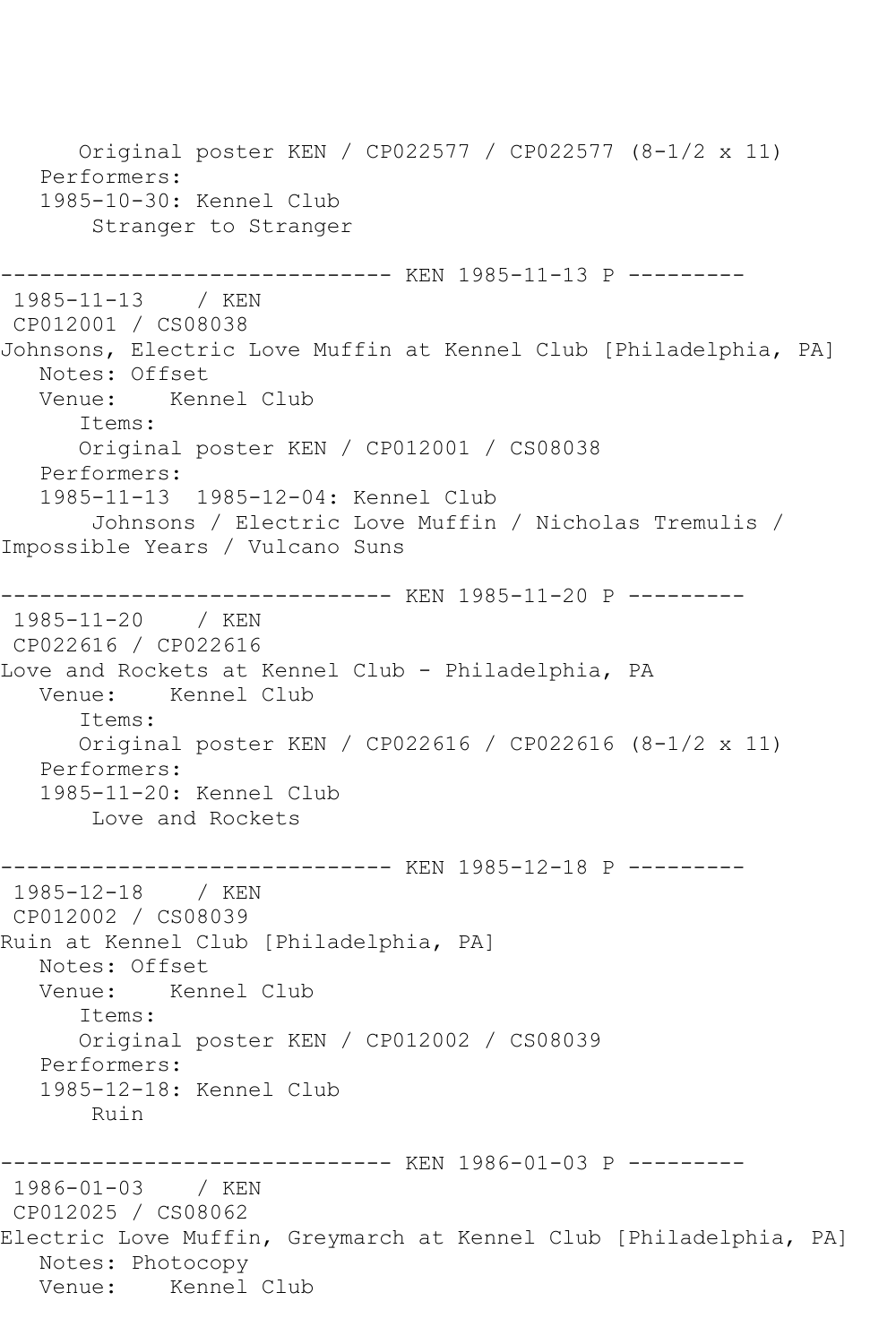Items: Original poster KEN / CP012025 / CS08062 Performers: 1986-01-03: Kennel Club Electric Love Muffin / Greymarch ------------------------------ KEN 1986-02-13 P --------- 1986-02-13 / KEN CP012030 / CS08067 Johnny Thunders at Kennel Club [Philadelphia, PA] Notes: Photocopy Venue: Kennel Club Items: Original poster KEN / CP012030 / CS08067 Performers: 1986-02-13: Kennel Club Johnny Thunders ----------- KEN 1986-02-19 P ---------1986-02-19 / KEN CP012023 / CS08060 Oblivion, Homo Picnic at Kennel Club [Philadelphia, PA] Notes: Offset<br>Venue: Kenr Kennel Club Items: Original poster KEN / CP012023 / CS08060 Performers: 1986-02-19: Kennel Club Oblivion / Homo Picnic ------------------------------ KEN 1986-03-12 P --------- 1986-03-12 / KEN CP022601 / CP022601 Dresden at Kennel Club - Philadelphia, PA Venue: Kennel Club Items: Original poster KEN / CP022601 / CP022601 (8-1/2 x 11) Performers: 1986-03-12: Kennel Club Dresden ------------------------------ KEN 1986-03-14 P --------- 1986-03-14 / KEN CP012024 / CS08061 Ruin, Heathens at Kennel Club [Philadelphia, PA] Notes: Photocopy Venue: Kennel Club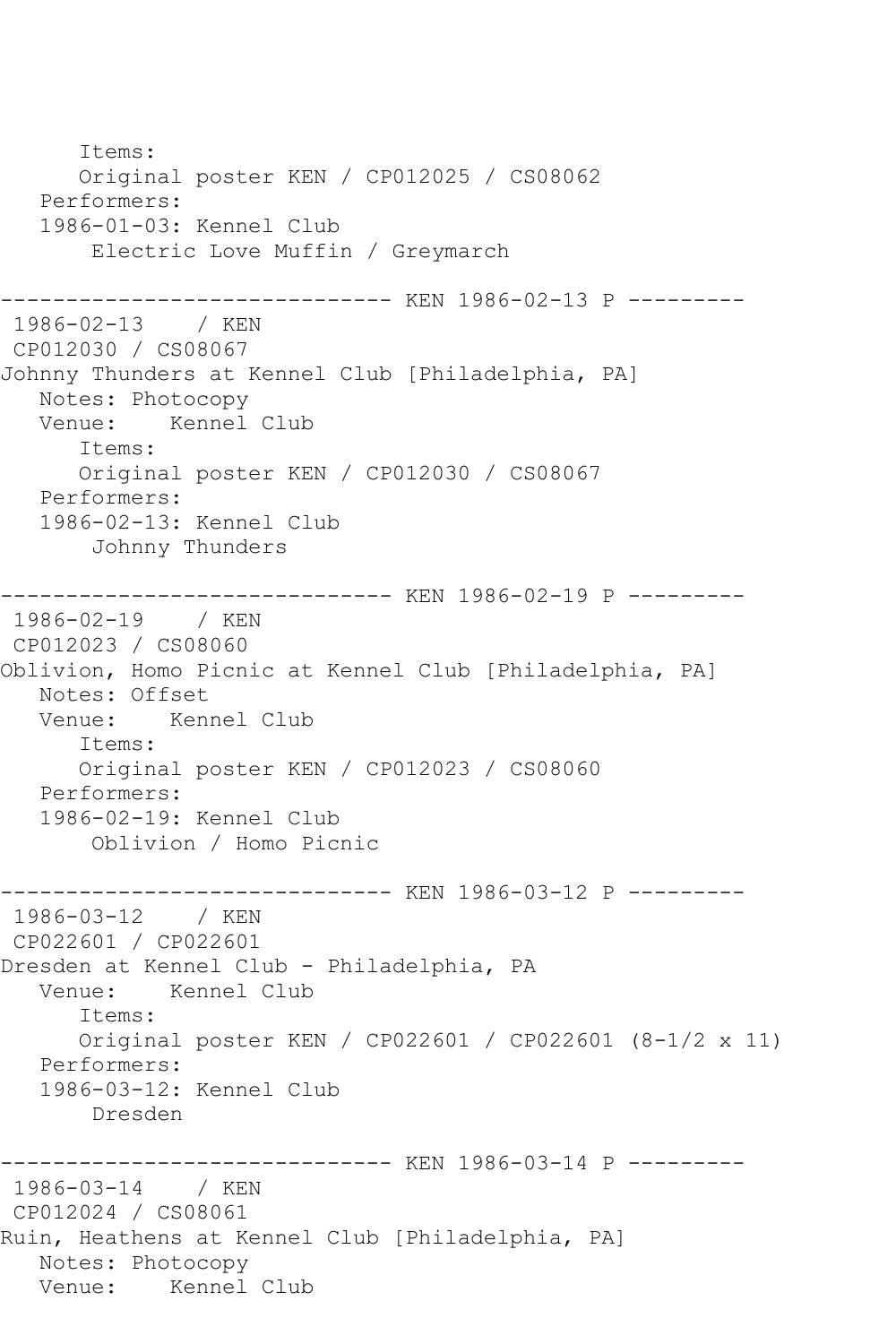Items: Original poster KEN / CP012024 / CS08061 Performers: 1986-03-14: Kennel Club Ruin / Heathens ------------------------------ KEN 1986-04-24 P --------- 1986-04-24 / KEN CP022619 / CP022619 UK Subs at Kennel Club - Philadelphia, PA<br>Venue: Kennel Club Kennel Club Items: Original poster KEN / CP022619 / CP022619 (8-1/2 x 11) Performers: 1986-04-24: Kennel Club UK Subs ------------------------------ KEN 1986-05-04 P --------- 1986-05-04 / KEN CP012013 / CS08050 Dag Nasty, Clap at Kennel Club [Philadelphia, PA] Notes: Photocopy Venue: Kennel Club Items: Original poster KEN / CP012013 / CS08050 Performers: 1986-05-04: Kennel Club Dag Nasty / Clap / A.C.S -------------------------------- KEN 1986-05-18 P ---------<br>1986-05-18 / KEN  $1986 - 05 - 18$ CP012021 / CS08058 Samhaim, Circle of Shit at Kennel Club [Philadelphia, PA] Notes: Photocopy Venue: Kennel Club Items: Original poster KEN / CP012021 / CS08058 Performers: 1986-05-18: Kennel Club Samhaim / Circle of Shit / YDI ------------------------------ KEN 1986-05-18 P --------- 1986-05-18 / KEN CP012022 / CS08059 Samhaim, YDI at Kennel Club [Philadelphia, PA] Notes: Photocopy Venue: Kennel Club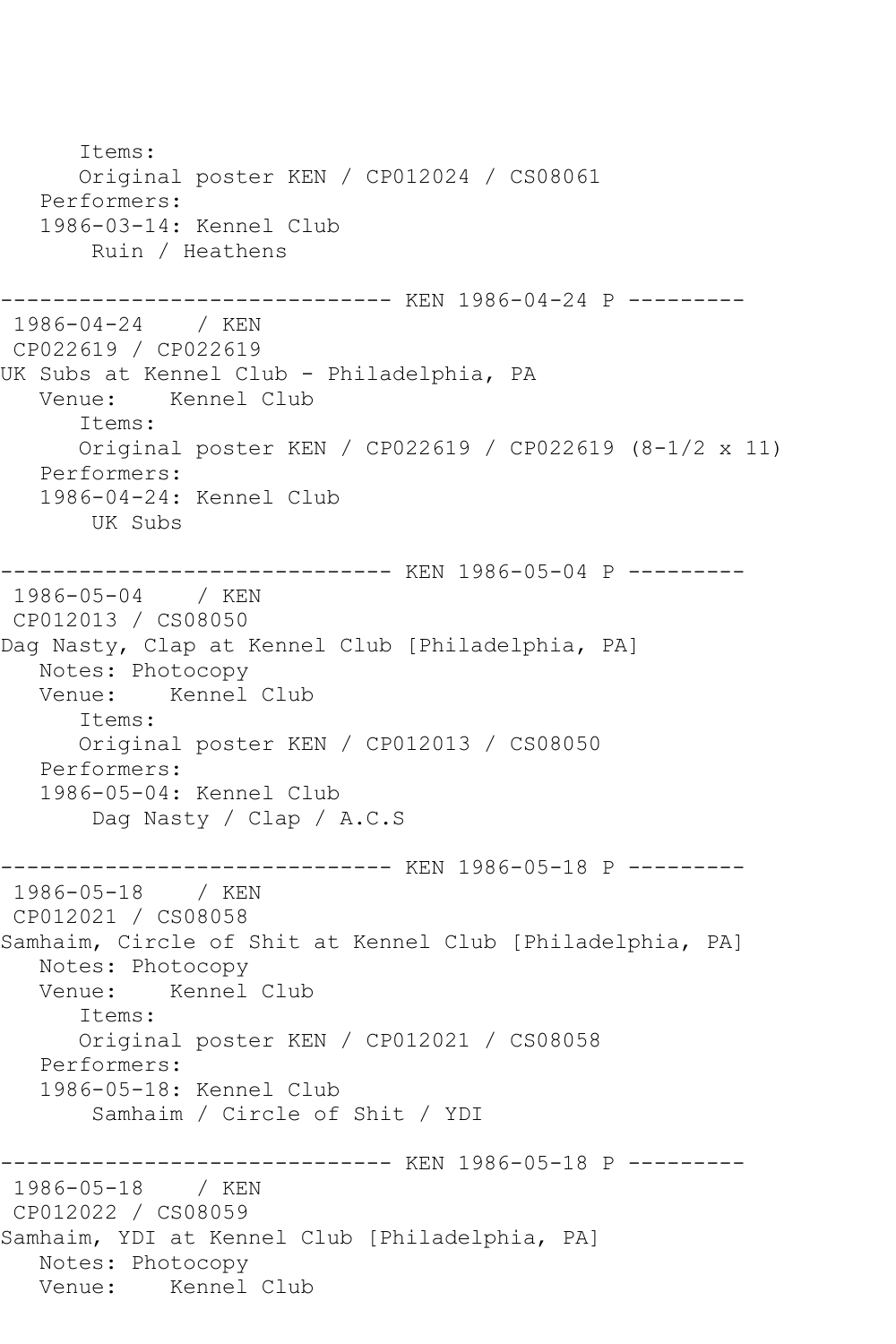```
 Items:
       Original poster KEN / CP012022 / CS08059
    Performers:
    1986-05-18: Kennel Club
        Samhaim / YDI / Serial Killers
------------------------------ KEN 1986-05-21 P ---------
1986-05-21 / KEN 
CP022618 / CP022618
Peter Craigie at Kennel Club - Philadelphia, PA
 Artist: Peter Craigie
 Venue: Kennel Club
       Items:
       Original poster KEN / CP022618 / CP022618 (8-1/2 x 11)
    Performers:
    1986-05-21: Kennel Club
        Peter Craigie
    1986-05-22: Kennel Club
        Peter Craigie
    1986-05-23: Kennel Club
        Peter Craigie
    1986-05-24: Kennel Club
        Peter Craigie
    1986-05-25: Kennel Club
    1986-05-28: Kennel Club
    1986-05-29: Kennel Club
        Peter Craigie
    1986-05-30: Kennel Club
        Peter Craigie
    1986-05-31: Kennel Club
                     ------------------------------ KEN 1986-05-24 P ---------
1986-05-24 / KEN 
CP022621 / CP022621
Meat Puppets at Kennel Club - Philadelphia, PA
   Venue: Kennel Club
       Items:
       Original poster KEN / CP022621 / CP022621 (8-1/2 x 11)
    Performers:
    1986-05-24: Kennel Club
        Meat Puppets
------------------------------ KEN 1986-06-01 P ---------
```
1986-06-01 / KEN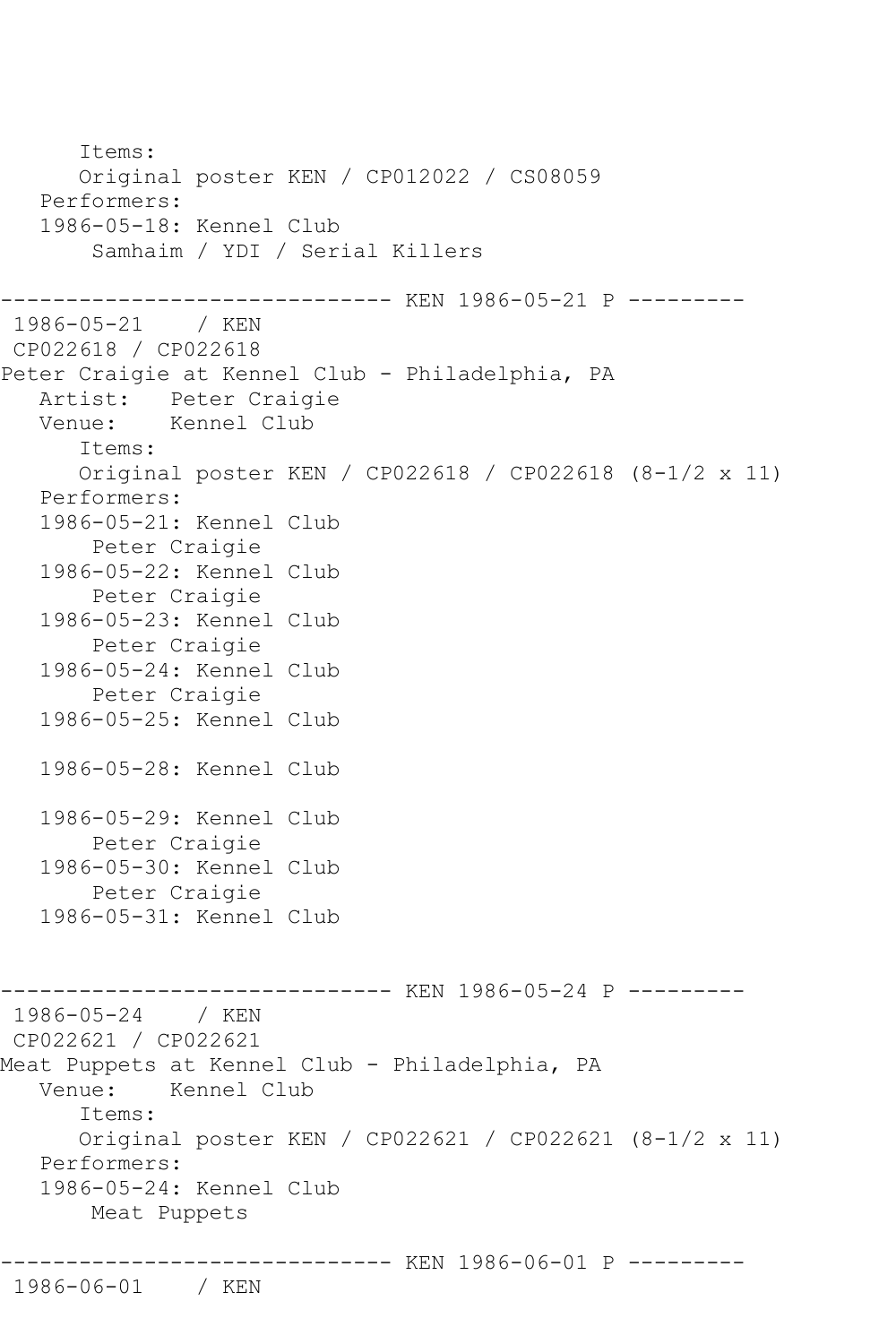CP012005 / CS08042 King of Siam, Tons of Nuns at Kennel Club [Philadelphia, PA] Notes: Photocopy Venue: Kennel Club Items: Original poster KEN / CP012005 / CS08042 Performers: 1986-06-01: Kennel Club King of Siam / Tons of Nuns / Dead Milkmen ------------------------------ KEN 1986-07-18 P --------- 1986-07-18 / KEN CP012016 / CS08053 Ruin at Kennel Club [Philadelphia, PA] Notes: Offset Venue: Kennel Club Items: Original poster KEN / CP012016 / CS08053 Performers: 1986-07-18 1986-07-20: Kennel Club Ruin ------------------------------ KEN 1986-08-10 P --------- 1986-08-10 / KEN CP012018 / CS08055 Toxic Reasons, Cheetah Chrome at Kennel Club [Philadelphia, PA] Notes: Photocopy Venue: Kennel Club Items: Original poster KEN / CP012018 / CS08055 Performers: 1986-08-10: Kennel Club Toxic Reasons / Cheetah Chrome / R.K.L / Beyond Possession / Legitimate Reason / Motherfuckers ------------------------------ KEN 1986-09-14 P --------- 1986-09-14 / KEN CP012014 / CS08051 A.O.D, Pleased Youth at Kennel Club [Philadelphia, PA] Notes: Photocopy Venue: Kennel Club Items: Original poster KEN / CP012014 / CS08051 Performers: 1986-09-14: Kennel Club A.O.D / Pleased Youth / Electric Love Muffin / Deadspot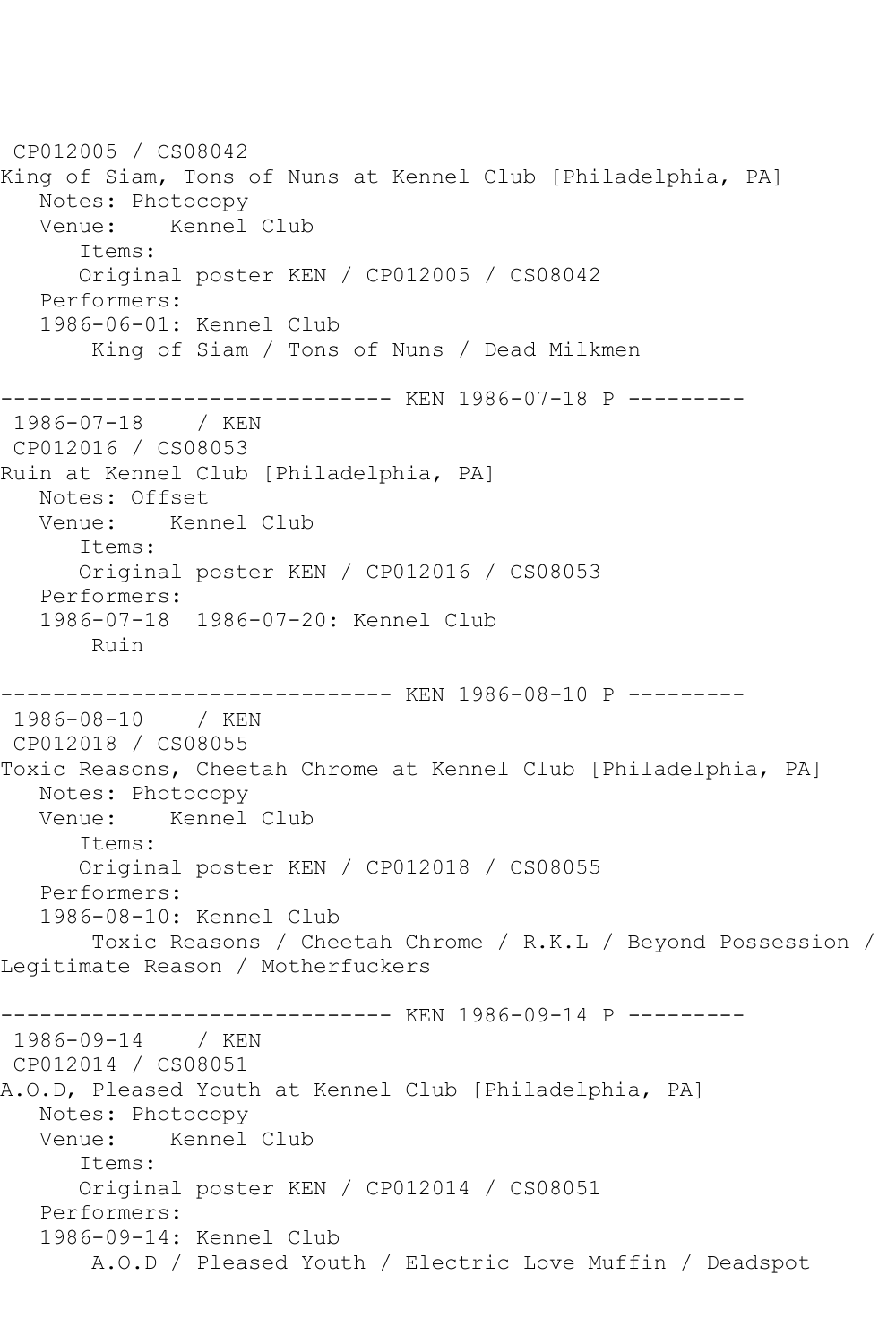------------------------------ KEN 1986-09-21 P --------- 1986-09-21 / KEN CP012017 / CS08054 B.C.K at Kennel Club [Philadelphia, PA] Notes: Photocopy Venue: Kennel Club Items: Original poster KEN / CP012017 / CS08054 Performers: 1986-09-21: Kennel Club B.C.K ------------------------------ KEN 1986-10-26 P --------- 1986-10-26 / KEN CP012015 / CS08052 Adolescents, Youth of Today at Kennel Club [Philadelphia, PA] Notes: Offset<br>Venue: Ken Kennel Club Items: Original poster KEN / CP012015 / CS08052 Performers: 1986-10-26: Kennel Club Adolescents / Youth of Today / Legitimate Reason / Antagonist ------------------------------ KEN 1986-11-09 P ---------  $1986 - 11 - 09$ CP012012 / CS08049 Freeze, 76 at Kennel Club [Philadelphia, PA] Notes: Offset Venue: Kennel Club Items: Original poster KEN / CP012012 / CS08049 Performers: 1986-11-09: Kennel Club Freeze / 76 ------------------------------ KEN 1988-12-30 P --------- 1988-12-30 / KEN CP010343 / CS06072 Psycotic Pineapple, Buck Naked and the Bare Bottom Boys at Kennel Club, San Francisco Artist: John Seabury Venue: Kennel Club, San Francisco Items: Original poster KEN / CP010343 / CS06072 (9 x 14-1/2) Performers: 1988-12-30: Kennel Club, San Francisco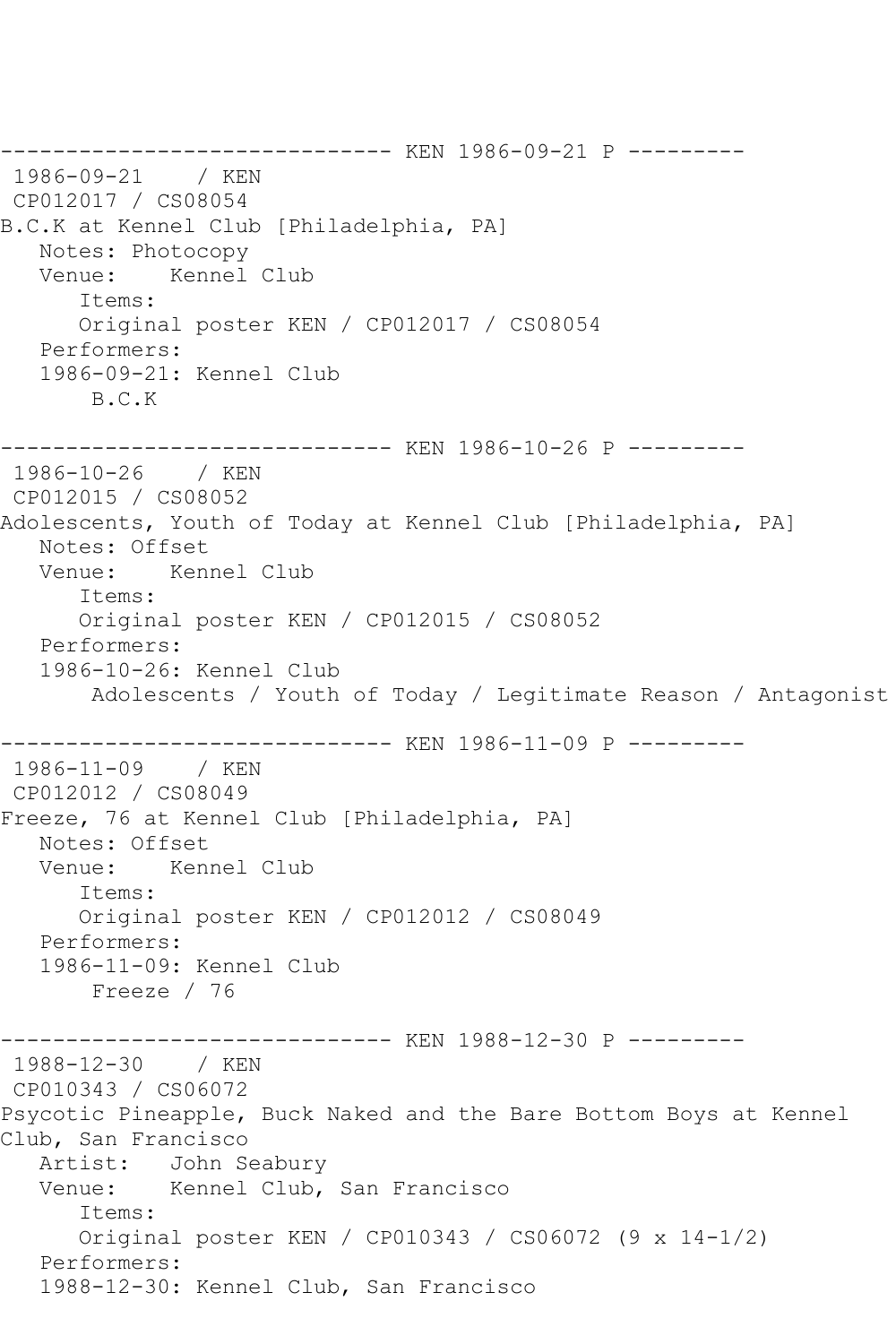Psycotic Pineapple / Buck Naked and the Bare Bottom Boys --------------------- KEN 1989-07-19 P-1 ---------1989-07-19 / KEN CP008515 / CP03760 Kowabunga Surf Fest, Phantom Surfers at Kennel Club, San Francisco Private Notes: Kennel Club Venue: Kennel Club, San Francisco Items: Original poster KEN Edition 1 / CP008515 / CP03760 Performers: 1989-07-19: Kennel Club, San Francisco Kowabunga Surf Fest / Phantom Surfers / Shockwaves / Montaltones ------------------------------ KEN 1989-12-24 P-1 --------- 1989-12-24 / KEN CP008502 / CP03747 Tooth and Nail, Eulogy For the Decade at Kennel Club, San Francisco Private Notes: Kennel Club Venue: Kennel Club, San Francisco Items: Original poster KEN Edition 1 / CP008502 / CP03747 Performers: 1989-12-24: Kennel Club, San Francisco Tooth and Nail / Eulogy For the Decade ------------------------------ KEN 1990-05-08 P-1 ---------  $1990 - 05 - 08$ CP008488 / CP03733 Volcano Suns, Sunhouse at Kennel Club, San Francisco Private Notes: Kennel Club Venue: Kennel Club, San Francisco Items: Original poster KEN Edition 1 / CP008488 / CP03733 Performers: 1990-05-08: Kennel Club, San Francisco Volcano Suns / Sunhouse ------------------------------ KEN 1990-05-14 P-1 --------- 1990-05-14 / KEN CP008630 / CP03875 El Vez, Camel Toe at Kennel Club, San Francisco Private Notes: Kennel Club Venue: Kennel Club, San Francisco Items: Original poster KEN Edition 1 / CP008630 / CP03875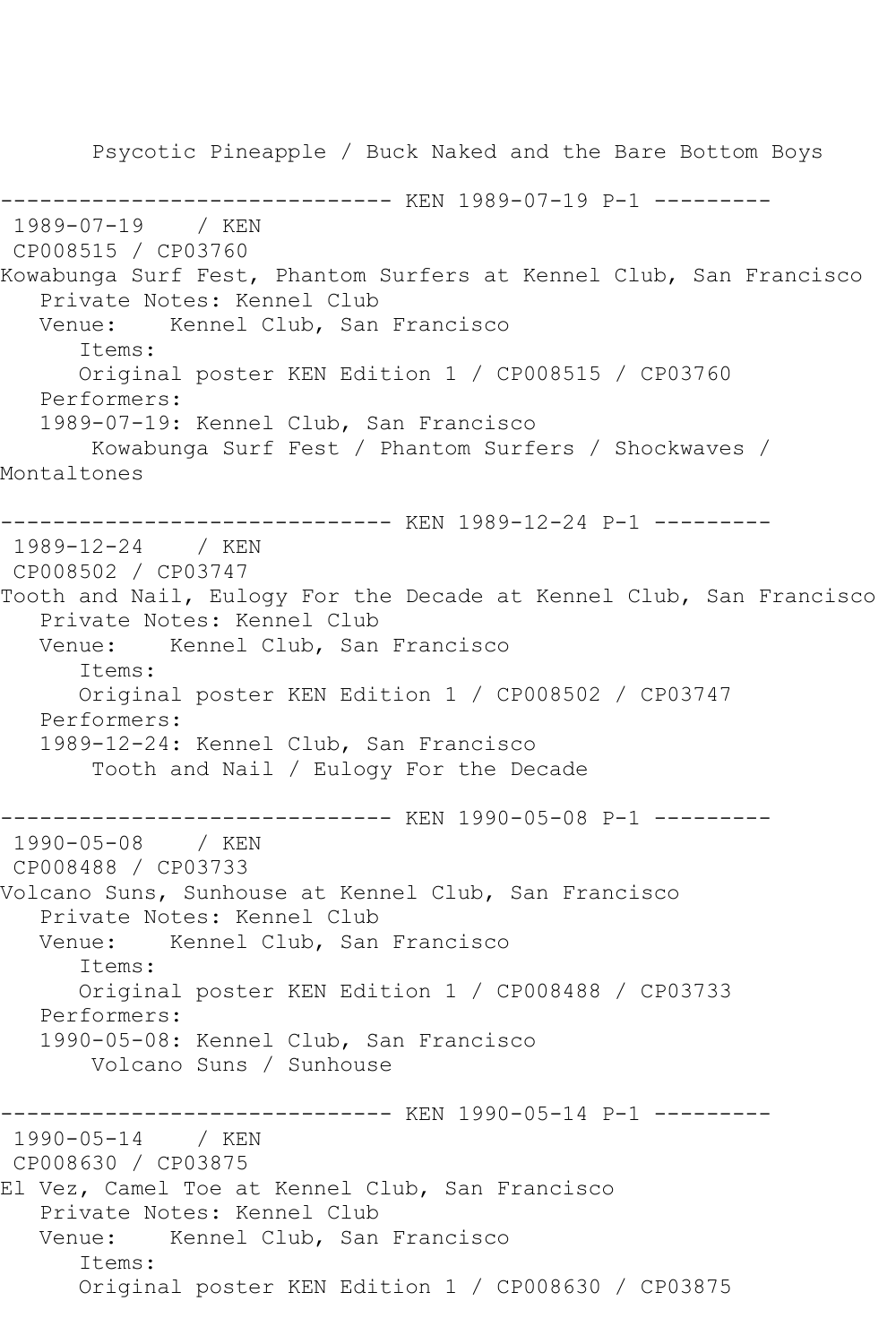Performers: 1990-05-14: Kennel Club, San Francisco El Vez / Camel Toe ------------------------------ KEN 1990-12-30 P-1 --------- 1990-12-30 / KEN CP014828 / MARM783 Psycotic Pineapple, Buck Naked and the Bare Bottom Boys at Kennel Club, San Francisco Artist: John Seabury<br>Venue: Kennel Club. Kennel Club, San Francisco Items: Original poster KEN Edition 1 / CP014828 / MARM783 Performers: 1990-12-30: Kennel Club, San Francisco Psycotic Pineapple / Buck Naked and the Bare Bottom Boys ------------------------------ KEN 1991-05-08 P-1 --------- 1991-05-08 / KEN CP008518 / CP03763 Sister Double Happiness, Happiness at Kennel Club, San Francisco Private Notes: Kennel Club Venue: Kennel Club, San Francisco Items: Original poster KEN Edition 1 / CP008518 / CP03763 Performers: 1991-05-08: Kennel Club, San Francisco Sister Double Happiness / Happiness / Big Love Reunion / Sarnos ------------------------------ KEN 1991-05-20 P-1 --------- 1991-05-20 / KEN CP008592 / CP03837 Soukous From Zaire, Loketo at Kennel Club, San Francisco Private Notes: Kennel Club Venue: Kennel Club, San Francisco Items: Original poster KEN Edition 1 / CP008592 / CP03837 Performers: 1991-05-20: Kennel Club, San Francisco Soukous From Zaire / Loketo / Our Boys Steel Orchestra / World Beat Sounds ------------------------------ KEN 1991-05-21 P-1 --------- 1991-05-21 / KEN CP008605 / CP03850 Robyn Hitchcock at Kennel Club, San Francisco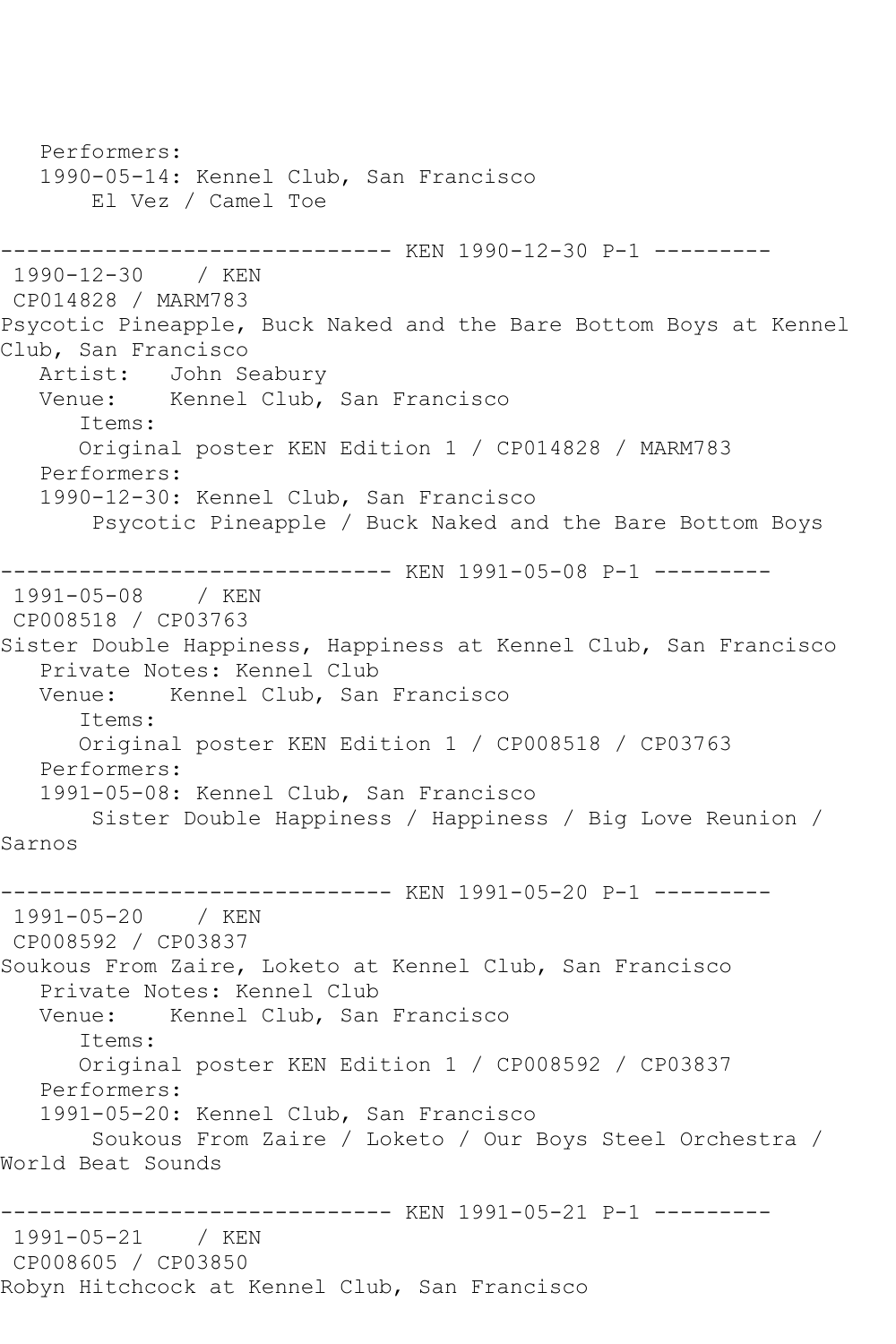Private Notes: Kennel Club Venue: Kennel Club, San Francisco Items: Original poster KEN Edition 1 / CP008605 / CP03850 Performers: 1991-05-21: Kennel Club, San Francisco Robyn Hitchcock ------------------------------ KEN 1991-08-05 P-1 --------- 1991-08-05 / KEN CP008599 / CP03844 King Missle, Roger Manning at Kennel Club, San Francisco Private Notes: Kennel Club<br>Venue: Kennel Club, San Kennel Club, San Francisco Items: Original poster KEN Edition 1 / CP008599 / CP03844 Performers: 1991-08-05: Kennel Club, San Francisco King Missle / Roger Manning ------------------------------ KEN 1992-02-12 P --------- 1992-02-12 / KEN CP010735 / CS06772 Ween, King Missle at Kennel Club, San Francisco Artist: Team Drunk<br>Venue: Kennel Clul Kennel Club, San Francisco Items: Original poster KEN / CP010735 / CS06772 Handbill KEN / CP008483 / CP03728 Performers: 1992-02-12: Kennel Club, San Francisco Ween / King Missle / Sister Double Happiness / Monks of Doom ------------------------------ 1992-02-14 P --------- 1992-02-14 / CP061312 / CP061312 Afghan Whigs, Love Battery at Kennel Club, San Francisco Notes: Limited edition of 300. Benefit: Valentine's Day / Subpop Showcase Artist: Frank Kozik Venue: Kennel Club, San Francisco Items: Original poster / CP061312 / CP061312 (11-1/4 x 35) Notes: Limited Edition of 300 Price: 150.00 Performers: 1992-02-14: Kennel Club, San Francisco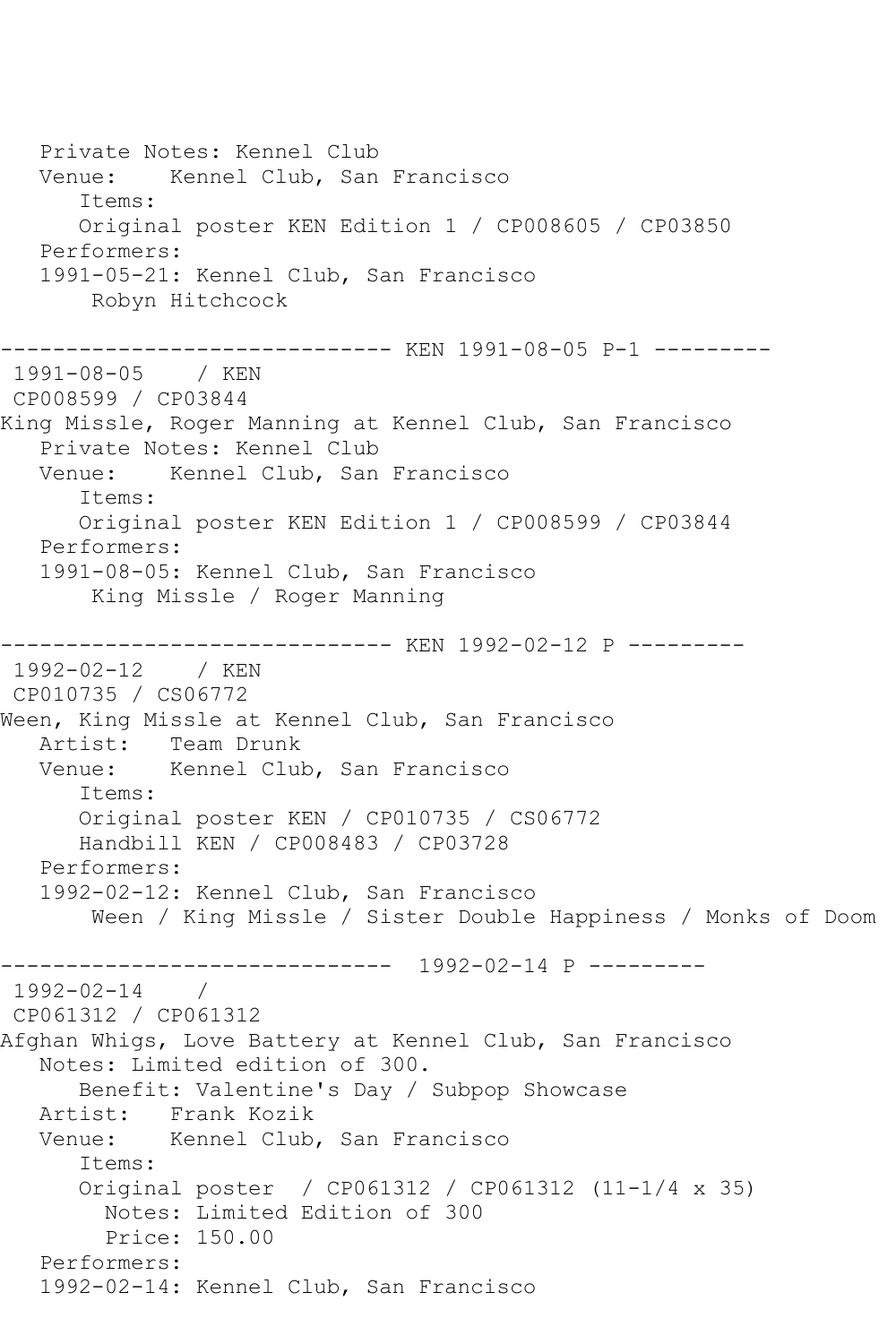Afghan Whigs / Love Battery / Love Battery / Seaweed / Pond ------------------------------ 1992-04-24 P --------- 1992-04-24 / CP061318 / CP061318 Melvins, Blister at Kennel Club, San Francisco Notes: Limited edition of 280. Artist: Frank Kozik Venue: Kennel Club, San Francisco Items: Original poster / CP061318 / CP061318 (11-1/4 x 35) Notes: Limited Edition of 280 Price: 175.00 Performers: 1992-04-24: Kennel Club, San Francisco Melvins / Blister / Drop Acid ------------------------------ KEN 1992-05-04 P-1 --------- 1992-05-04 / KEN CP008491 / CP03736 Ween, Caroliner at Kennel Club, San Francisco Private Notes: Kennel Club Venue: Kennel Club, San Francisco Items: Original poster KEN Edition 1 / CP008491 / CP03736 Performers: 1992-05-04: Kennel Club, San Francisco Ween / Caroliner / Rainbow ------------------------------ KEN 1992-05-06 P-1 --------- 1992-05-06 / KEN CP008627 / CP03872 Fatala at Kennel Club, San Francisco Private Notes: Kennel Club Venue: Kennel Club, San Francisco Items: Original poster KEN Edition 1 / CP008627 / CP03872 Performers: 1992-05-06: Kennel Club, San Francisco Fatala ------------------------------ KEN 1992-05-08 P-1 --------- 1992-05-08 / KEN CP008454 / CP03699 Cop Shoot Cop, Thinking Fellers Union Local 282 at Kennel Club, San Francisco Private Notes: Kennel Club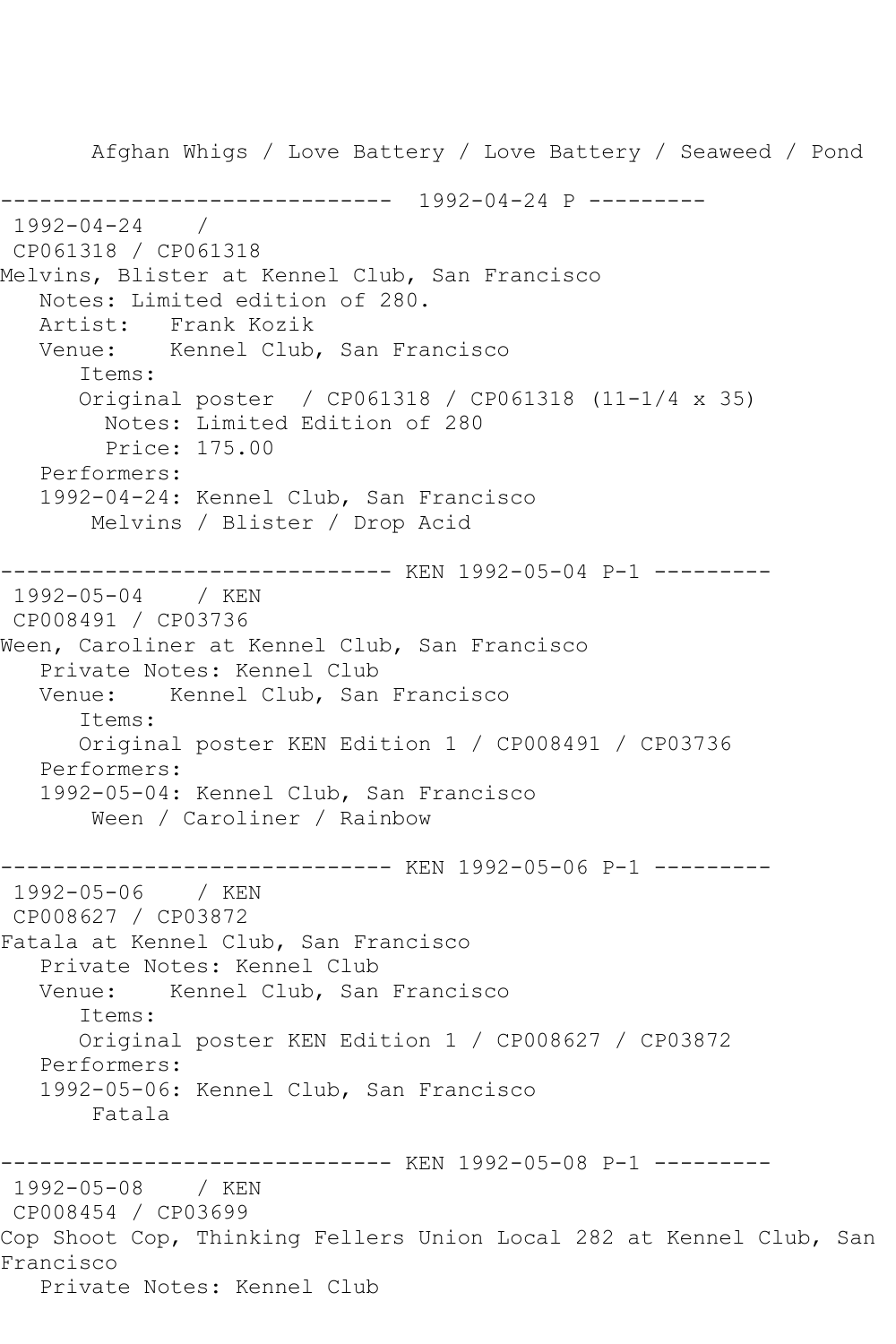Venue: Kennel Club, San Francisco Items: Original poster KEN Edition 1 / CP008454 / CP03699 Performers: 1992-05-08: Kennel Club, San Francisco Cop Shoot Cop / Thinking Fellers Union Local 282 / Local 282 / Dumbhead ------------------------------ KEN 1992-05-13 P-1 --------- 1992-05-13 / KEN CP008472 / CP03717 Alice Donut, Didjits at Kennel Club, San Francisco Private Notes: Kennel Club<br>Venue: Kennel Club, San Kennel Club, San Francisco Items: Original poster KEN Edition 1 / CP008472 / CP03717 Performers: 1992-05-13: Kennel Club, San Francisco Alice Donut / Didjits / Hanson Brothers / No Means No ------------------------------ KEN 1992-06-01 P --------- 1992-06-01 / KEN CP031069 / NM11018 GWAR at Kennel Club, San Francisco Venue: Kennel Club, San Francisco Items: Original poster KEN / CP031069 / NM11018 (17-1/2 x 22-1/2) Performers: 1992-06-01: Kennel Club, San Francisco GWAR ------------------------------ 1992-06-01 P --------- 1992-06-01 / CP061305 / CP061305 GWAR, Melvins at Kennel Club, San Francisco Notes: Limited edition of 325. Artist: Frank Kozik Venue: Kennel Club, San Francisco Items: Original poster / CP061305 / CP061305 (17-1/2 x 22-1/2) Notes: Limited Edition of 325 Price: 150.00 / CP061138 Performers: 1992-06-01: Kennel Club, San Francisco GWAR / Melvins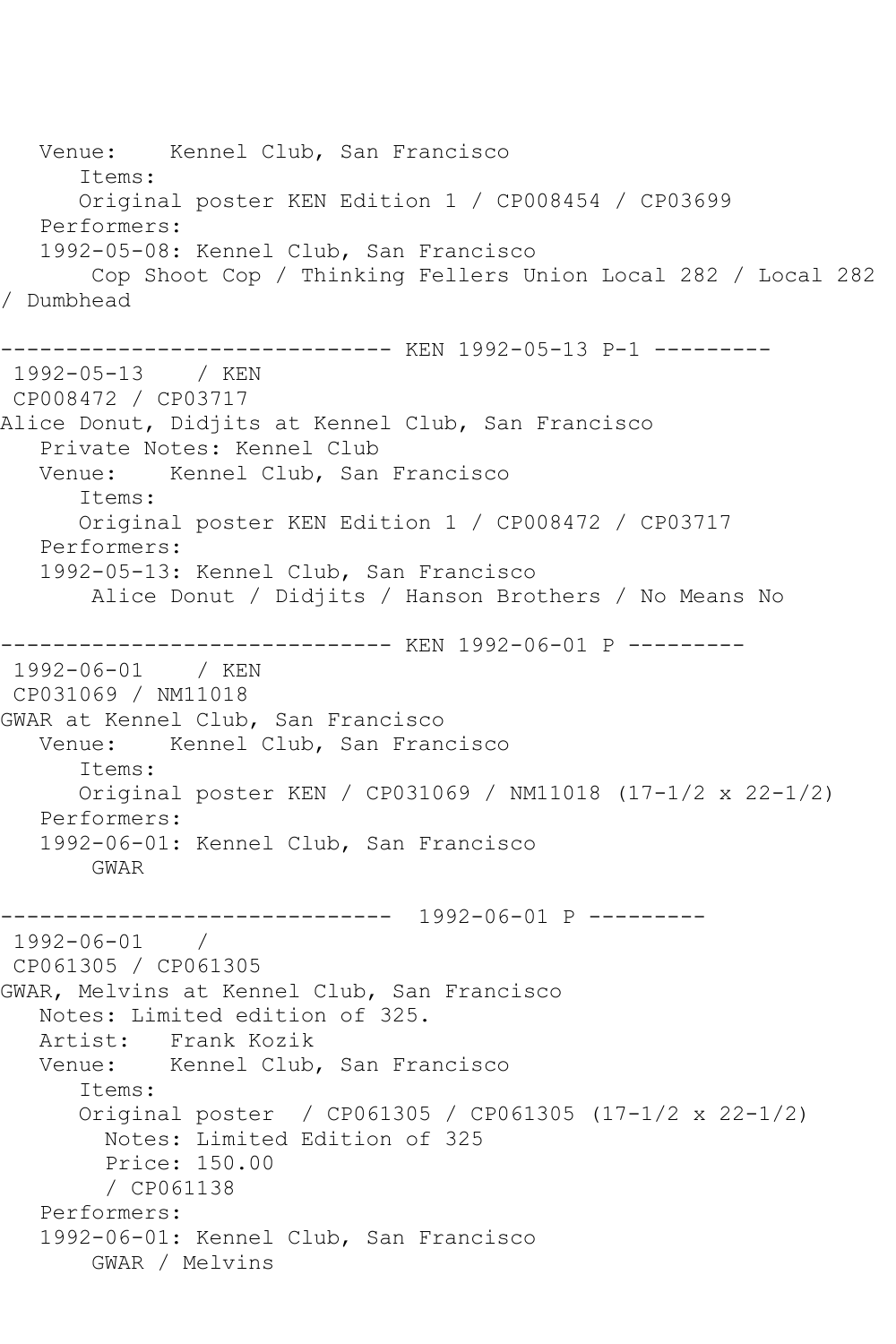------------------------------ 1992-08-03 P --------- 1992-08-03 / CP061327 / CP061327 Helmet, Quicksand at Kennel Club, San Francisco Notes: Limited edition of 280. Artist: Frank Kozik Venue: Kennel Club, San Francisco Items: Original poster / CP061327 / CP061327 (11-1/4 x 35) Notes: Limited Edition of 280 Price: 75.00 Original poster / CP008608 / CP03853 Performers: 1992-08-03: Kennel Club, San Francisco Helmet / Quicksand ------------------------------ KEN 1992-08-07 P-1 --------- 1992-08-07 / KEN CP008476 / CP03721 World Entertainment, War at Kennel Club, San Francisco Private Notes: Kennel Club Venue: Kennel Club, San Francisco Items: Original poster KEN Edition 1 / CP008476 / CP03721 Performers: 1992-08-07: Kennel Club, San Francisco World Entertainment / War / Her Majesty the Baby ------------------------------ KEN 1992-11-11 P --------- 1992-11-11 / KEN CP061331 / CP061331 Jesus Lizard, Jon Spencer Blues Explosion at Kennel Club, San Francisco Notes: Limited edition of 475. Artist: Frank Kozik Venue: Kennel Club, San Francisco Items: Original poster KEN / CP061331 / CP061331 (11-1/4 x 35) Notes: Limited Edition of 475 Price: 100.00 Original poster KEN / CP025018 Performers: 1992-11-11: Kennel Club, San Francisco Jesus Lizard / Jon Spencer Blues Explosion ------------------------------ 1993-02-26 P --------- 1993-02-26 /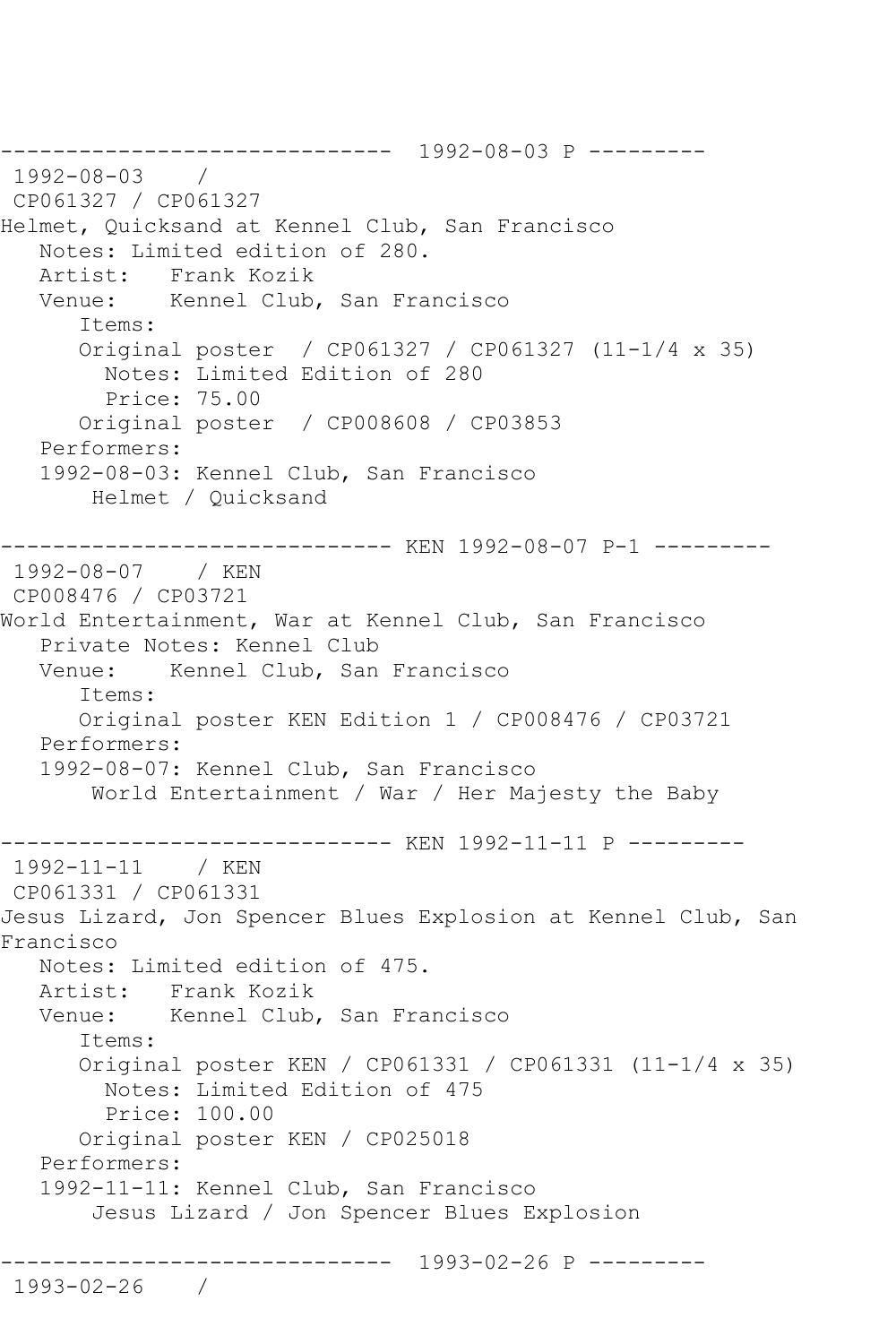CP061256 / CP061256 Melvins, Hammerhead at Kennel Club, San Francisco Notes: Signed Limited Edition of 500 This item appears in the book 'The Art of Modern Rock' as AMR #  $032.4$ <br>Artist: Frank Kozik Venue: Kennel Club, San Francisco Items: Original poster / CP061256 / CP061256 (22-1/2 x 35) Notes: Limited Edition of 500 Price: 175.00 Performers: 1993-02-26: Kennel Club, San Francisco Melvins / Hammerhead ------------------------------ 1993-03-01 P --------- 1993-03-01 / CP061258 / CP061258 Lunachicks at Kennel Club, San Francisco Notes: Limited Edition of 500 This item appears in the book 'The Art of Modern Rock' as AMR # 032.2 Artist: Frank Kozik Venue: Kennel Club, San Francisco Items: Original poster / CP061258 / CP061258 (22-1/2 x 35) Notes: Limited Edition of 500 Price: 75.00 Performers: 1993-03-01: Kennel Club, San Francisco Lunachicks ------------------------------ KEN 1993-05-03 P-1 --------- 1993-05-03 / KEN CP008595 / CP03840 Pink Dots, Ruins at Kennel Club, San Francisco Private Notes: Kennel Club Venue: Kennel Club, San Francisco Items: Original poster KEN Edition 1 / CP008595 / CP03840 Performers: 1993-05-03: Kennel Club, San Francisco Pink Dots / Ruins / Voice of Destruction ------------------------------ KEN 1993-05-07 P-1 --------- 1993-05-07 / KEN CP008556 / CP03801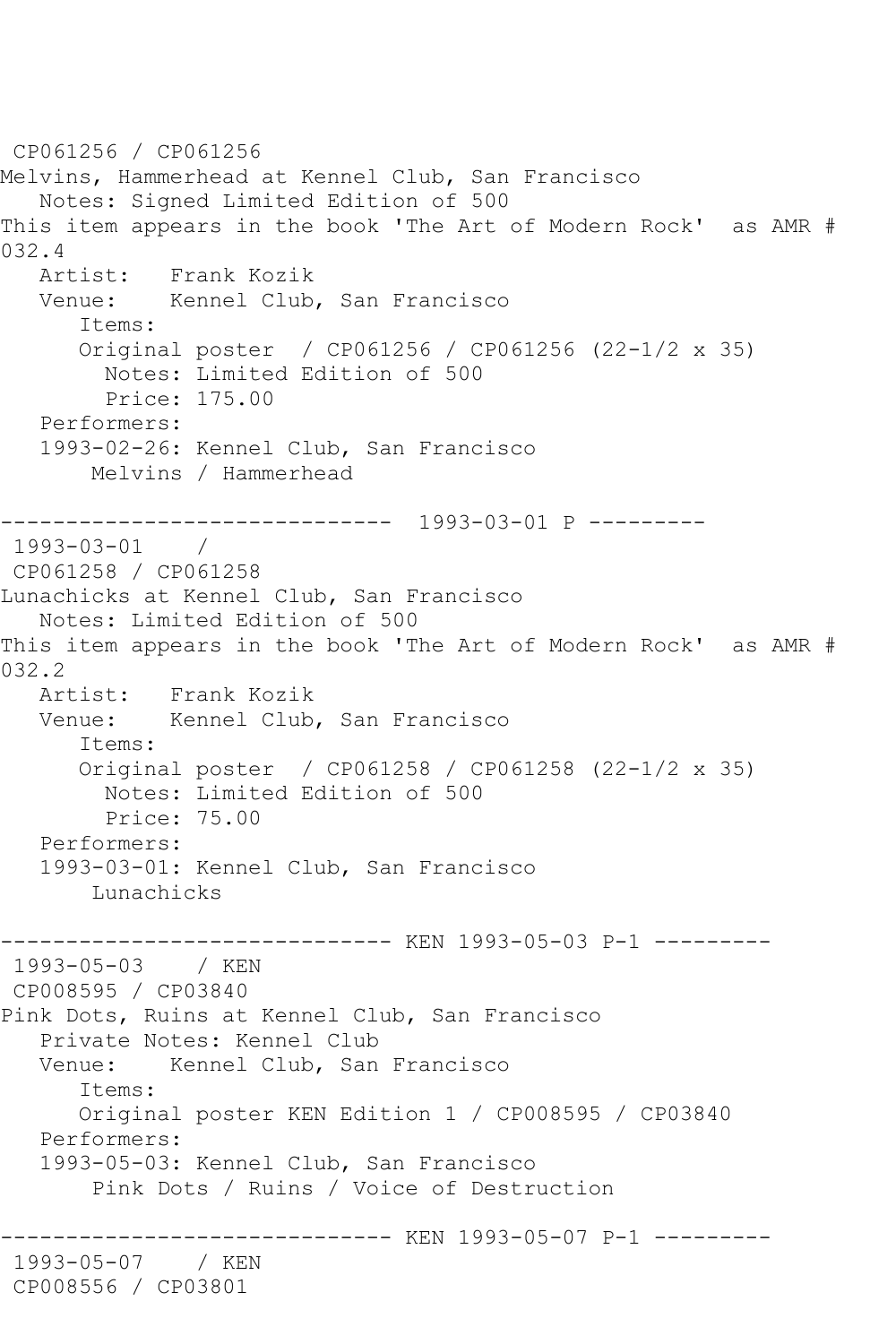Neurosis, Buzz Oven at Kennel Club, San Francisco Private Notes: Kennel Club Venue: Kennel Club, San Francisco Items: Original poster KEN Edition 1 / CP008556 / CP03801 Performers: 1993-05-07: Kennel Club, San Francisco Neurosis / Buzz Oven ------------------------------ KEN 1993-05-10 P-1 --------- 1993-05-10 / KEN CP008486 / CP03731 Caca, Load at Kennel Club, San Francisco Private Notes: Kennel Club Venue: Kennel Club, San Francisco Items: Original poster KEN Edition 1 / CP008486 / CP03731 Performers: 1993-05-10: 1993-05-12: Kennel Club, San Francisco Caca / Load / Jawbreakers / Porch / Timco ------------------------------ KEN 1993-10-11 P-1 --------- 1993-10-11 / KEN CP008445 / CP03690 Clusterfuck, Chokebore at Kennel Club, San Francisco Private Notes: Kennel Club Venue: Kennel Club, San Francisco Items: Original poster KEN Edition 1 / CP008445 / CP03690 Performers: 1993-10-11: Kennel Club, San Francisco Clusterfuck / Chokebore / Today Is the Day / Guzzard ------------------------------ 1993-11-15 P --------- 1993-11-15 / CP061290 / CP061290 Boredoms, Caroliner Rainbow at Kennel Club, San Francisco Notes: Limited edition of 300. Artist: Frank Kozik Venue: Kennel Club, San Francisco Items: Original poster / CP061290 / CP061290 (17-1/2 x 22-1/2) Notes: Limited Edition of 300 Performers: 1993-11-15: Kennel Club, San Francisco Boredoms / Caroliner Rainbow / Oxbow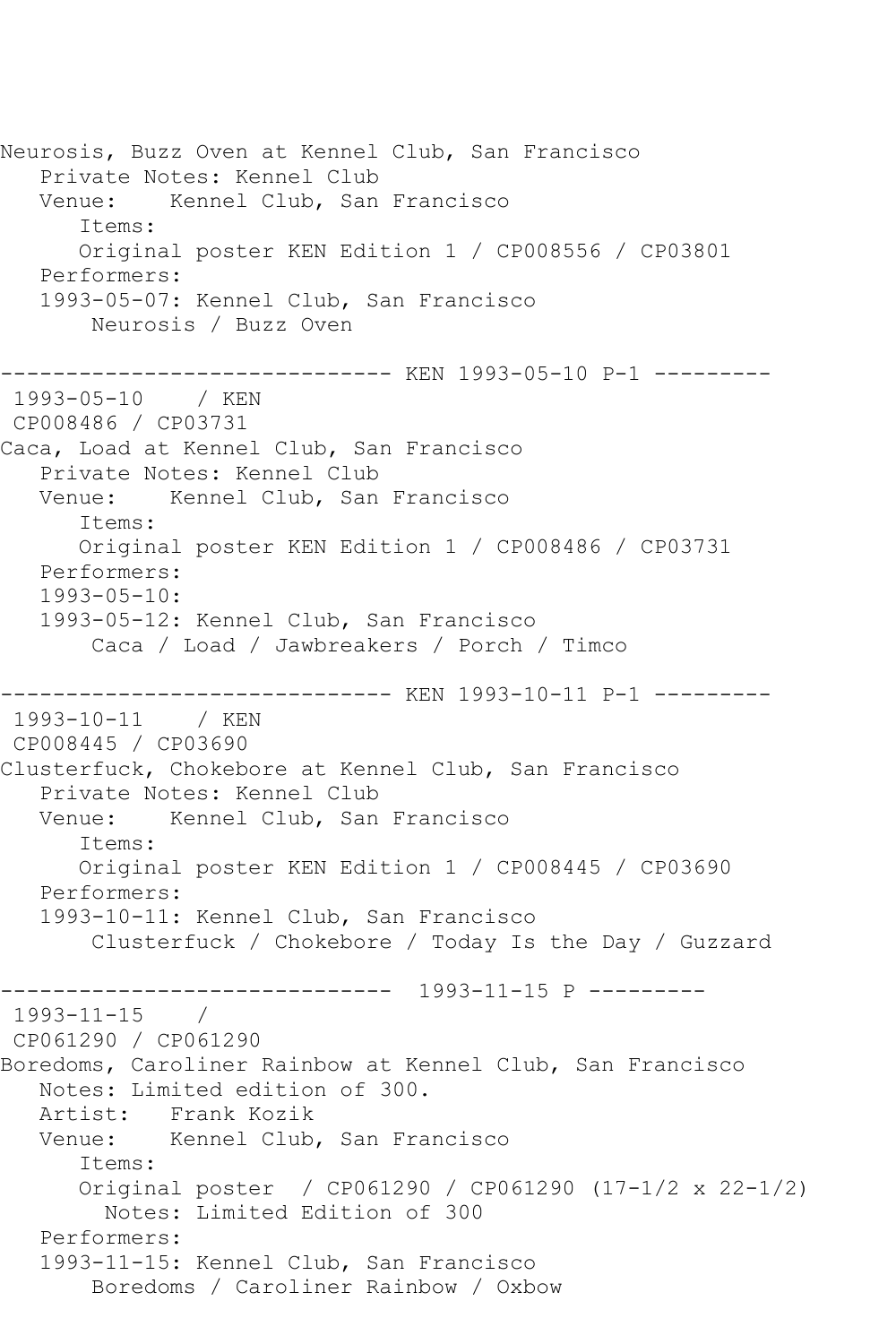------------------------------ KEN 19zz P-1 --------- 19zz / KEN CP008641 / CP03886 Dance to the World Rhythm, DJ Doug Wendt at Kennel Club, San Francisco Private Notes: Kennel Club Venue: Kennel Club, San Francisco Items: Original poster KEN Edition 1 / CP008641 / CP03886 Performers: 19zz: Kennel Club, San Francisco Dance to the World Rhythm / DJ Doug Wendt ------------------------------ KEN 19zz P-1 --------- 19zz / KEN CP008645 / CP03890 Dance to the World Rhythm, DJ Doug Wendt at Kennel Club, San Francisco Private Notes: Kennel Club Venue: Kennel Club, San Francisco Items: Original poster KEN Edition 1 / CP008645 / CP03890 Performers: 19zz: Kennel Club, San Francisco Dance to the World Rhythm / DJ Doug Wendt ------------------------------ KEN 19zz-01-03 P-1 ---------  $19zz - 01 - 03$ CP008492 / CP03737 Victoria Williams, Barbara Manning at Kennel Club, San Francisco Private Notes: Kennel Club Venue: Kennel Club, San Francisco Items: Original poster KEN Edition 1 / CP008492 / CP03737 Performers: 19zz-01-03: Kennel Club, San Francisco Victoria Williams / Barbara Manning / X-Tal / Ed Haynes / Sonya Hunter ------------------------------ KEN 19zz-01-07 P-1 --------- 19zz-01-07 / KEN CP008507 / CP03752 Thinking Fellers Union Local 282, Zip Code Rapists at Kennel Club, San Francisco Private Notes: Kennel Club Venue: Kennel Club, San Francisco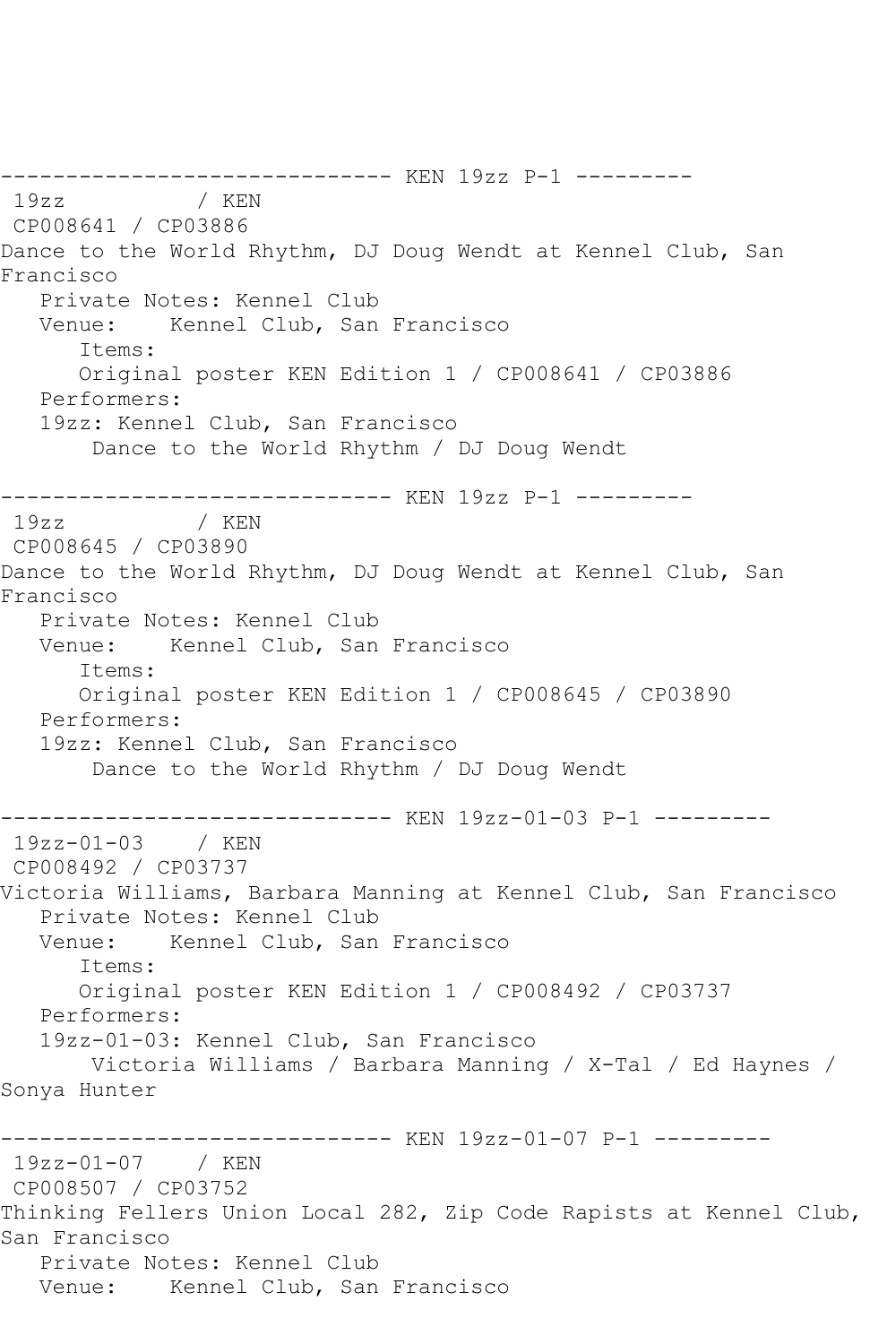Items: Original poster KEN Edition 1 / CP008507 / CP03752 Performers: 19zz-01-07: Kennel Club, San Francisco Thinking Fellers Union Local 282 / Zip Code Rapists / Tarnation ------------------------------ KEN 19zz-01-07 P-1 --------- 19zz-01-07 / KEN CP008550 / CP03795 Hard Rhymes, Paris at Kennel Club, San Francisco Private Notes: Kennel Club Venue: Kennel Club, San Francisco Items: Original poster KEN Edition 1 / CP008550 / CP03795 Performers: 19zz-01-07: Kennel Club, San Francisco Hard Rhymes / Paris ------------------------------ KEN 19zz-01-12 P-1 --------- 19zz-01-12 / KEN CP008482 / CP03727 Frank Zappa at Kennel Club, San Francisco Private Notes: Kennel Club<br>Venue: Kennel Club, San Kennel Club, San Francisco Items: Original poster KEN Edition 1 / CP008482 / CP03727 Performers: 19zz-01-12: Kennel Club, San Francisco Frank Zappa ------------------------------ KEN 19zz-01-14 P-1 --------- 19zz-01-14th / KEN CP008634 / CP03879 D.O.A., Samiam at Kennel Club, San Francisco Private Notes: Kennel Club Venue: Kennel Club, San Francisco Items: Original poster KEN Edition 1 / CP008634 / CP03879 Performers: 19zz-01-14th: Kennel Club, San Francisco D.O.A. / Samiam / Cub ------------------------------ KEN 19zz-01-16 P-1 --------- 19zz-01-16 / KEN CP008458 / CP03703 Buck Pets, Big "F" at Kennel Club, San Francisco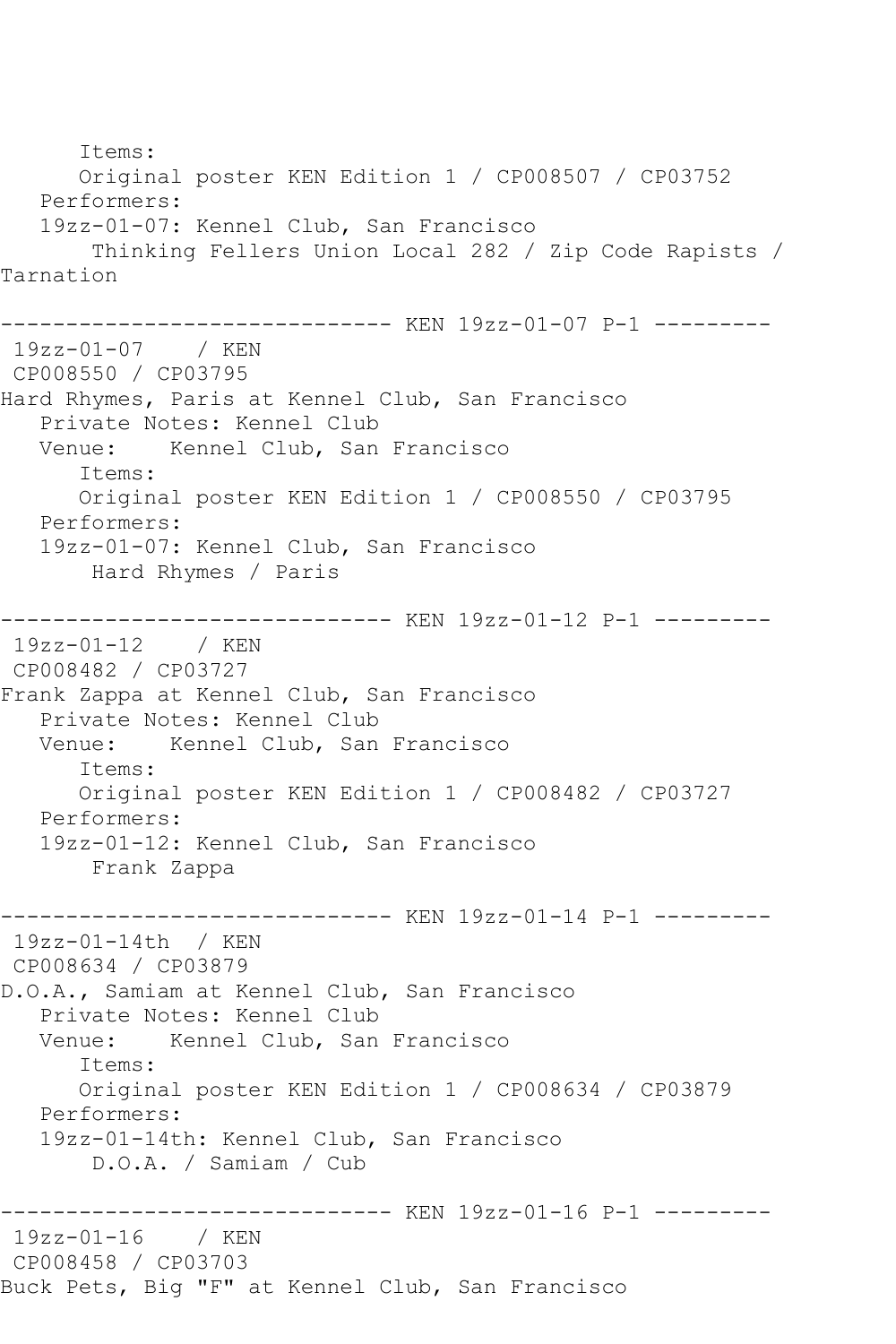Private Notes: Kennel Club Venue: Kennel Club, San Francisco Items: Original poster KEN Edition 1 / CP008458 / CP03703 Performers: 19zz-01-16: Kennel Club, San Francisco Buck Pets / Big "F" ------------------------------ KEN 19zz-01-16 P-1 --------- 19zz-01-16 / KEN CP008603 / CP03848 Jackson Saints, 4 Non-Blondes at Kennel Club, San Francisco Private Notes: Kennel Club Venue: Kennel Club, San Francisco Items: Original poster KEN Edition 1 / CP008603 / CP03848 Performers: 19zz-01-16: Kennel Club, San Francisco Jackson Saints / 4 Non-Blondes ------------------------------ KEN 19zz-01-17 P-1 --------- 19zz-01-17 / KEN CP008569 / CP03814 Monks of Doom, 501 Spanish Verbs at Kennel Club, San Francisco Private Notes: Kennel Club Venue: Kennel Club, San Francisco Items: Original poster KEN Edition 1 / CP008569 / CP03814 Performers: 19zz-01-17: Kennel Club, San Francisco Monks of Doom / 501 Spanish Verbs -------------------------------- KEN 19zz-01-21 P-1 ----------<br>19zz-01-21 / KEN  $19zz-01-21$ CP008530 / CP03775 Sister Double Happiness, Motherlode at Kennel Club, San Francisco Private Notes: Kennel Club Venue: Kennel Club, San Francisco Items: Original poster KEN Edition 1 / CP008530 / CP03775 Performers: 19zz-01-21: Kennel Club, San Francisco Sister Double Happiness / Motherlode / Weisenheimer -------------- KEN 19zz-01-23 P-1 ---------19zz-01-23 / KEN CP008563 / CP03808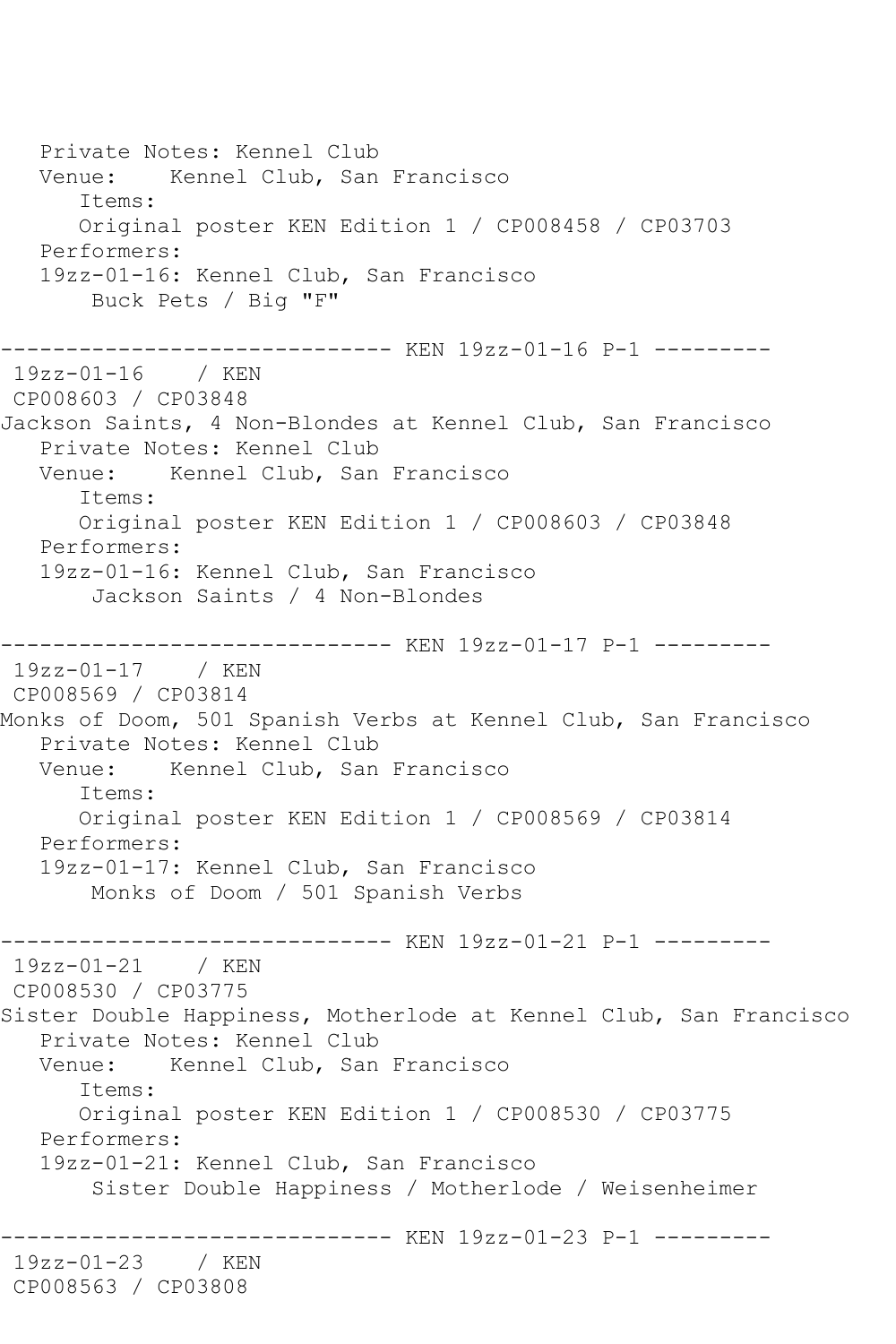Movie Stars, Harm Farm at Kennel Club, San Francisco Private Notes: Kennel Club Venue: Kennel Club, San Francisco Items: Original poster KEN Edition 1 / CP008563 / CP03808 Performers: 19zz-01-23: Kennel Club, San Francisco Movie Stars / Harm Farm ------------------------------ KEN 19zz-01-26 P-1 --------- 19zz-01-26 / KEN CP008541 / CP03786 R.K.L, Horsey at Kennel Club, San Francisco Private Notes: Kennel Club Venue: Kennel Club, San Francisco Items: Original poster KEN Edition 1 / CP008541 / CP03786 Performers: 19zz-01-26: Kennel Club, San Francisco R.K.L / Horsey / Shough Feg / Bonecrusher ------------------------------ KEN 19zz-01-30 P-1 --------- 19zz-01-30 / KEN CP008547 / CP03792 Psyche Funka Pu at Kennel Club, San Francisco Private Notes: Kennel Club<br>Venue: Kennel Club, San Kennel Club, San Francisco Items: Original poster KEN Edition 1 / CP008547 / CP03792 Performers: 19zz-01-30: Kennel Club, San Francisco Psyche Funka Pu ------------------------------ KEN 19zz-01-31 P-1 --------- 19zz-01-31 / KEN CP008448 / CP03693 Connie Champagne and Her Orchestra at Kennel Club, San Francisco Private Notes: Kennel Club Venue: Kennel Club, San Francisco Items: Original poster KEN Edition 1 / CP008448 / CP03693 Performers: 19zz-01-31: Kennel Club, San Francisco Connie Champagne and Her Orchestra ------------------------------ KEN 19zz-01-31 P-1 --------- 19zz-01-31 / KEN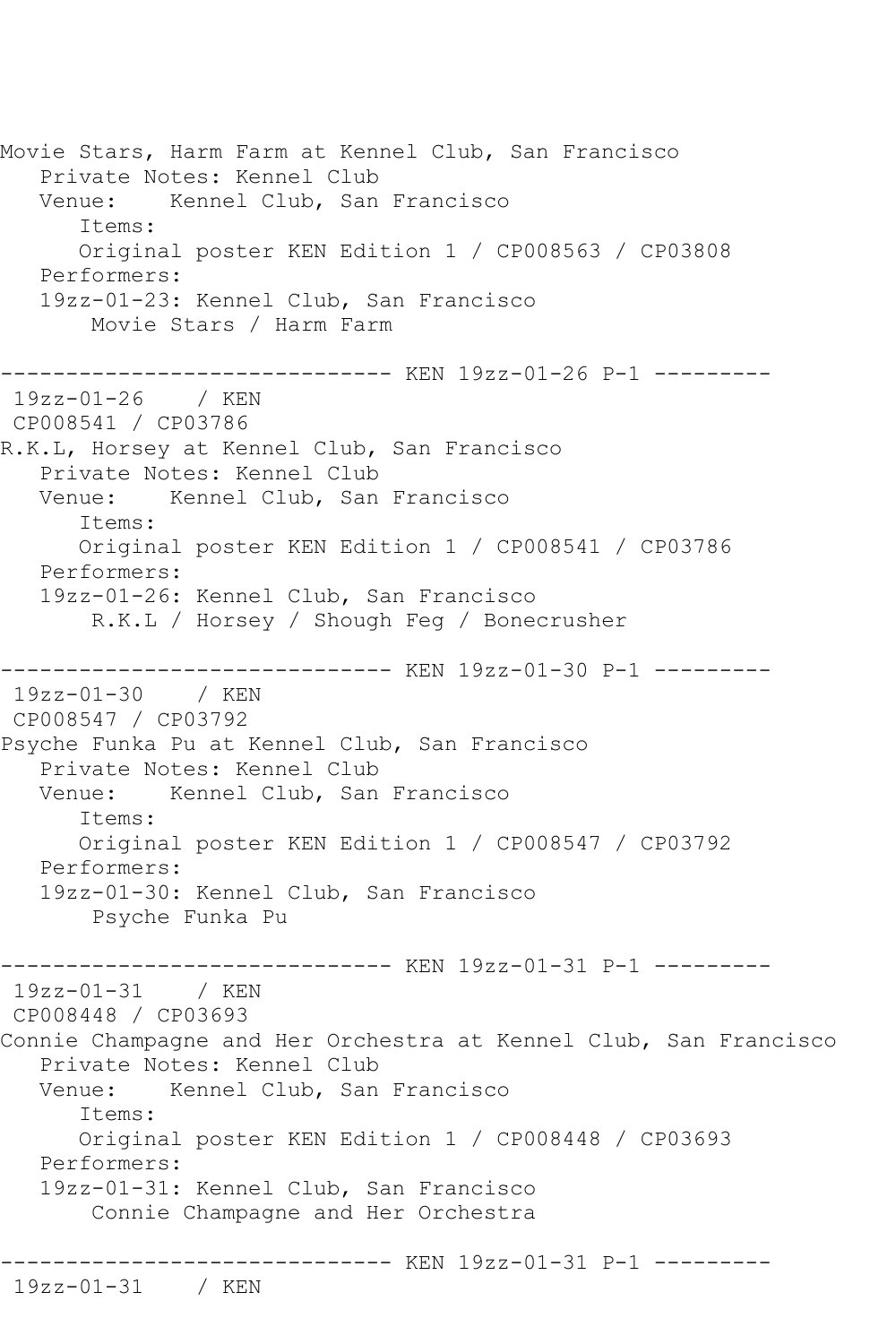CP008449 / CP03694 Connie Champagne and Her Orchestra at Kennel Club, San Francisco Private Notes: Kennel Club Venue: Kennel Club, San Francisco Items: Original poster KEN Edition 1 / CP008449 / CP03694 Performers: 19zz-01-31: Kennel Club, San Francisco Connie Champagne and Her Orchestra ------------------------------ KEN 19zz-02-04 P-1 --------- 19zz-02-04 / KEN CP008636 / CP03881 Dinosaur Jr. at Kennel Club, San Francisco Private Notes: Kennel Club Venue: Kennel Club, San Francisco Items: Original poster KEN Edition 1 / CP008636 / CP03881 Performers: 19zz-02-04: Kennel Club, San Francisco Dinosaur Jr. ------------------------------ KEN 19zz-02-06 P-1 --------- 19zz-02-06 / KEN CP008446 / CP03691 Chuck Prophet, Electrified Folk at Kennel Club, San Francisco Private Notes: Kennel Club Venue: Kennel Club, San Francisco Items: Original poster KEN Edition 1 / CP008446 / CP03691 Performers: 19zz-02-06: Kennel Club, San Francisco Chuck Prophet / Electrified Folk / Big Head Todd and the Monsters ------------------------------ KEN 19zz-02-07 P-1 --------- 19zz-02-07 / KEN CP008493 / CP03738 World Entertainment, War at Kennel Club, San Francisco Private Notes: Kennel Club Venue: Kennel Club, San Francisco Items: Original poster KEN Edition 1 / CP008493 / CP03738 Performers: 19zz-02-07: Kennel Club, San Francisco World Entertainment / War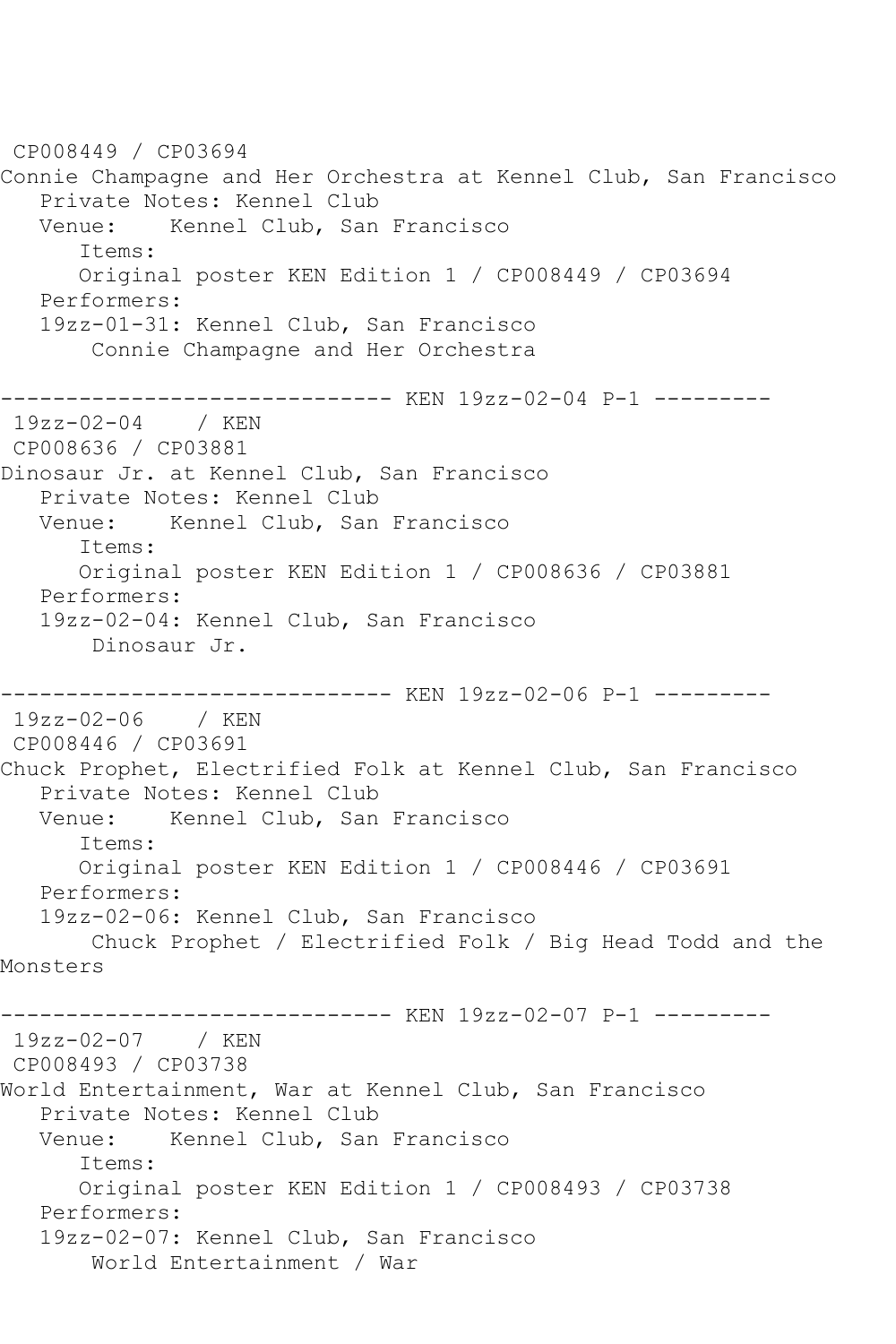------------------------------ KEN 19zz-02-11 P-1 --------- 19zz-02-11 / KEN CP008642 / CP03887 Rock With Helios Creed, Surgery at Kennel Club, San Francisco Private Notes: Kennel Club Venue: Kennel Club, San Francisco Items: Original poster KEN Edition 1 / CP008642 / CP03887 Performers: 19zz-02-11: Kennel Club, San Francisco Rock With Helios Creed / Surgery ------------------------------ KEN 19zz-02-13 P-1 --------- 19zz-02-13 / KEN CP008457 / CP03702 Buffalo Tom, Miracle Workers at Kennel Club, San Francisco Private Notes: Kennel Club Venue: Kennel Club, San Francisco Items: Original poster KEN Edition 1 / CP008457 / CP03702 Performers: 19zz-02-13: Kennel Club, San Francisco Buffalo Tom / Miracle Workers ----------------- KEN 19zz-02-16 P-1 ---------19zz-02-16 / KEN CP008439 / CP03684 Vicims Family, Ovarian Trolley at Kennel Club, San Francisco Private Notes: Kennel Club Venue: Kennel Club, San Francisco Items: Original poster KEN Edition 1 / CP008439 / CP03684 Performers: 19zz-02-16: Kennel Club, San Francisco Vicims Family / Ovarian Trolley / Torcher ------------------------------ KEN 19zz-02-17 P-1 --------- 19zz-02-17 / KEN CP008639 / CP03884 Dead Milkmen, Christmas at Kennel Club, San Francisco Private Notes: Kennel Club Venue: Kennel Club, San Francisco Items: Original poster KEN Edition 1 / CP008639 / CP03884 Performers: 19zz-02-17: Kennel Club, San Francisco Dead Milkmen / Christmas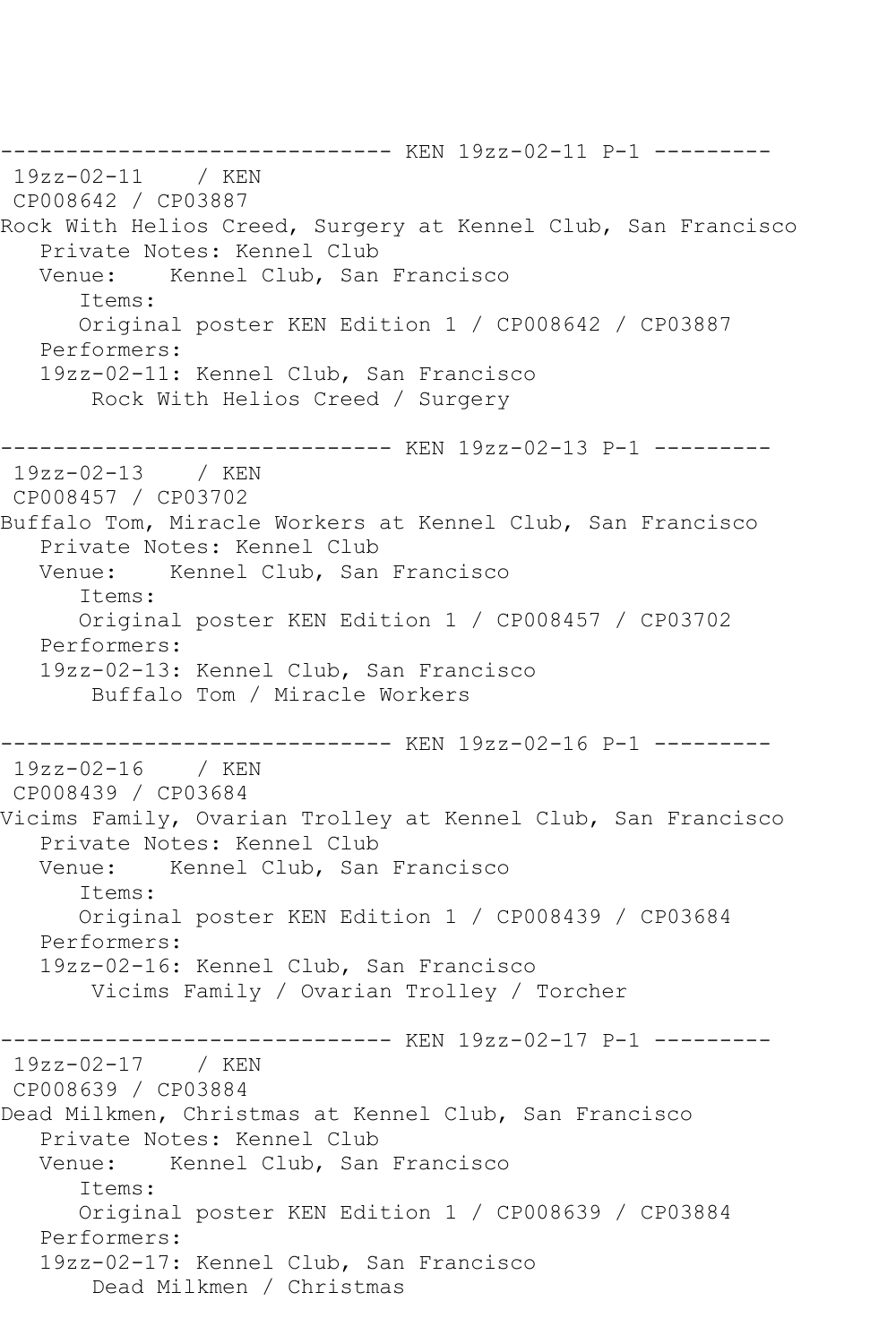------------------------------ KEN 19zz-02-17 P-1 --------- 19zz-02-17 / KEN CP008523 / CP03768 Social Distortion, Frontier Wives at Kennel Club, San Francisco Private Notes: Kennel Club Venue: Kennel Club, San Francisco Items: Original poster KEN Edition 1 / CP008523 / CP03768 Performers: 19zz-02-17: Kennel Club, San Francisco Social Distortion / Frontier Wives / Dash Ripa ------------------------------ KEN 19zz-02-17 P-1 --------- 19zz-02-17 / KEN CP008510 / CP03755 Faith Healers, Angel Corpus Christ at Kennel Club, San Francisco Private Notes: Kennel Club<br>Venue: Kennel Club, San Kennel Club, San Francisco Items: Original poster KEN Edition 1 / CP008510 / CP03755 Performers: 19zz-02-17: Kennel Club, San Francisco Faith Healers / Angel Corpus Christ ------------------------------ KEN 19zz-02-18 P-1 --------- 19zz-02-18 / KEN CP008438 / CP03683 Luna, Spinanes at Kennel Club, San Francisco Private Notes: Kennel Club Venue: Kennel Club, San Francisco Items: Original poster KEN Edition 1 / CP008438 / CP03683 Performers: 19zz-02-18: Kennel Club, San Francisco Luna / Spinanes / Barbara Manning ----------- KEN 19zz-02-20 P-1 ---------19zz-02-20 / KEN CP008602 / CP03847 Jesus Lizard, Victims Family at Kennel Club, San Francisco Private Notes: Kennel Club<br>Venue: Kennel Club. San Kennel Club, San Francisco Items: Original poster KEN Edition 1 / CP008602 / CP03847 Performers: 19zz-02-20: Kennel Club, San Francisco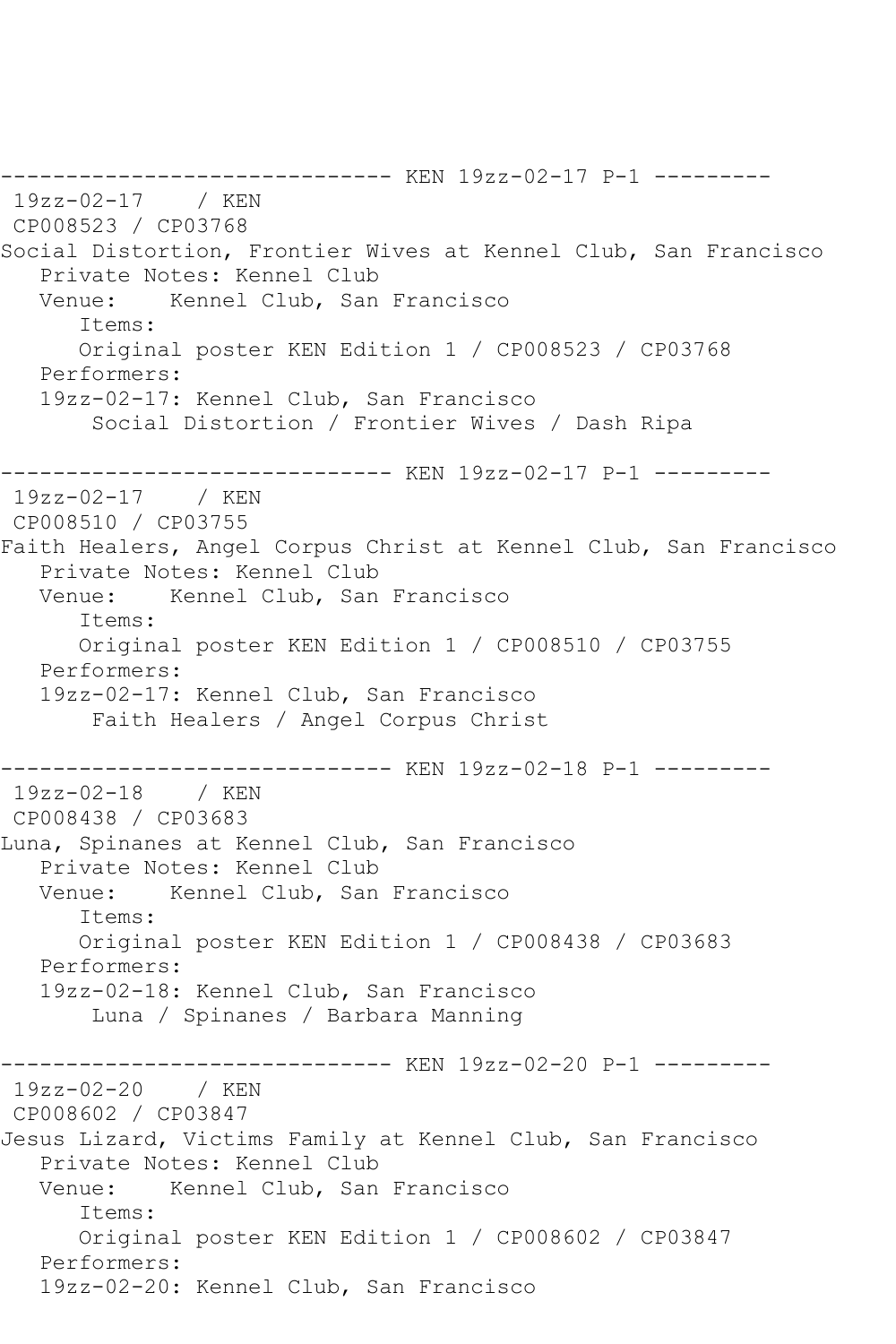Jesus Lizard / Victims Family ------------------ KEN 19zz-02-20 P-1 ---------19zz-02-20 / KEN CP008576 / CP03821 MCM, Morded at Kennel Club, San Francisco Private Notes: Kennel Club Venue: Kennel Club, San Francisco Items: Original poster KEN Edition 1 / CP008576 / CP03821 Performers: 19zz-02-20: Kennel Club, San Francisco MCM / Morded ------------------------------ KEN 19zz-02-26 P-1 --------- 19zz-02-26 / KEN CP008568 / CP03813 Monks of Doom, Bedlam Rovers at Kennel Club, San Francisco Private Notes: Kennel Club Venue: Kennel Club, San Francisco Items: Original poster KEN Edition 1 / CP008568 / CP03813 Performers: 19zz-02-26: Kennel Club, San Francisco Monks of Doom / Bedlam Rovers ------------------------------ KEN 19zz-02-26 P-1 --------- 19zz-02-26 / KEN CP008606 / CP03851 Gil Scott-Heron at Kennel Club, San Francisco Private Notes: Kennel Club Venue: Kennel Club, San Francisco Items: Original poster KEN Edition 1 / CP008606 / CP03851 Performers: 19zz-02-26: Kennel Club, San Francisco Gil Scott-Heron ------------------------------ KEN 19zz-02-27 P-1 --------- 19zz-02-27 / KEN CP008644 / CP03889 Helios Creed, Steel Pole Bathtub at Kennel Club, San Francisco Private Notes: Kennel Club Venue: Kennel Club, San Francisco Items: Original poster KEN Edition 1 / CP008644 / CP03889 Performers: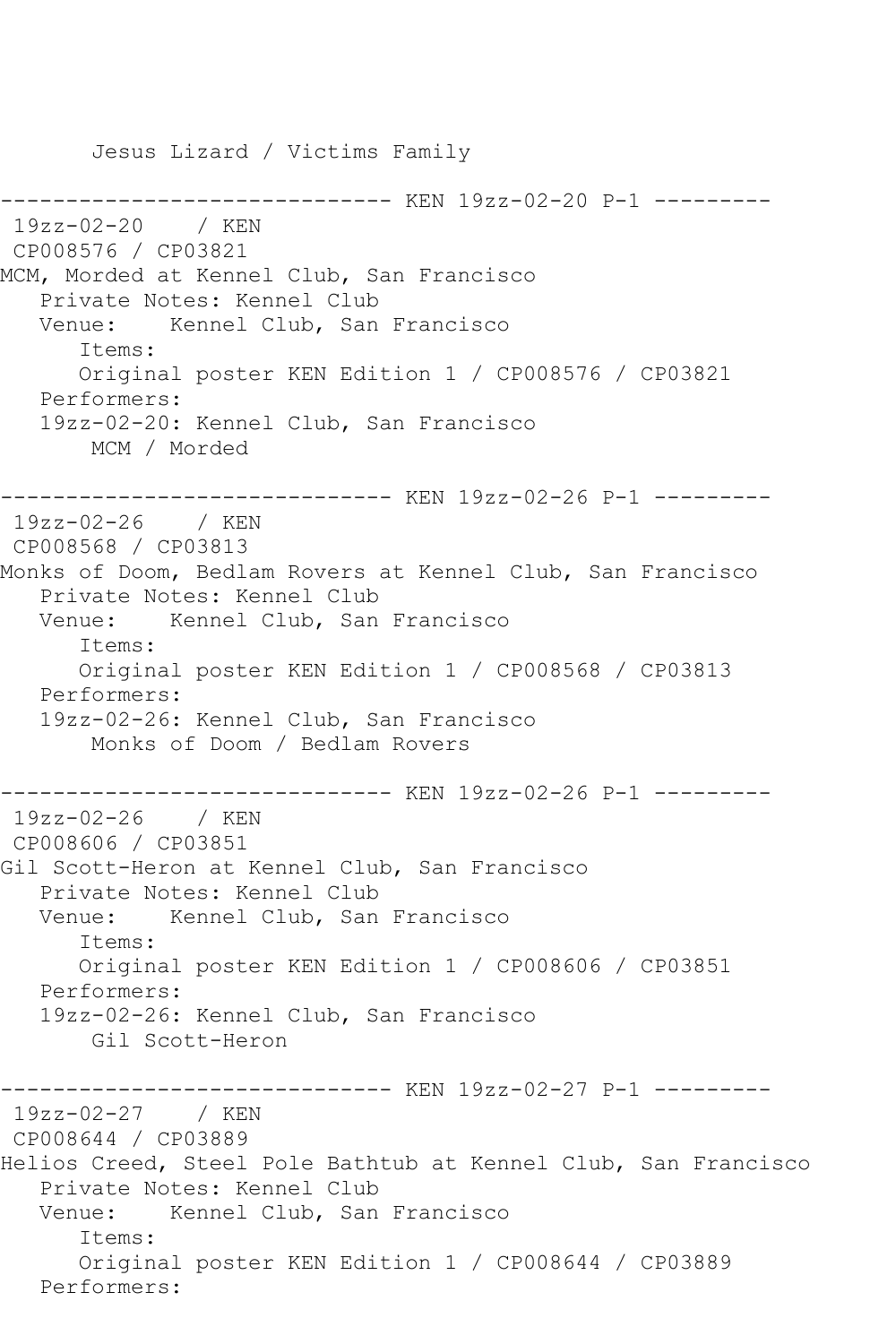19zz-02-27: Kennel Club, San Francisco Helios Creed / Steel Pole Bathtub / Liquid Jesus ------------------------------ KEN 19zz-02-27 P-1 --------- 19zz-02-27 / KEN CP008442 / CP03687 Cop Shoot Cop, Crotus at Kennel Club, San Francisco Private Notes: Kennel Club Venue: Kennel Club, San Francisco Items: Original poster KEN Edition 1 / CP008442 / CP03687 Performers: 19zz-02-27: Kennel Club, San Francisco Cop Shoot Cop / Crotus / Love Battery ------------------------------ KEN 19zz-02-28 P-1 --------- 19zz-02-28 / KEN CP008509 / CP03754 Thin White Rope, Ho Pollow at Kennel Club, San Francisco Private Notes: Kennel Club Venue: Kennel Club, San Francisco Items: Original poster KEN Edition 1 / CP008509 / CP03754 Performers: 19zz-02-28: Kennel Club, San Francisco Thin White Rope / Ho Pollow ------------------------------ KEN 19zz-03-03 P-1 ---------  $19zz-03-03$ CP008544 / CP03789 Pylon, Ophelias at Kennel Club, San Francisco Private Notes: Kennel Club Venue: Kennel Club, San Francisco Items: Original poster KEN Edition 1 / CP008544 / CP03789 Performers: 19zz-03-03: Kennel Club, San Francisco Pylon / Ophelias ------------------------------ KEN 19zz-03-04 P-1 --------- 19zz-03-04 / KEN CP008513 / CP03758 Tad, Helmet at Kennel Club, San Francisco Private Notes: Kennel Club Venue: Kennel Club, San Francisco Items: Original poster KEN Edition 1 / CP008513 / CP03758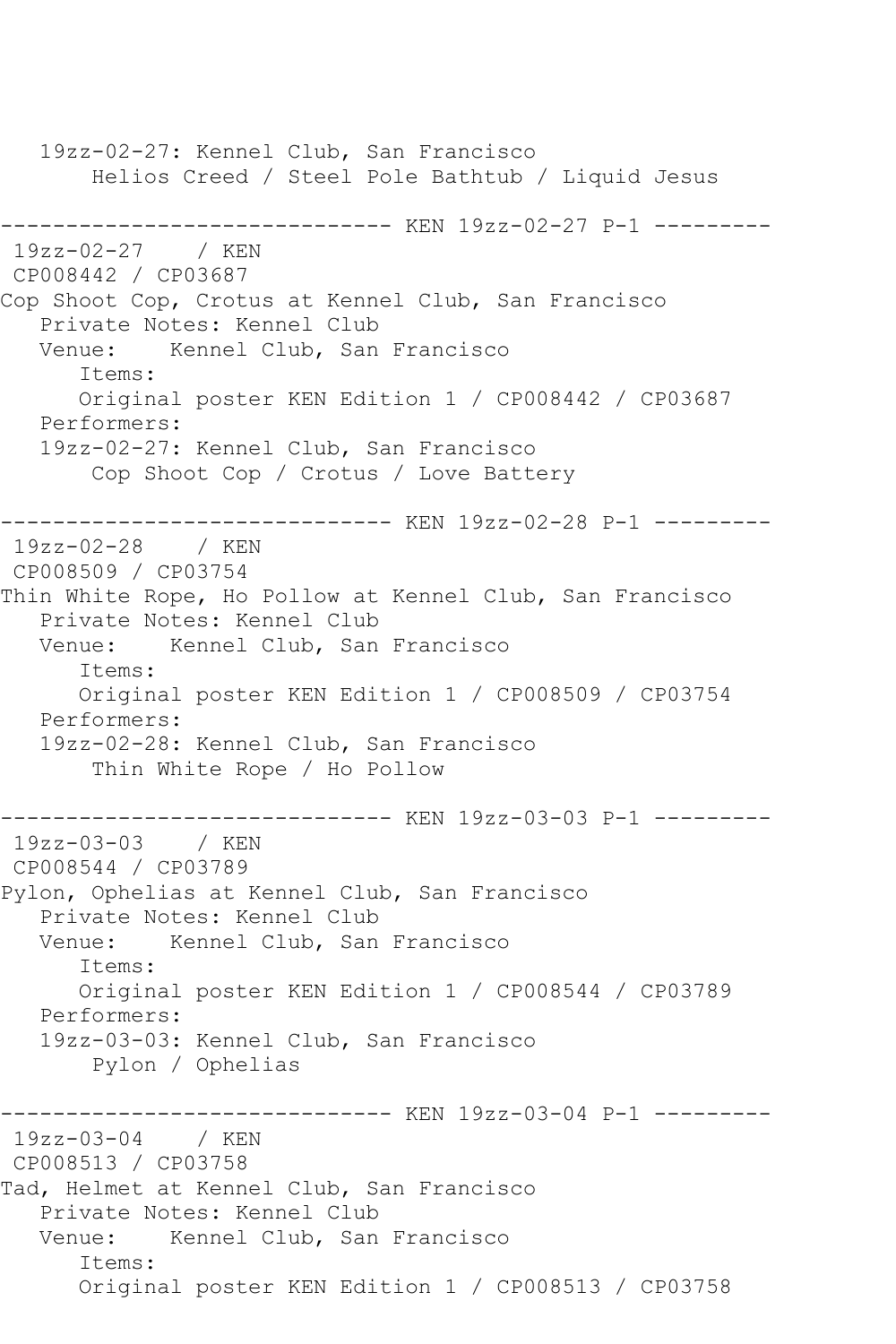Performers: 19zz-03-04: Kennel Club, San Francisco Tad / Helmet ------------------------------ KEN 19zz-03-11 P-1 --------- 19zz-03-11 / KEN CP008481 / CP03726 Zapp, Roger at Kennel Club, San Francisco Private Notes: Kennel Club Venue: Kennel Club, San Francisco Items: Original poster KEN Edition 1 / CP008481 / CP03726 Performers: 19zz-03-11: Kennel Club, San Francisco Zapp / Roger ------------------------------ KEN 19zz-03-12 P-1 --------- 19zz-03-12 / KEN CP008443 / CP03688 Consolidated, Newfast Automatic Daffodils at Kennel Club, San Francisco Private Notes: Kennel Club Venue: Kennel Club, San Francisco Items: Original poster KEN Edition 1 / CP008443 / CP03688 Performers: 19zz-03-12: Kennel Club, San Francisco Consolidated / Newfast Automatic Daffodils / Goats ------------------------------ KEN 19zz-03-12 P-1 --------- 19zz-03-12 / KEN CP008562 / CP03807 Movie Stars, Sextants at Kennel Club, San Francisco Private Notes: Kennel Club Venue: Kennel Club, San Francisco Items: Original poster KEN Edition 1 / CP008562 / CP03807 Performers: 19zz-03-12: Kennel Club, San Francisco Movie Stars / Sextants ------------------------------ KEN 19zz-03-13 P-1 --------- 19zz-03-13 / KEN CP008508 / CP03753 Thin White Rope, Field Trip at Kennel Club, San Francisco Private Notes: Kennel Club Venue: Kennel Club, San Francisco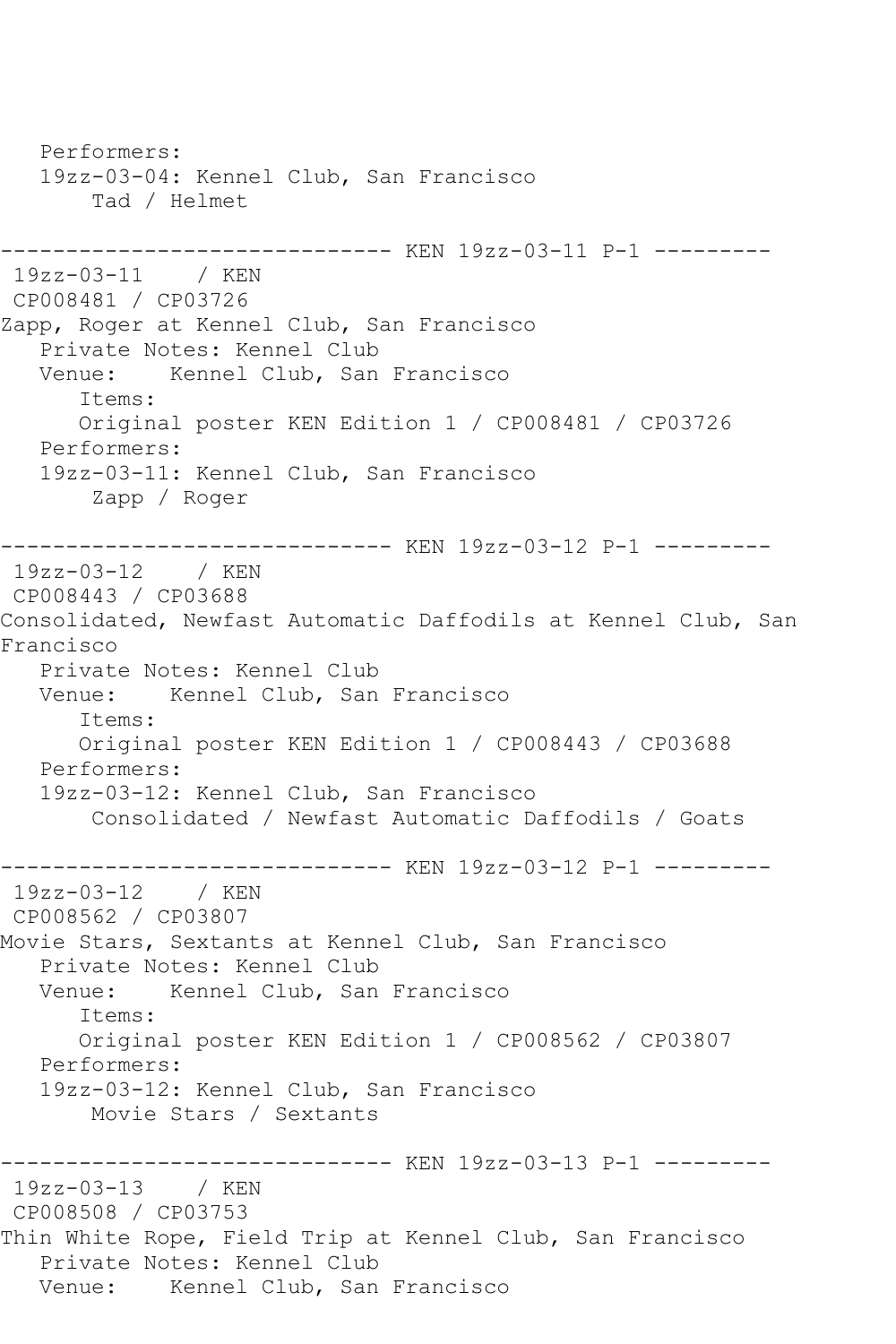Items: Original poster KEN Edition 1 / CP008508 / CP03753 Performers: 19zz-03-13: Kennel Club, San Francisco Thin White Rope / Field Trip ------------------------------ KEN 19zz-03-17 P-1 --------- 19zz-03-17 / KEN CP008467 / CP03712 ST. Patrick's Day:bedlam Rovers, Mommyheads at Kennel Club, San Francisco Private Notes: Kennel Club Venue: Kennel Club, San Francisco Items: Original poster KEN Edition 1 / CP008467 / CP03712 Performers: 19zz-03-17: Kennel Club, San Francisco ST. Patrick's Day:bedlam Rovers / Mommyheads / Subtle Plague ------------------------------ KEN 19zz-03-18 P-1 --------- 19zz-03-18 m / KEN CP008440 / CP03685 MCM, Last 2 Serve at Kennel Club, San Francisco Private Notes: Kennel Club Venue: Kennel Club, San Francisco Items: Original poster KEN Edition 1 / CP008440 / CP03685 Performers: 19zz-03-18 m: Kennel Club, San Francisco MCM / Last 2 Serve / Pothole ------------------------------ KEN 19zz-03-19 P-1 --------- 19zz-03-19 / KEN CP008552 / CP03797 Ohio Players, Midnight Voices at Kennel Club, San Francisco Private Notes: Kennel Club<br>Venue: Kennel Club, San Kennel Club, San Francisco Items: Original poster KEN Edition 1 / CP008552 / CP03797 Performers: 19zz-03-19: Kennel Club, San Francisco Ohio Players / Midnight Voices ------------ KEN 19zz-03-20 P-1 ---------19zz-03-20 / KEN CP008543 / CP03788 Red Lorry Yellow Lorry at Kennel Club, San Francisco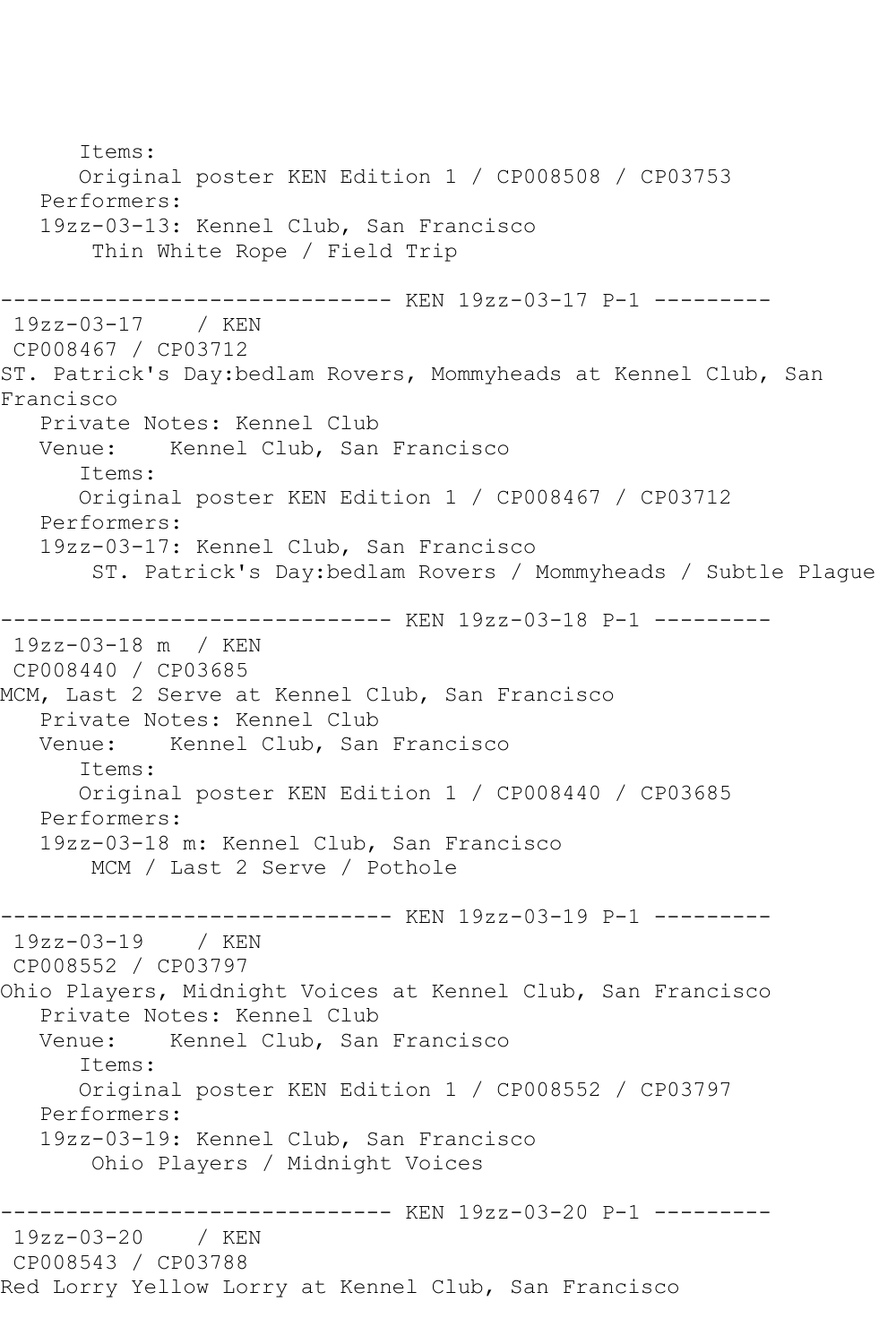Private Notes: Kennel Club Venue: Kennel Club, San Francisco Items: Original poster KEN Edition 1 / CP008543 / CP03788 Performers: 19zz-03-20: Kennel Club, San Francisco Red Lorry Yellow Lorry ------------------- KEN 19zz-03-20 P-1 ---------19zz-03-20 / KEN CP008558 / CP03803 Naked Raygun, Bomb at Kennel Club, San Francisco Private Notes: Kennel Club<br>Venue: Kennel Club, San Kennel Club, San Francisco Items: Original poster KEN Edition 1 / CP008558 / CP03803 Performers: 19zz-03-20: Kennel Club, San Francisco Naked Raygun / Bomb ------------------------------ KEN 19zz-03-21 P-1 --------- 19zz-03-21 / KEN CP008590 / CP03835 Lovedolls, Filmaker at Kennel Club, San Francisco Private Notes: Kennel Club Venue: Kennel Club, San Francisco Items: Original poster KEN Edition 1 / CP008590 / CP03835 Performers: 19zz-03-21: Kennel Club, San Francisco Lovedolls / Filmaker / Dave Markey / Enrique / Wig Torture ------------------------------ KEN 19zz-03-22 P-1 --------- 19zz-03-22 / KEN CP008591 / CP03836 Nightbreak, Roy Loney at Kennel Club, San Francisco Private Notes: Kennel Club Venue: Kennel Club, San Francisco Items: Original poster KEN Edition 1 / CP008591 / CP03836 Performers: 19zz-03-22: Kennel Club, San Francisco Nightbreak / Roy Loney / Phantom Movers / Diablos ------------- KEN 19zz-03-25 P-1 ---------19zz-03-25 / KEN CP008623 / CP03868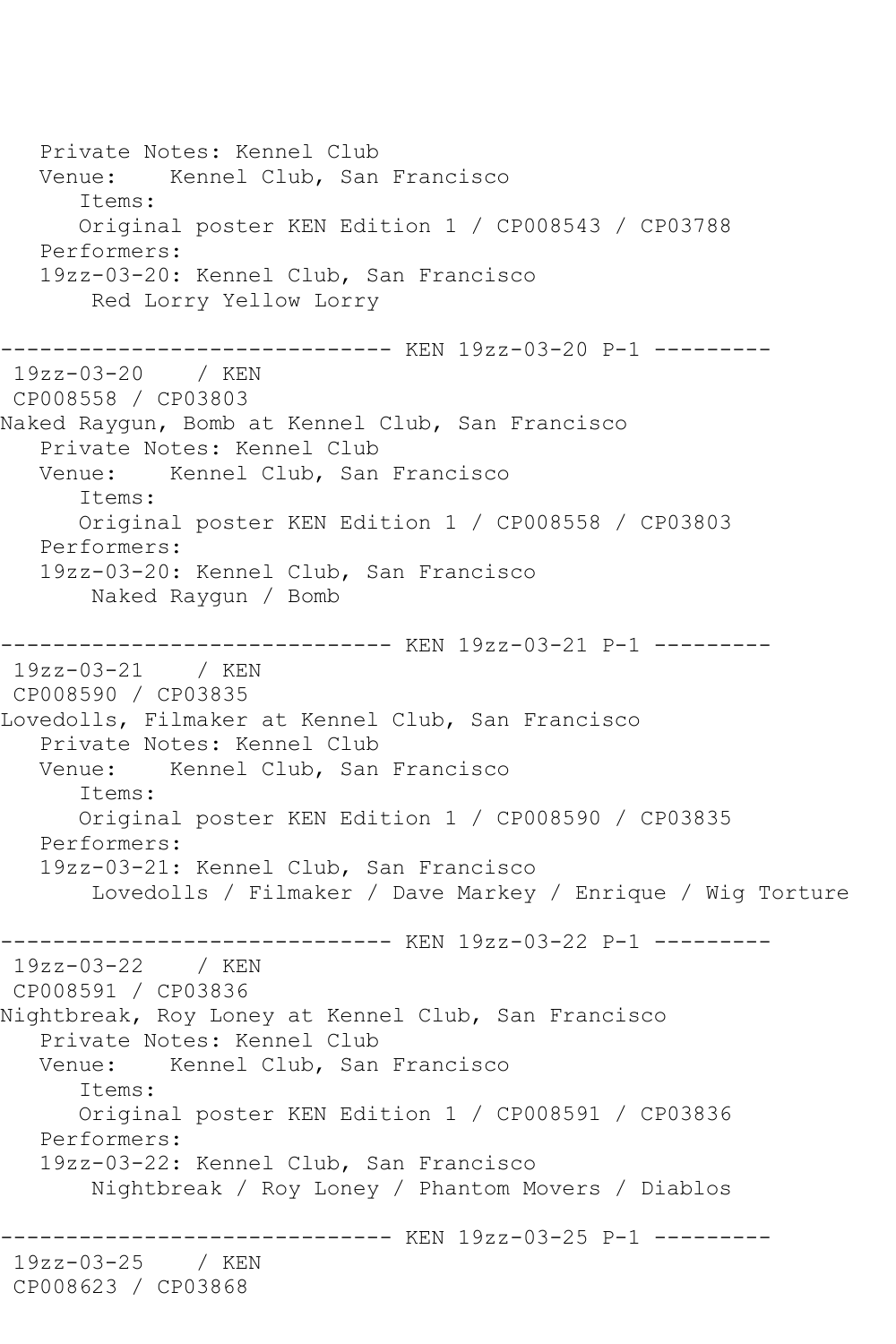Jane Genet, Lacky Snappers at Kennel Club, San Francisco Private Notes: Kennel Club Venue: Kennel Club, San Francisco Items: Original poster KEN Edition 1 / CP008623 / CP03868 Performers: 19zz-03-25: Kennel Club, San Francisco Jane Genet / Lacky Snappers / Caca / Limoonaniacs / MCM / Boomshack / House of Wheels ------------------------------ KEN 19zz-03-26 P-1 --------- 19zz-03-26 / KEN CP008496 / CP03741 Victims Family, Unsane at Kennel Club, San Francisco Private Notes: Kennel Club Venue: Kennel Club, San Francisco Items: Original poster KEN Edition 1 / CP008496 / CP03741 Performers: 19zz-03-26: Kennel Club, San Francisco Victims Family / Unsane / Dogfaced Hermans / Slug ------------------------------ KEN 19zz-03-27 P-1 --------- 19zz-03-27 / KEN CP008598 / CP03843 Killdozer, Mice at Kennel Club, San Francisco Private Notes: Kennel Club Venue: Kennel Club, San Francisco Items: Original poster KEN Edition 1 / CP008598 / CP03843 Performers: 19zz-03-27: Kennel Club, San Francisco Killdozer / Mice ----------- KEN 19zz-03-28 P-1 ---------19zz-03-28 / KEN CP008617 / CP03862 Galaxie 500, X-Tal at Kennel Club, San Francisco Private Notes: Kennel Club<br>Venue: Kennel Club, San Kennel Club, San Francisco Items: Original poster KEN Edition 1 / CP008617 / CP03862 Performers: 19zz-03-28: Kennel Club, San Francisco Galaxie 500 / X-Tal ------------------------------ KEN 19zz-03-29 P-1 ---------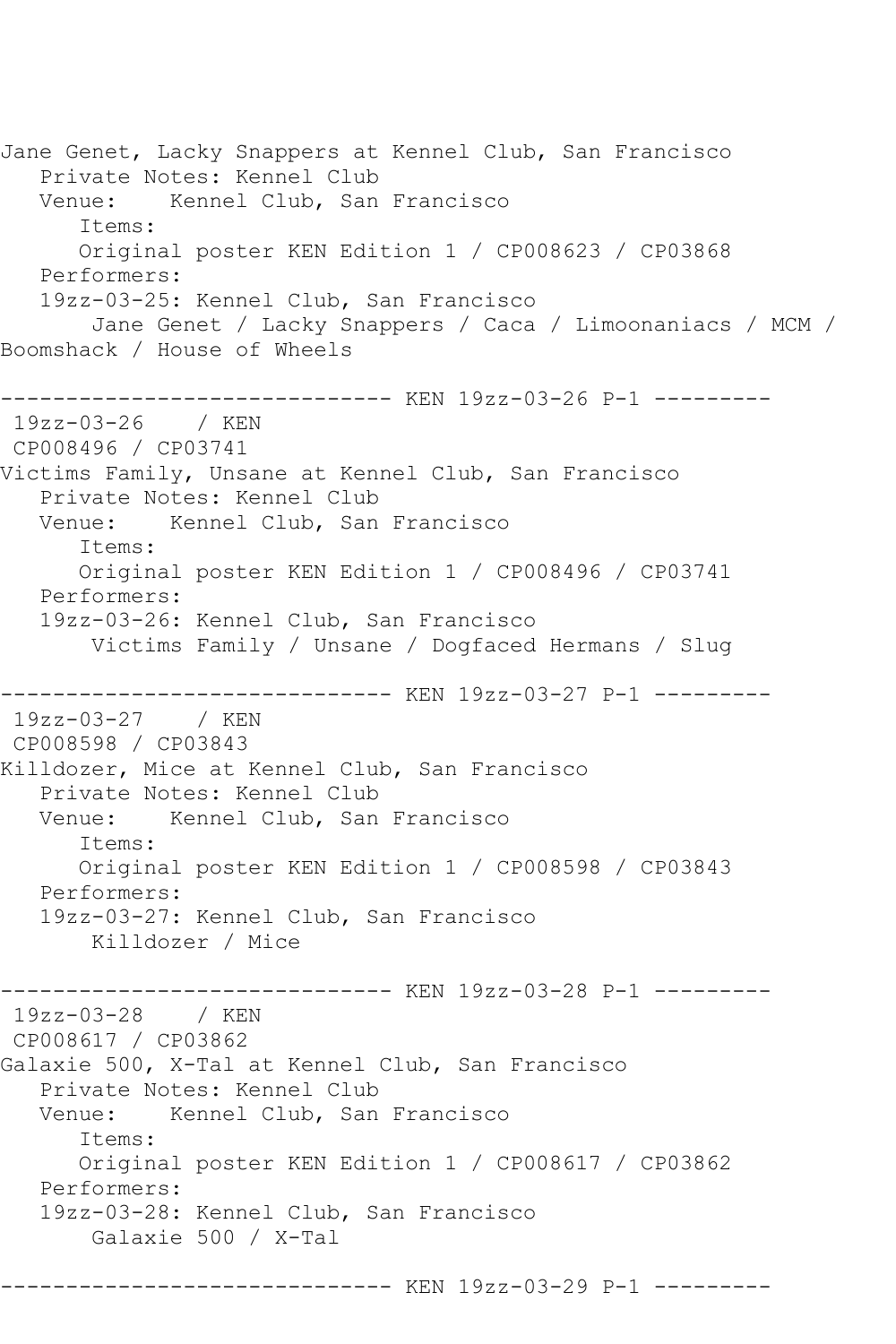19zz-03-29 / KEN CP008559 / CP03804 Mule, Band of Susans at Kennel Club, San Francisco Private Notes: Kennel Club<br>Venue: Kennel Club, San Kennel Club, San Francisco Items: Original poster KEN Edition 1 / CP008559 / CP03804 Performers: 19zz-03-29: Kennel Club, San Francisco Mule / Band of Susans / Smashing Orange ------------------------------ KEN 19zz-04-01 P-1 --------- 19zz-04-01 / KEN CP008501 / CP03746 Treepeople at Kennel Club, San Francisco Private Notes: Kennel Club Venue: Kennel Club, San Francisco Items: Original poster KEN Edition 1 / CP008501 / CP03746 Performers: 19zz-04-01: Kennel Club, San Francisco Treepeople ------------------------------ KEN 19zz-04-02 P-1 --------- 19zz-04-02 / KEN CP008473 / CP03718 Alice Donut, Hanson Brothers at Kennel Club, San Francisco Private Notes: Kennel Club Venue: Kennel Club, San Francisco Items: Original poster KEN Edition 1 / CP008473 / CP03718 Performers: 19zz-04-02: Kennel Club, San Francisco Alice Donut / Hanson Brothers ------------------------------ KEN 19zz-04-03 P-1 --------- 19zz-04-03 / KEN CP008638 / CP03883 Dickies, Flipper at Kennel Club, San Francisco Private Notes: Kennel Club Venue: Kennel Club, San Francisco Items: Original poster KEN Edition 1 / CP008638 / CP03883 Performers: 19zz-04-03: Kennel Club, San Francisco Dickies / Flipper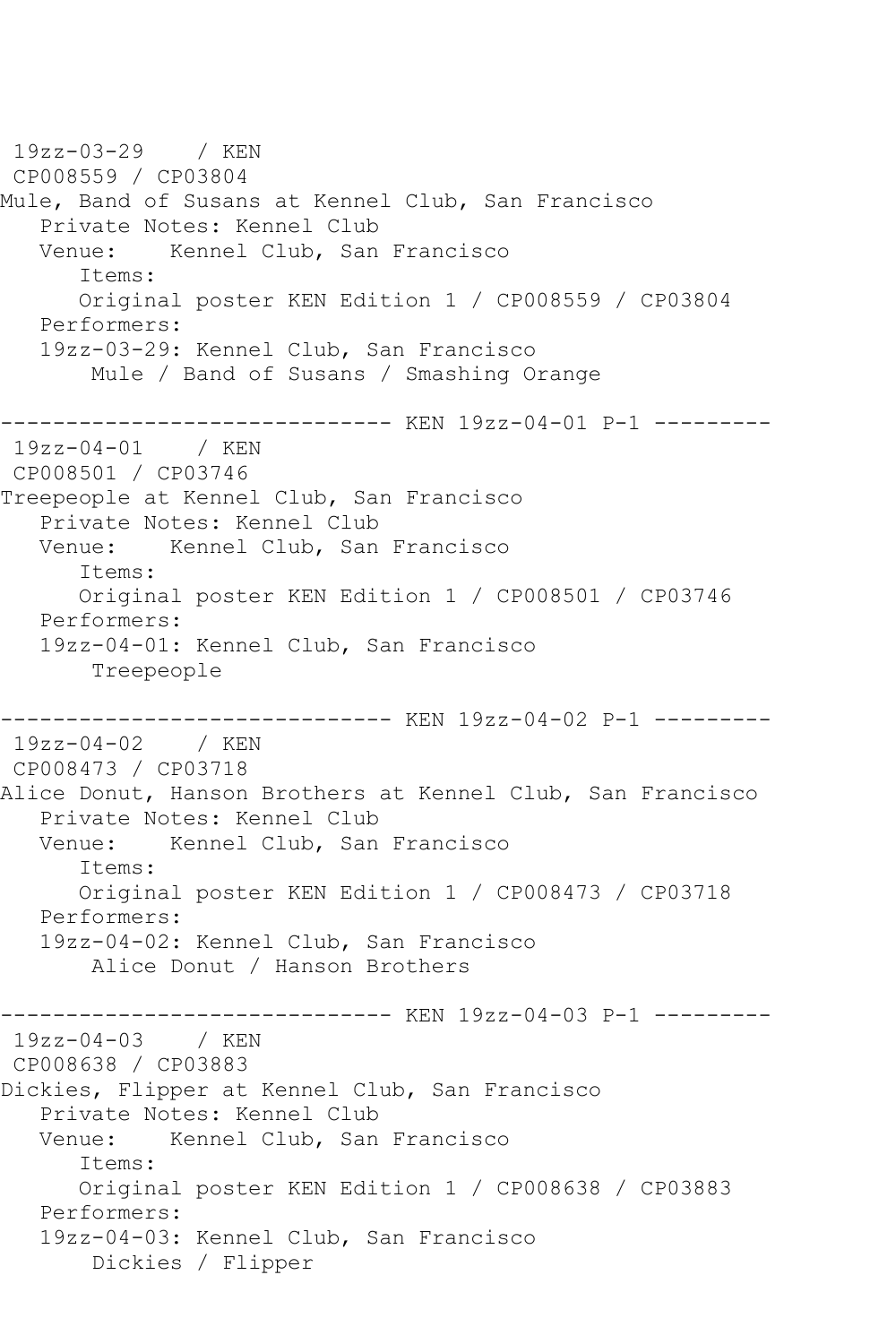------------------------------ KEN 19zz-04-03 P-1 --------- 19zz-04-03 / KEN CP008555 / CP03800 No Means No, Victims Family at Kennel Club, San Francisco Private Notes: Kennel Club Venue: Kennel Club, San Francisco Items: Original poster KEN Edition 1 / CP008555 / CP03800 Performers: 19zz-04-03: Kennel Club, San Francisco No Means No / Victims Family / Deli Creeps ------------------------------ KEN 19zz-04-04 P-1 --------- 19zz-04-04 / KEN CP008452 / CP03697 Carnival of Steel at the Kennel Club, San Francisco Private Notes: Kennel Club Venue: Kennel Club, San Francisco Items: Original poster KEN Edition 1 / CP008452 / CP03697 Performers: 19zz-04-04: Kennel Club, San Francisco Seiichi Tanaka / Barry Schwartz ------------------------------ KEN 19zz-04-04 P-1 --------- 19zz-04-04 / KEN CP008453 / CP03698 Carnival of Steel at the Kennel Club, San Francisco Private Notes: Kennel Club Venue: Kennel Club, San Francisco Items: Original poster KEN Edition 1 / CP008453 / CP03698 Performers: 19zz-04-04: Kennel Club, San Francisco ------------------------------ KEN 19zz-04-05 P-1 --------- 19zz-04-05 / KEN CP008519 / CP03764 Superchunk, Nothing Painted Blue at Kennel Club, San Francisco Private Notes: Kennel Club Venue: Kennel Club, San Francisco Items: Original poster KEN Edition 1 / CP008519 / CP03764 Performers: 19zz-04-05: Kennel Club, San Francisco Superchunk / Nothing Painted Blue / Severin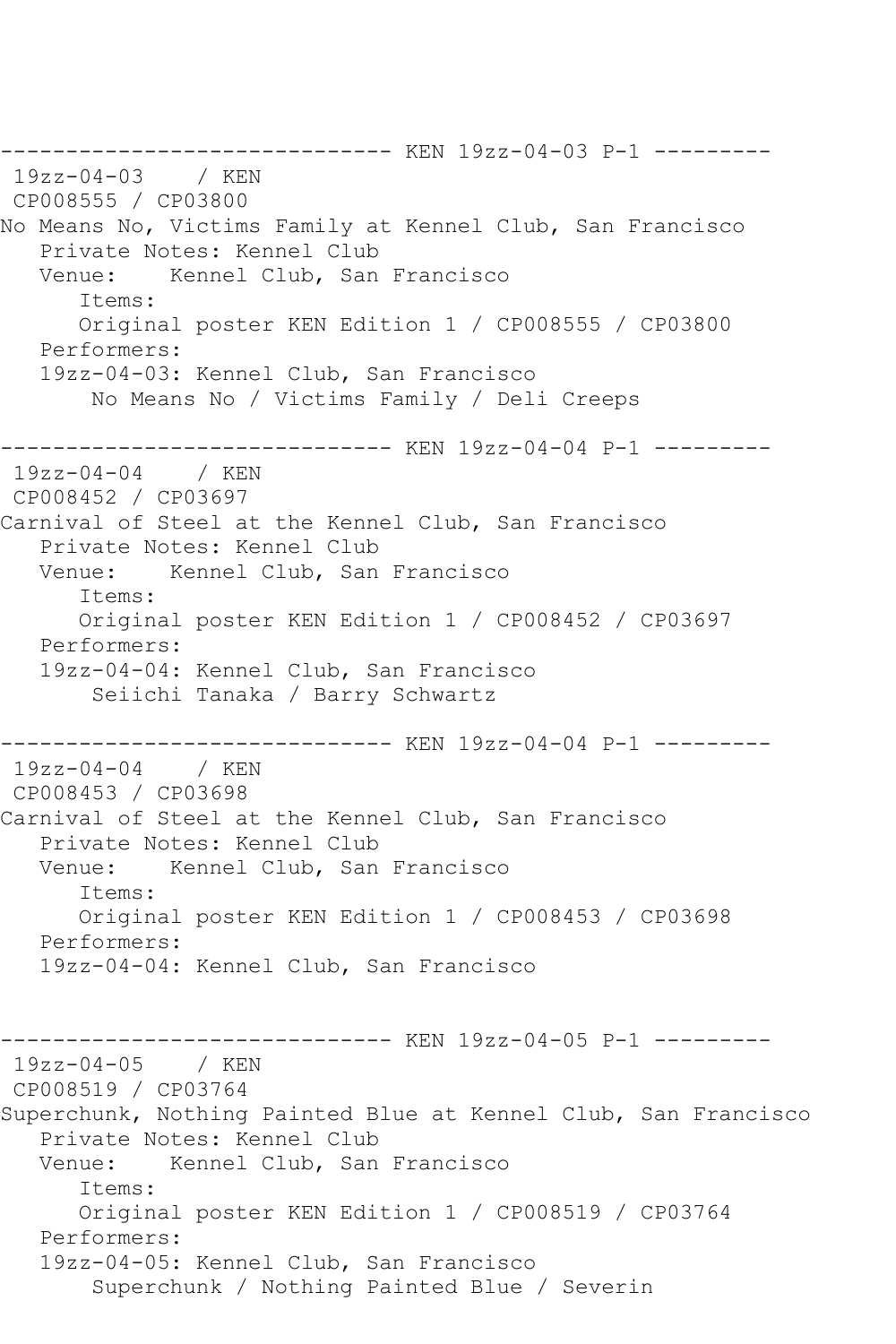------------------------------ KEN 19zz-04-09 P-1 --------- 19zz-04-09 / KEN CP008459 / CP03704 Brown Fellinis, Step Children at Kennel Club, San Francisco Private Notes: Kennel Club Venue: Kennel Club, San Francisco Items: Original poster KEN Edition 1 / CP008459 / CP03704 Performers: 19zz-04-09: Kennel Club, San Francisco Brown Fellinis / Step Children / Black Pole / Mc Kofy Brown ------------------------------ KEN 19zz-04-09 P-1 --------- 19zz-04-09 / KEN CP008432 / CP03677 Strictly Roots, Nicodemus at Kennel Club, San Francisco Private Notes: Kennel Club<br>Venue: Kennel Club, San Kennel Club, San Francisco Items: Original poster KEN Edition 1 / CP008432 / CP03677 Performers: 19zz-04-09: Kennel Club, San Francisco Strictly Roots / Nicodemus / Native Elements / Expressions of Unity / DJ Stand Out Selector ------------------------------ KEN 19zz-04-09 P-1 --------- 19zz-04-09 / KEN CP008532 / CP03777 Superchunk, Toiling Midgets at Kennel Club, San Francisco Private Notes: Kennel Club Venue: Kennel Club, San Francisco Items: Original poster KEN Edition 1 / CP008532 / CP03777 Performers: 19zz-04-09: Kennel Club, San Francisco Superchunk / Toiling Midgets ------------------------------ KEN 19zz-04-10 P-1 --------- 19zz-04-10 / KEN CP008643 / CP03888 Curveball, Chill at Kennel Club, San Francisco Private Notes: Kennel Club Venue: Kennel Club, San Francisco Items: Original poster KEN Edition 1 / CP008643 / CP03888 Performers: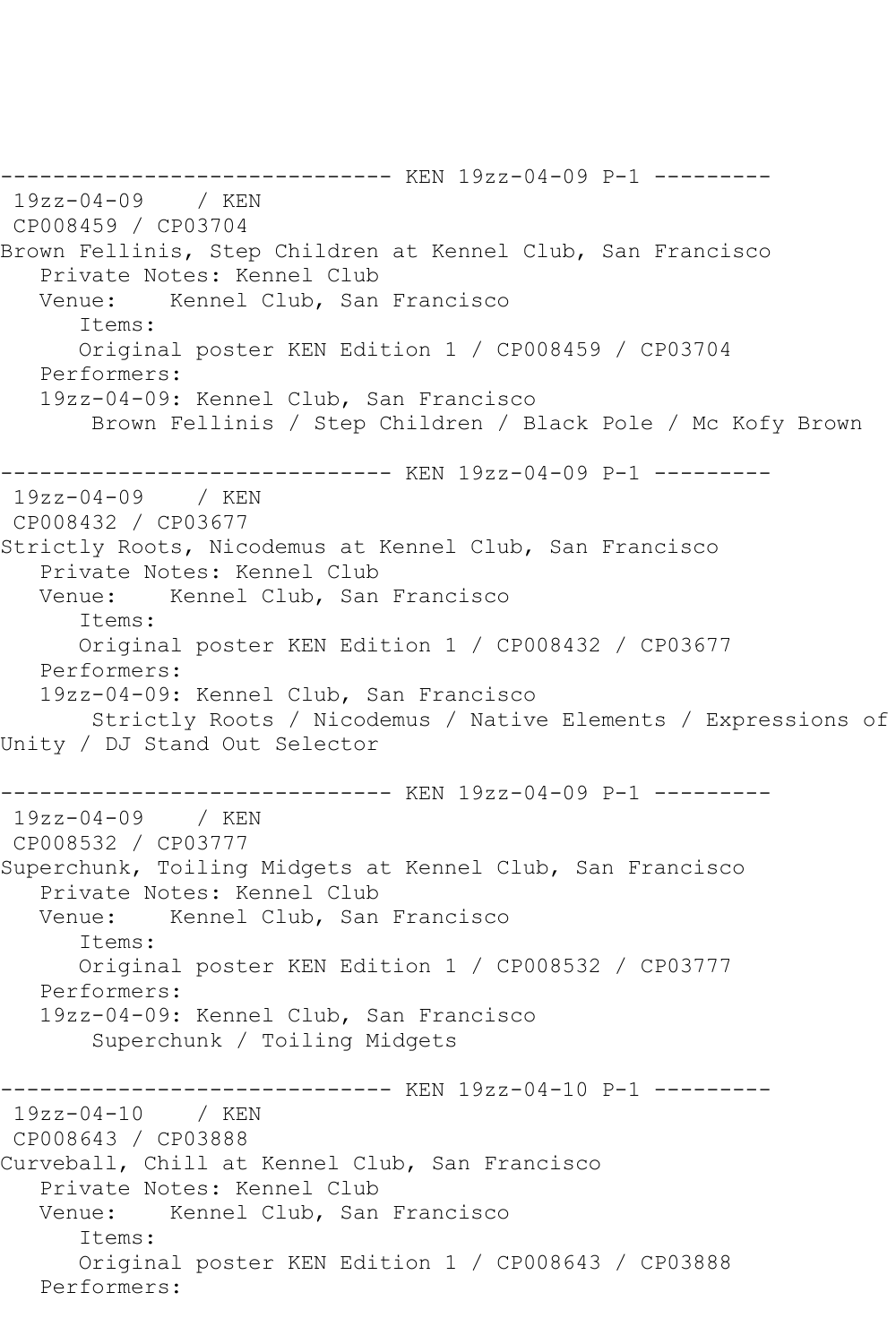19zz-04-10: Kennel Club, San Francisco Curveball / Chill / E.B. ------------------------------ KEN 19zz-04-10 P-1 --------- 19zz-04-10 / KEN CP008511 / CP03756 Hypnotics, Steel Pole Bathtub at Kennel Club, San Francisco Private Notes: Kennel Club Venue: Kennel Club, San Francisco Items: Original poster KEN Edition 1 / CP008511 / CP03756 Performers: 19zz-04-10: Kennel Club, San Francisco Hypnotics / Steel Pole Bathtub ----------- KEN 19zz-04-10 P-1 ---------19zz-04-10 / KEN CP008450 / CP03695 Celebrity Skin, Tiny Tim at Kennel Club, San Francisco Private Notes: Kennel Club Venue: Kennel Club, San Francisco Items: Original poster KEN Edition 1 / CP008450 / CP03695 Performers: 19zz-04-10: Kennel Club, San Francisco Celebrity Skin / Tiny Tim / Pigmy Love Circus / Green Jello ------------------------------ KEN 19zz-04-12 P-1 ---------  $19zz - 04 - 12$ CP008429 / CP03674 Elliot, Sharp Carbon at Kennel Club, San Francisco Private Notes: Kennel Club<br>Venue: Kennel Club, San Kennel Club, San Francisco Items: Original poster KEN Edition 1 / CP008429 / CP03674 Performers: 19zz-04-12: Kennel Club, San Francisco Elliot / Sharp Carbon / Hitting Birth / Amber Asylum ------------------------------ KEN 19zz-04-15 P-1 --------- 19zz-04-15 / KEN CP008433 / CP03678 Ambiance, Waking Dream at Kennel Club, San Francisco Private Notes: Kennel Club Venue: Kennel Club, San Francisco Items: Original poster KEN Edition 1 / CP008433 / CP03678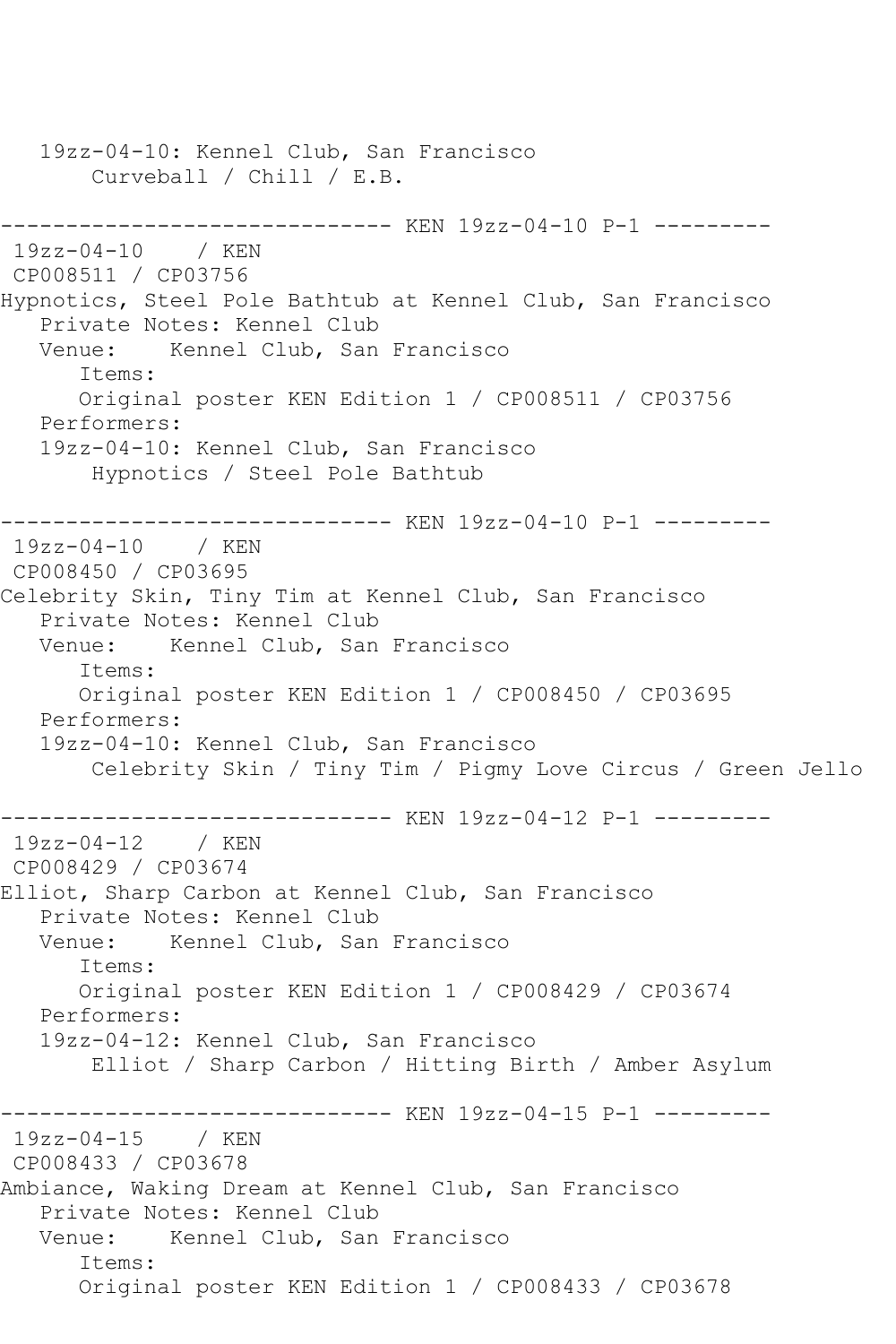Performers: 19zz-04-15: Kennel Club, San Francisco Ambiance / Waking Dream / African Outlet ------------------------------ KEN 19zz-04-16 P-1 --------- 19zz-04-16 / KEN CP008520 / CP03765 Star Pimp, Steel Pole Bathtub at Kennel Club, San Francisco Private Notes: Kennel Club Venue: Kennel Club, San Francisco Items: Original poster KEN Edition 1 / CP008520 / CP03765 Performers: 19zz-04-16: Kennel Club, San Francisco Star Pimp / Steel Pole Bathtub / Thinking Fellers Union Local 282 ------------------------------ KEN 19zz-04-16 P-1 --------- 19zz-04-16 / KEN CP008522 / CP03767 Steel Pole Bathtub, Cows at Kennel Club, San Francisco Private Notes: Kennel Club Venue: Kennel Club, San Francisco Items: Original poster KEN Edition 1 / CP008522 / CP03767 Performers: 19zz-04-16: Kennel Club, San Francisco Steel Pole Bathtub / Cows / Hammerhead ------------------------------ KEN 19zz-04-17 P-1 --------- 19zz-04-17 / KEN CP008611 / CP03856 Earthnight Celebration, Looters at Kennel Club, San Francisco Private Notes: Kennel Club Venue: Kennel Club, San Francisco Items: Original poster KEN Edition 1 / CP008611 / CP03856 Performers: 19zz-04-17: Kennel Club, San Francisco Earthnight Celebration / Looters / Sunhouse / J.C. Hopkins / Jenny Joseph ------------------------------ KEN 19zz-04-17 P-1 --------- 19zz-04-17 / KEN CP008474 / CP03719 Afrofunk Dance Party: Wasobia, DJ Doug Wendt's World Beat Sounds at Kennel Club, San Francisco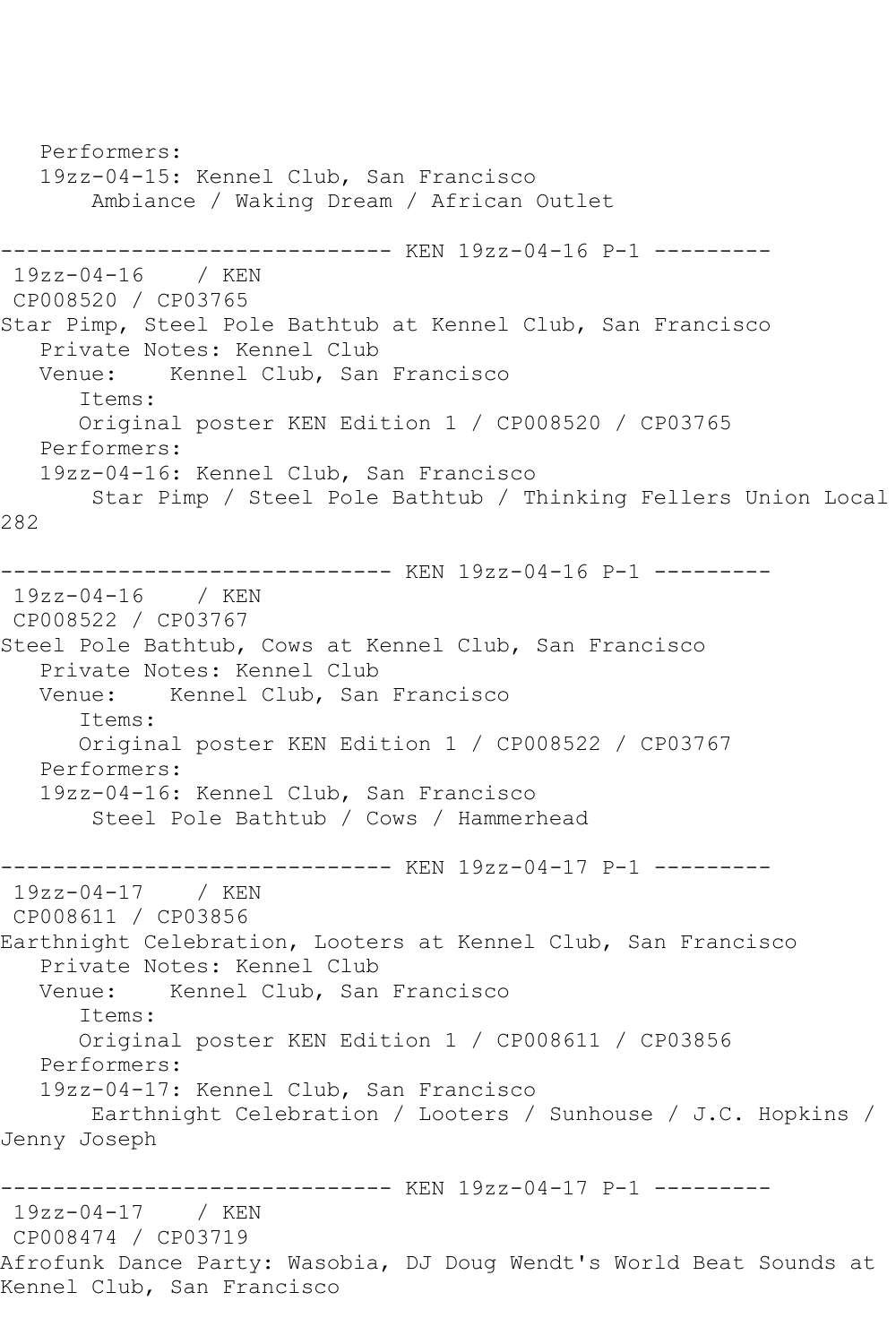Private Notes: Kennel Club Venue: Kennel Club, San Francisco Items: Original poster KEN Edition 1 / CP008474 / CP03719 Performers: 19zz-04-17: Kennel Club, San Francisco Afrofunk Dance Party: Wasobia / DJ Doug Wendt's World Beat Sounds ------------------------------ KEN 19zz-04-17 P-1 --------- 19zz-04-17 / KEN CP008444 / CP03689 Come, Bettie Serveert at Kennel Club, San Francisco Private Notes: Kennel Club Venue: Kennel Club, San Francisco Items: Original poster KEN Edition 1 / CP008444 / CP03689 Performers: 19zz-04-17: Kennel Club, San Francisco Come / Bettie Serveert / S.F. Seals / Codeine ----------- KEN 19zz-04-18 P-1 ---------19zz-04-18 / KEN CP008504 / CP03749 Toiling Midgets, Babes In Toyland at Kennel Club, San Francisco Private Notes: Kennel Club<br>Venue: Kennel Club, San Kennel Club, San Francisco Items: Original poster KEN Edition 1 / CP008504 / CP03749 Performers: 19zz-04-18: Kennel Club, San Francisco Toiling Midgets / Babes In Toyland ------------------------------ KEN 19zz-04-19 P-1 --------- 19zz-04-19 / KEN CP008490 / CP03735 Washington Squares, Movie Stars at Kennel Club, San Francisco Private Notes: Kennel Club Venue: Kennel Club, San Francisco Items: Original poster KEN Edition 1 / CP008490 / CP03735 Performers: 19zz-04-19: Kennel Club, San Francisco Washington Squares / Movie Stars ------------------------------ KEN 19zz-04-20 P-1 --------- 19zz-04-20 / KEN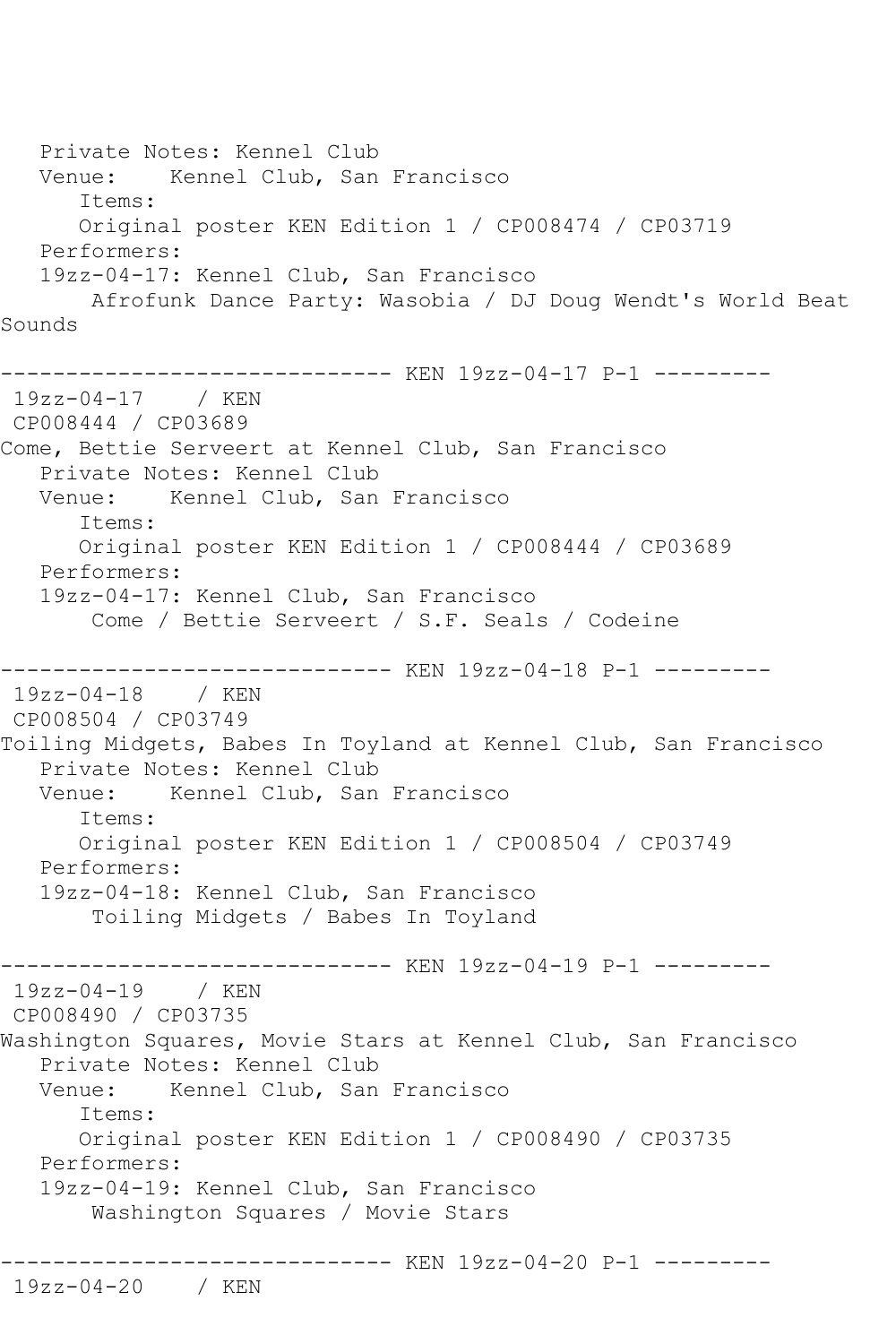CP008495 / CP03740 Verlains, Yo La Tengo at Kennel Club, San Francisco Private Notes: Kennel Club Venue: Kennel Club, San Francisco Items: Original poster KEN Edition 1 / CP008495 / CP03740 Performers: 19zz-04-20: Kennel Club, San Francisco Verlains / Yo La Tengo / Barbara Manning / SF Seals ------------------------------ KEN 19zz-04-21 P-1 --------- 19zz-04-21 / KEN CP008625 / CP03870 Flaming Lips, Afghan Whigs at Kennel Club, San Francisco Private Notes: Kennel Club Venue: Kennel Club, San Francisco Items: Original poster KEN Edition 1 / CP008625 / CP03870 Performers: 19zz-04-21: Kennel Club, San Francisco Flaming Lips / Afghan Whigs / Acid U.F.O.s ------------------------------ KEN 19zz-04-23 P-1 --------- 19zz-04-23 / KEN CP008554 / CP03799 No Means No, Steel Pole Bathtub at Kennel Club, San Francisco Private Notes: Kennel Club Venue: Kennel Club, San Francisco Items: Original poster KEN Edition 1 / CP008554 / CP03799 Performers: 19zz-04-23: Kennel Club, San Francisco No Means No / Steel Pole Bathtub ----------- KEN 19zz-04-29 P-1 ---------19zz-04-29 / KEN CP008436 / CP03681 Ozric Tentacles at Kennel Club, San Francisco Private Notes: Kennel Club<br>Venue: Kennel Club, San Kennel Club, San Francisco Items: Original poster KEN Edition 1 / CP008436 / CP03681 Performers: 19zz-04-29: Kennel Club, San Francisco Ozric Tentacles ------------------------------ KEN 19zz-05-11 P-1 ---------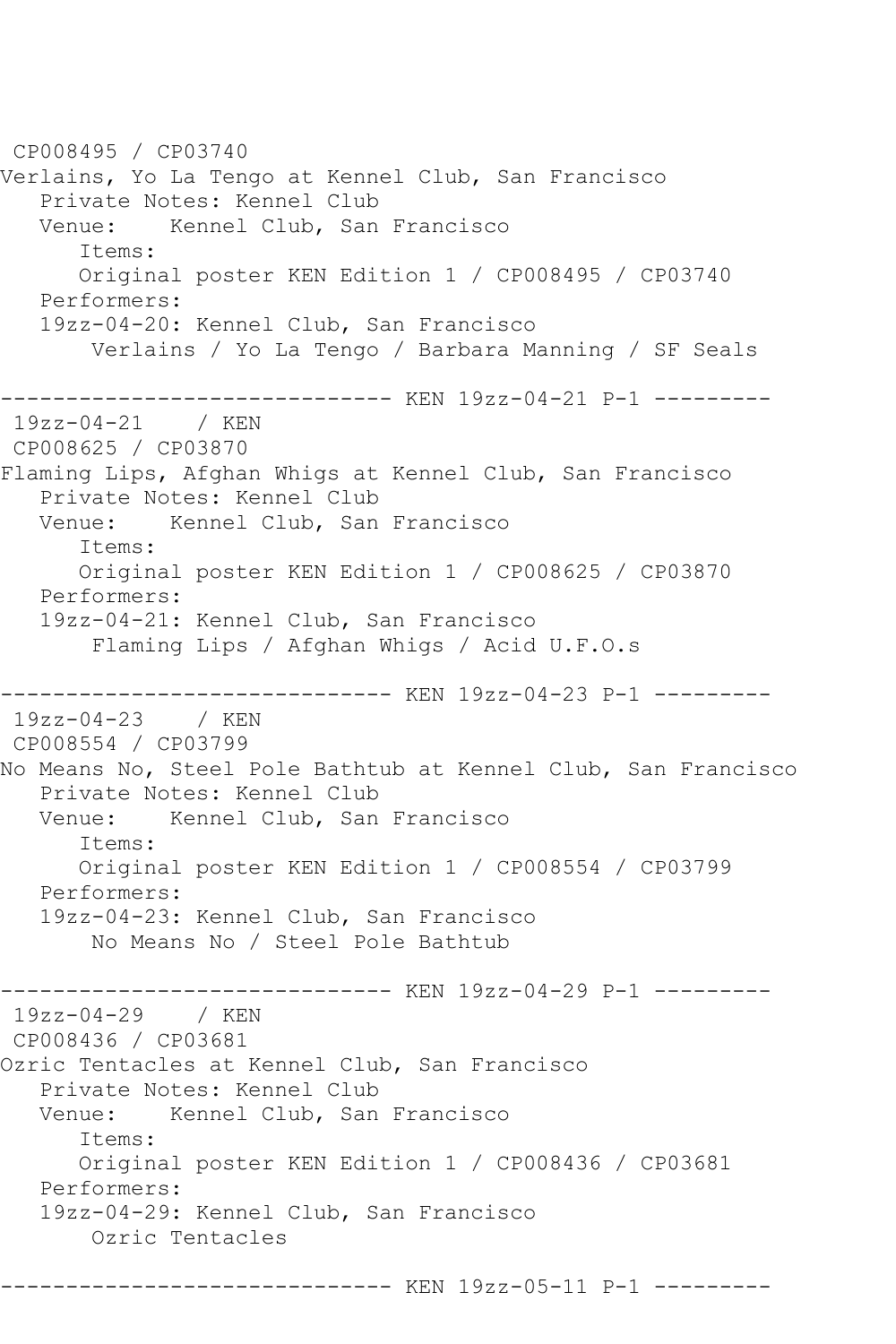19zz-05-11 / KEN CP008494 / CP03739 Mojo Nixon, Nomeansno at Kennel Club, San Francisco Private Notes: Kennel Club<br>Venue: Kennel Club, San Kennel Club, San Francisco Items: Original poster KEN Edition 1 / CP008494 / CP03739 Performers: 19zz-05-11: Kennel Club, San Francisco Mojo Nixon / Nomeansno / Steel Pole Bathtub / Hanson Brothers / Alice Donut / Didjits / Mr. Wrong ------------------------------ KEN 19zz-05-13 P-1 --------- 19zz-05-13 / KEN CP008540 / CP03785 Royal Crescent Mob at Kennel Club, San Francisco Private Notes: Kennel Club Venue: Kennel Club, San Francisco Items: Original poster KEN Edition 1 / CP008540 / CP03785 Performers: 19zz-05-13: Kennel Club, San Francisco Royal Crescent Mob ------------------------------ KEN 19zz-05-14 P-1 --------- 19zz-05-14 / KEN CP008499 / CP03744 Voice Farm, Sun 60 at Kennel Club, San Francisco Private Notes: Kennel Club Venue: Kennel Club, San Francisco Items: Original poster KEN Edition 1 / CP008499 / CP03744 Performers: 19zz-05-14: Kennel Club, San Francisco Voice Farm / Sun 60 ------------------------------ KEN 19zz-05-16 P-1 --------- 19zz-05-16 / KEN CP008524 / CP03769 Smoking Section, Amadafair at Kennel Club, San Francisco Private Notes: Kennel Club Venue: Kennel Club, San Francisco Items: Original poster KEN Edition 1 / CP008524 / CP03769 Performers: 19zz-05-16: Kennel Club, San Francisco Smoking Section / Amadafair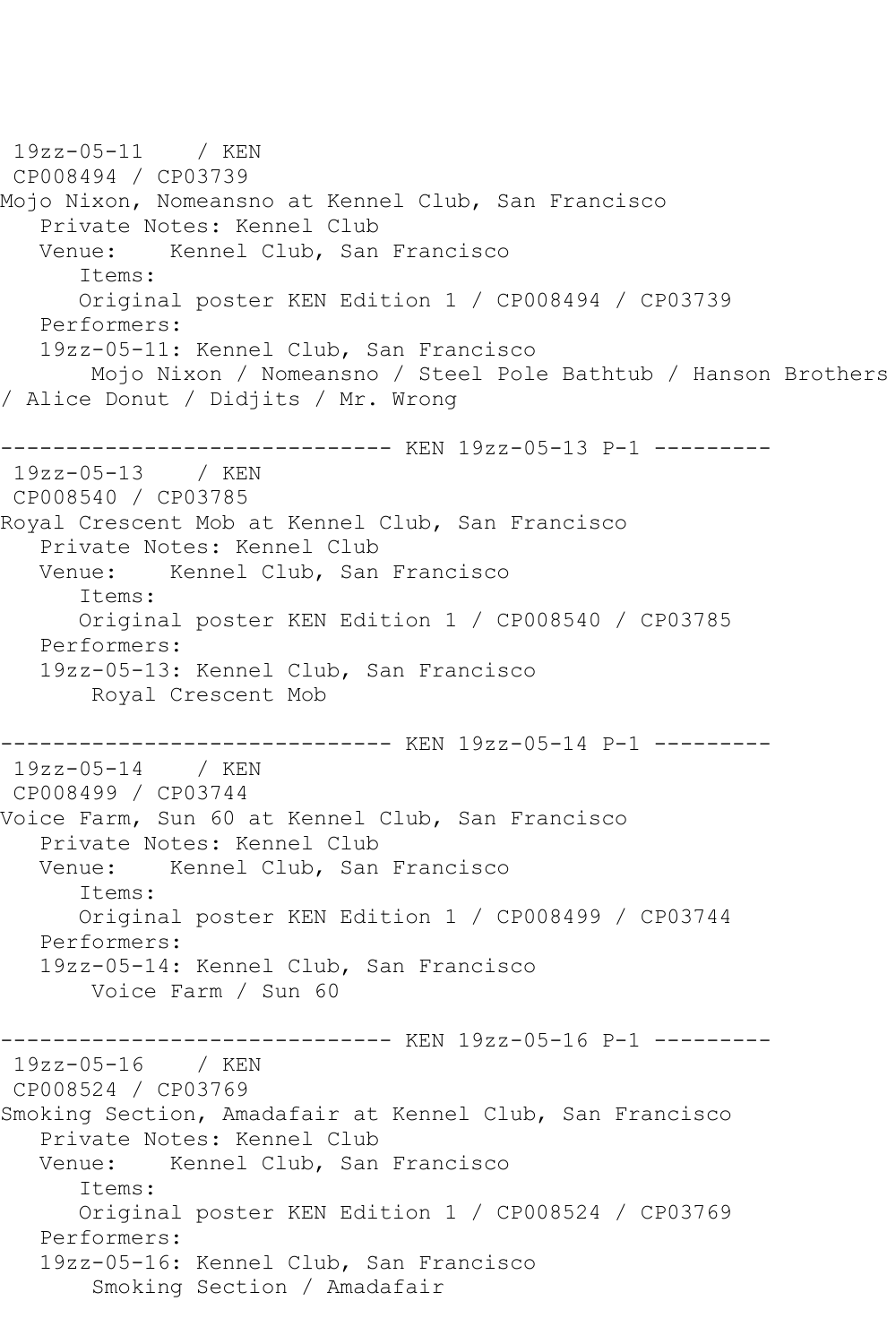------------------------------ KEN 19zz-05-17 P-1 --------- 19zz-05-17 / KEN CP008485 / CP03730 Fluid, Poster Children at Kennel Club, San Francisco Private Notes: Kennel Club Venue: Kennel Club, San Francisco Items: Original poster KEN Edition 1 / CP008485 / CP03730 Performers: 19zz-05-17: 19zz-05-19: Kennel Club, San Francisco Fluid / Poster Children / Pain / Teens / Boredoms / Brutal Truth ------------------------------ KEN 19zz-05-19 P-1 --------- 19zz-05-19 / KEN CP008533 / CP03778 Sidewinders, Popealopes at Kennel Club, San Francisco Private Notes: Kennel Club Venue: Kennel Club, San Francisco Items: Original poster KEN Edition 1 / CP008533 / CP03778 Performers: 19zz-05-19: Kennel Club, San Francisco Sidewinders / Popealopes ------------------------------ KEN 19zz-05-19 P-1 ---------  $19zz - 05 - 19$ CP008480 / CP03725 Young Gods, O.L.D. at Kennel Club, San Francisco Private Notes: Kennel Club Venue: Kennel Club, San Francisco Items: Original poster KEN Edition 1 / CP008480 / CP03725 Performers: 19zz-05-19: Kennel Club, San Francisco Young Gods / O.L.D. ------------------------------ KEN 19zz-05-20 P-1 --------- 19zz-05-20 / KEN CP008551 / CP03796 Pavement, Toiling Midgets at Kennel Club, San Francisco Private Notes: Kennel Club Venue: Kennel Club, San Francisco Items: Original poster KEN Edition 1 / CP008551 / CP03796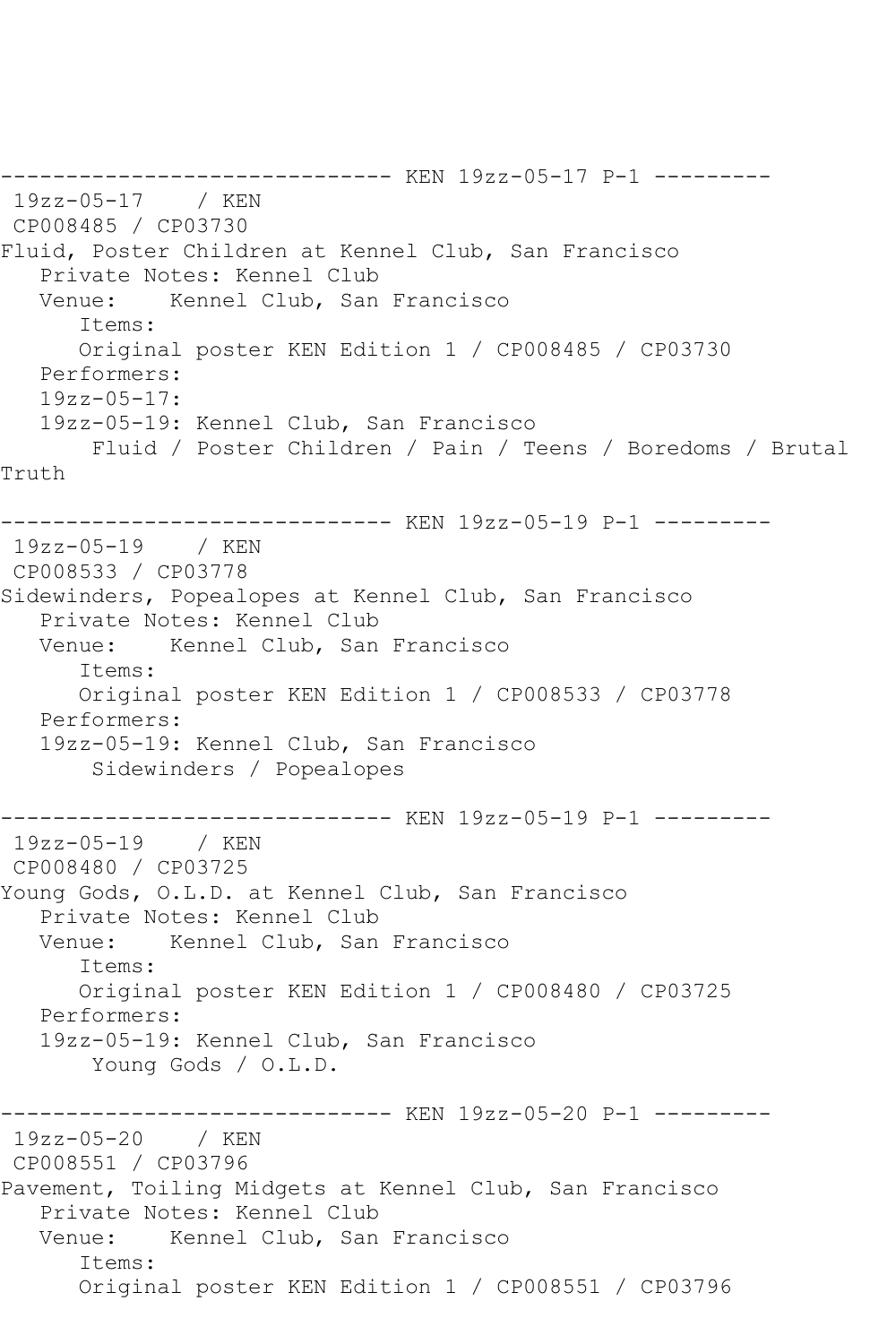Performers: 19zz-05-20: Kennel Club, San Francisco Pavement / Toiling Midgets / Grinch ------------------------------ KEN 19zz-05-20 P-1 --------- 19zz-05-20 / KEN CP008593 / CP03838 African Dance Party: Loketo, DJ Doug Wendt at Kennel Club, San Francisco Private Notes: Kennel Club Venue: Kennel Club, San Francisco Items: Original poster KEN Edition 1 / CP008593 / CP03838 Performers: 19zz-05-20 19zz-06-03: Kennel Club, San Francisco African Dance Party: Loketo / DJ Doug Wendt / Aster Aweke / World Beat Sounds ------------------------------ KEN 19zz-05-22 P-1 --------- 19zz-05-22 / KEN CP008531 / CP03776 Sister Double Happiness at Kennel Club, San Francisco Private Notes: Kennel Club<br>Venue: Kennel Club, San Kennel Club, San Francisco Items: Original poster KEN Edition 1 / CP008531 / CP03776 Performers: 19zz-05-22: Kennel Club, San Francisco Sister Double Happiness ------------------------------ KEN 19zz-05-22 P-1 --------- 19zz-05-22 / KEN CP008629 / CP03874 Harm Farm, Field Trip at Kennel Club, San Francisco Private Notes: Kennel Club Venue: Kennel Club, San Francisco Items: Original poster KEN Edition 1 / CP008629 / CP03874 Performers: 19zz-05-22: Kennel Club, San Francisco Harm Farm / Field Trip / Jason Luckett / La Folkie ------------------------------ KEN 19zz-05-22 P-1 --------- 19zz-05-22 / KEN CP008628 / CP03873 Enrique In Outer Space, Curveball at Kennel Club, San Francisco Private Notes: Kennel Club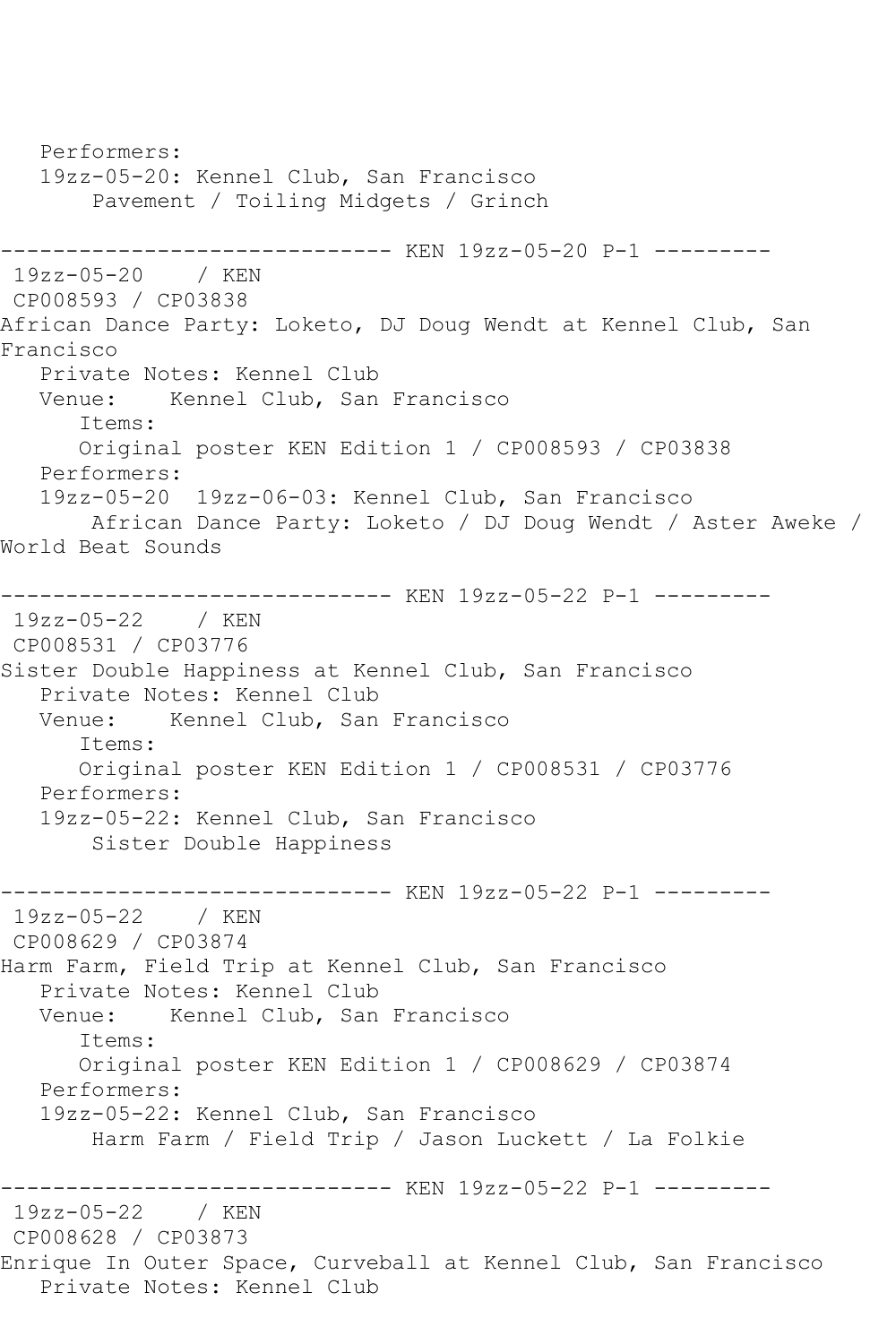Venue: Kennel Club, San Francisco Items: Original poster KEN Edition 1 / CP008628 / CP03873 Performers: 19zz-05-22: Kennel Club, San Francisco Enrique In Outer Space / Curveball ------------------------------ KEN 19zz-05-24 P-1 --------- 19zz-05-24 / KEN CP008647 / CP03892 Cows, Janitor Joe at Kennel Club, San Francisco Private Notes: Kennel Club Venue: Kennel Club, San Francisco Items: Original poster KEN Edition 1 / CP008647 / CP03892 Performers: 19zz-05-24: Kennel Club, San Francisco Cows / Janitor Joe / Plainfield / Surgery / Chokebore ------------------------------ KEN 19zz-05-27 P-1 --------- 19zz-05-27 / KEN CP008613 / CP03858 Grotus, Neurosis at Kennel Club, San Francisco Private Notes: Kennel Club<br>Venue: Kennel Club, San Kennel Club, San Francisco Items: Original poster KEN Edition 1 / CP008613 / CP03858 Performers: 19zz-05-27: Kennel Club, San Francisco Grotus / Neurosis / Sleep ------------------------------ KEN 19zz-05-29 P-1 --------- 19zz-05-29 / KEN CP008584 / CP03829 Midnight Voices, New Dealers at Kennel Club, San Francisco Private Notes: Kennel Club<br>Venue: Kennel Club, San Kennel Club, San Francisco Items: Original poster KEN Edition 1 / CP008584 / CP03829 Performers: 19zz-05-29: Kennel Club, San Francisco Midnight Voices / New Dealers ----------- KEN 19zz-05-29 P-1 ---------19zz-05-29 / KEN CP008585 / CP03830 Roger Miller, No Man Tour at Kennel Club, San Francisco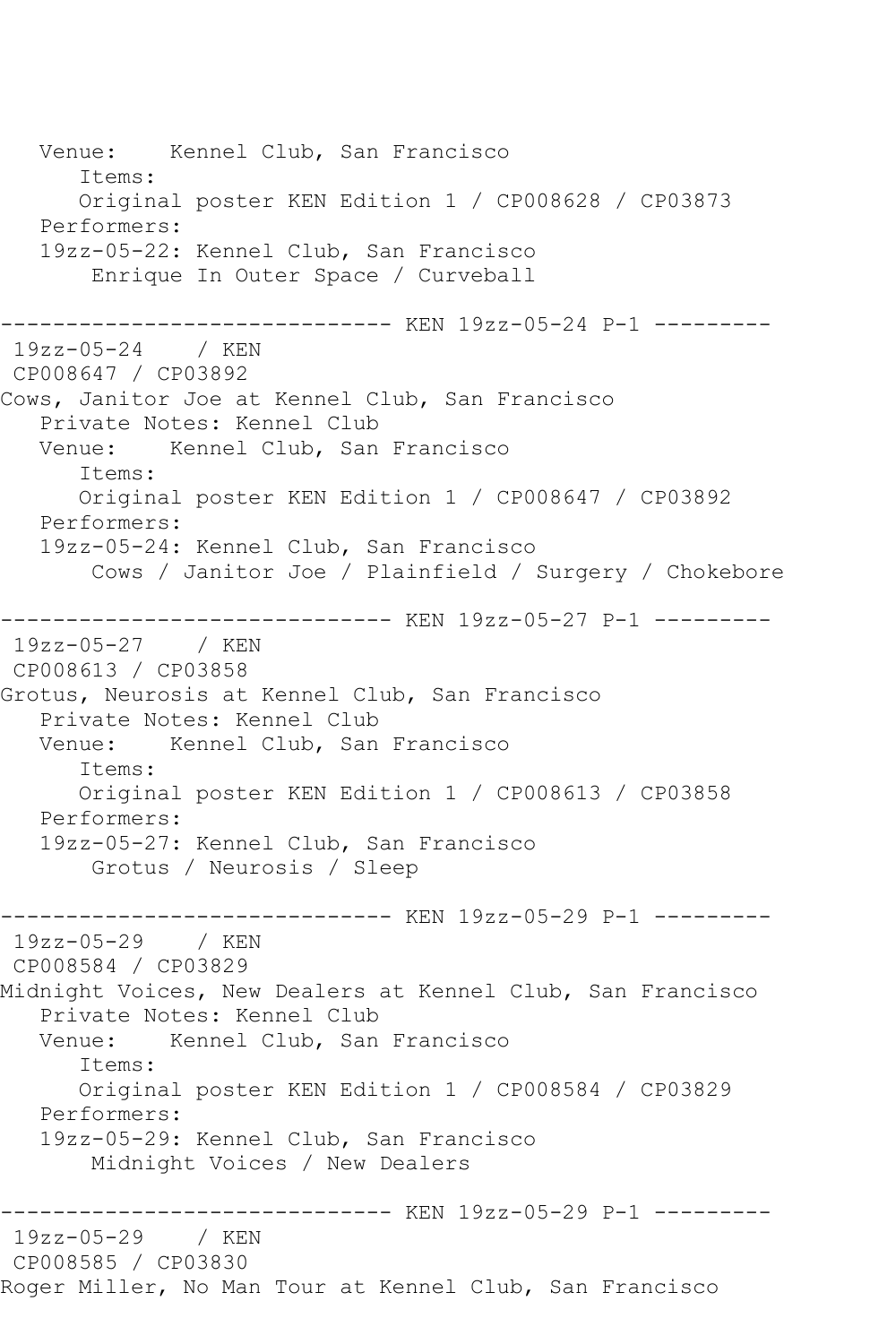Private Notes: Kennel Club Venue: Kennel Club, San Francisco Items: Original poster KEN Edition 1 / CP008585 / CP03830 Performers: 19zz-05-29: Kennel Club, San Francisco Roger Miller / No Man Tour / Tablespoons ------------------------------ KEN 19zz-06-01 P-1 --------- 19zz-06-01 / KEN CP008612 / CP03857 GWAR, Melvins at Kennel Club, San Francisco Private Notes: Kennel Club Venue: Kennel Club, San Francisco Items: Original poster KEN Edition 1 / CP008612 / CP03857 Performers: 19zz-06-01: Kennel Club, San Francisco GWAR / Melvins ------------------------------ KEN 19zz-06-02 P-1 --------- 19zz-06-02 / KEN CP008633 / CP03878 Downy Mildew, Wonderful Broken Thing at Kennel Club, San Francisco Private Notes: Kennel Club Venue: Kennel Club, San Francisco Items: Original poster KEN Edition 1 / CP008633 / CP03878 Performers: 19zz-06-02: Kennel Club, San Francisco Downy Mildew / Wonderful Broken Thing ------------------------------ KEN 19zz-06-05 P-1 --------- 19zz-06-05 / KEN CP008548 / CP03793 Psychedelic Apus, Fungo Mungo at Kennel Club, San Francisco Private Notes: Kennel Club Venue: Kennel Club, San Francisco Items: Original poster KEN Edition 1 / CP008548 / CP03793 Performers: 19zz-06-05: Kennel Club, San Francisco Psychedelic Apus / Fungo Mungo ------------------------------ KEN 19zz-06-12 P-1 --------- 19zz-06-12 / KEN CP008648 / CP03893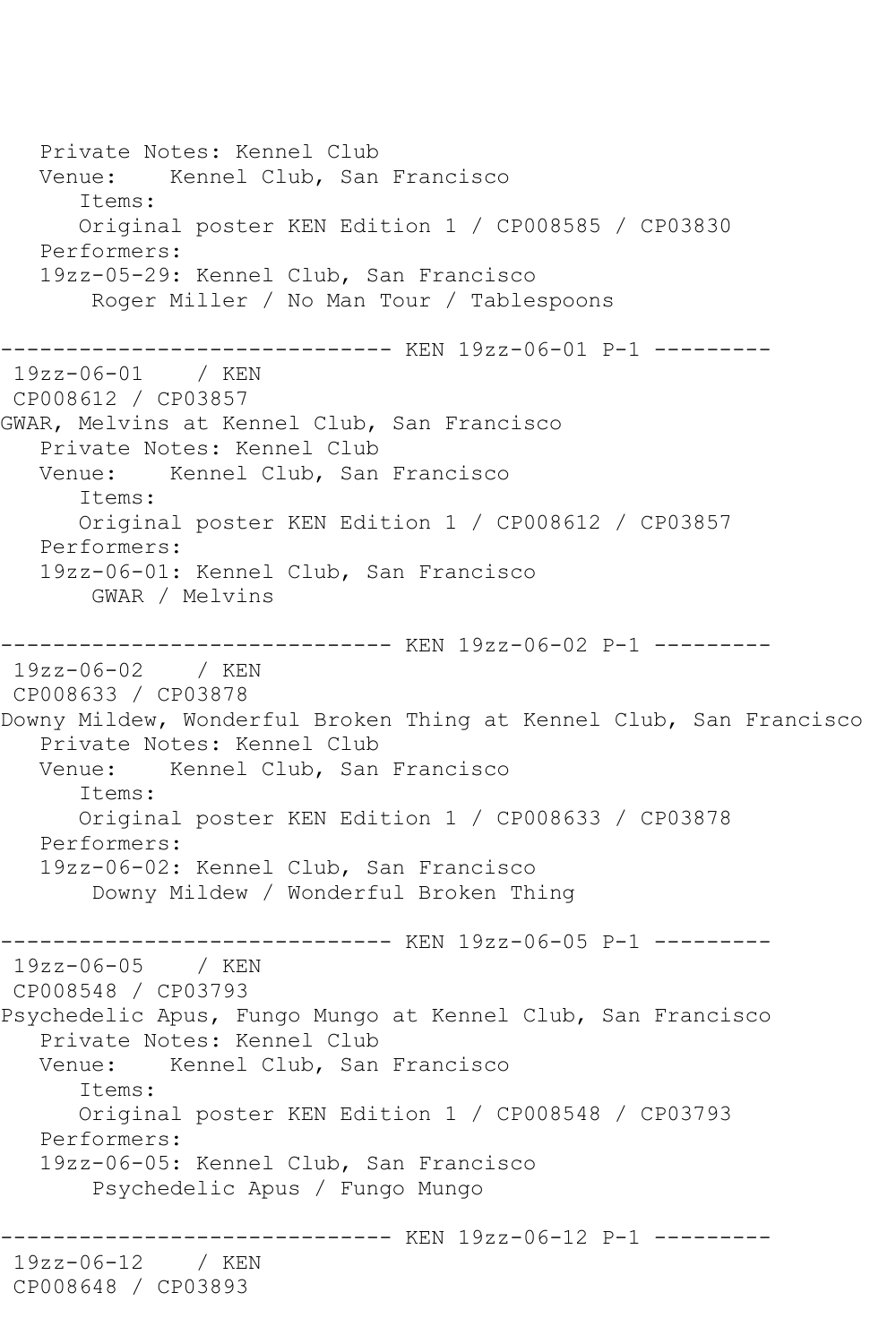Counting Crows, Wobegone at Kennel Club, San Francisco Private Notes: Kennel Club Venue: Kennel Club, San Francisco Items: Original poster KEN Edition 1 / CP008648 / CP03893 Performers: 19zz-06-12: Kennel Club, San Francisco Counting Crows / Wobegone / Pounding Birds ------------------------------ KEN 19zz-06-14 P-1 --------- 19zz-06-14 / KEN CP008537 / CP03782 Bettie Serveert at Kennel Club, San Francisco Private Notes: Kennel Club Venue: Kennel Club, San Francisco Items: Original poster KEN Edition 1 / CP008537 / CP03782 Performers: 19zz-06-14: Kennel Club, San Francisco Bettie Serveert ------------------------------ KEN 19zz-06-16 P-1 --------- 19zz-06-16 / KEN CP008487 / CP03732 Tupelo, Chain Sex at Kennel Club, San Francisco Private Notes: Kennel Club<br>Venue: Kennel Club, San Kennel Club, San Francisco Items: Original poster KEN Edition 1 / CP008487 / CP03732 Performers: 19zz-06-16: Kennel Club, San Francisco Tupelo / Chain Sex / Thinking Fellers Union Local 282 ------------------------------ KEN 19zz-06-18 P-1 --------- 19zz-06-18 / KEN CP008469 / CP03714 Cop Shoot Cop, God Machine at Kennel Club, San Francisco Private Notes: Kennel Club Venue: Kennel Club, San Francisco Items: Original poster KEN Edition 1 / CP008469 / CP03714 Performers: 19zz-06-18: Kennel Club, San Francisco Cop Shoot Cop / God Machine ------------------------------ KEN 19zz-06-18 P-1 --------- 19zz-06-18 / KEN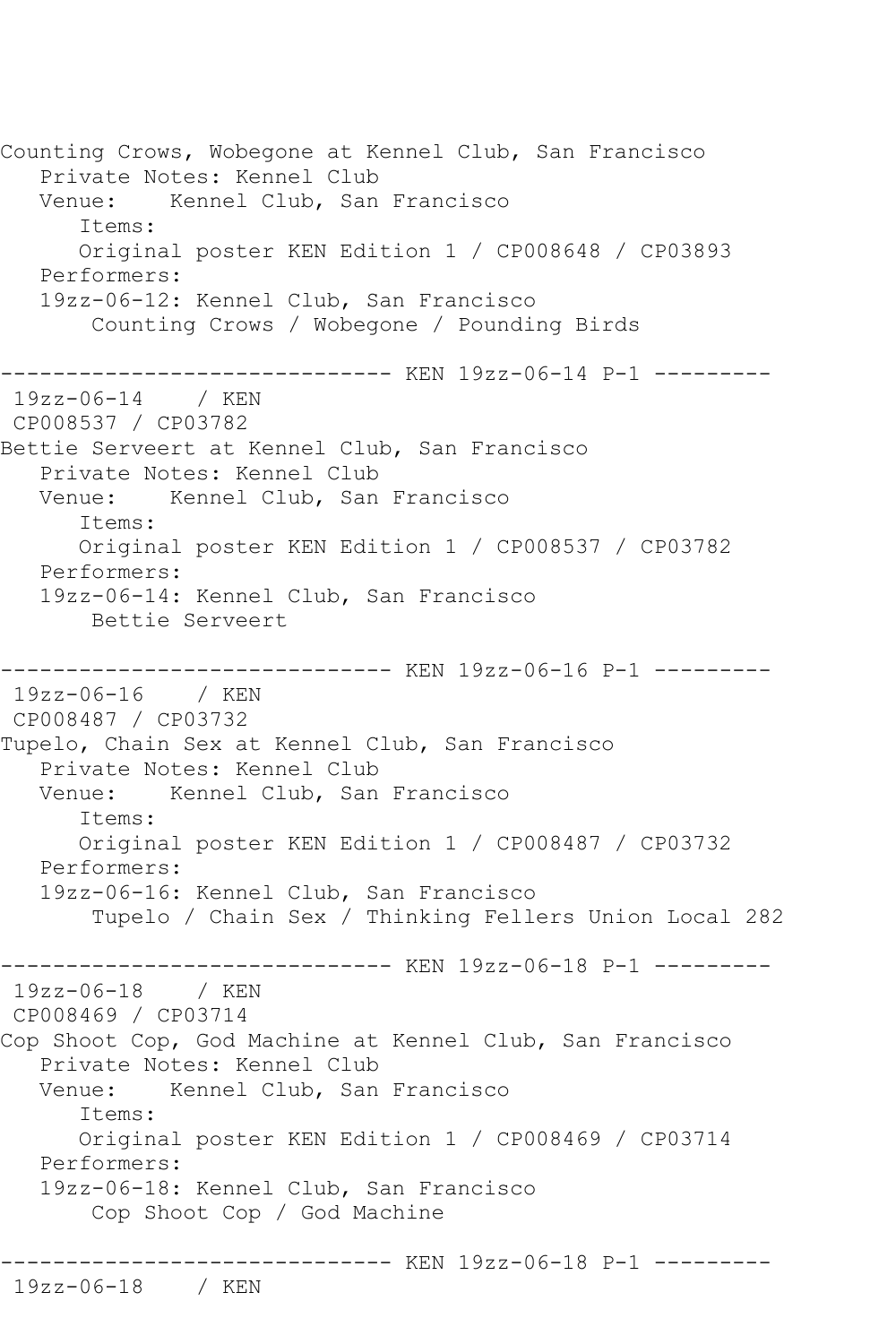CP008463 / CP03708 Big Dipper, Scrawl at Kennel Club, San Francisco Private Notes: Kennel Club Venue: Kennel Club, San Francisco Items: Original poster KEN Edition 1 / CP008463 / CP03708 Performers: 19zz-06-18: Kennel Club, San Francisco Big Dipper / Scrawl / Barbara Manning ------------------------------ KEN 19zz-06-18 P-1 --------- 19zz-06-18 / KEN CP008632 / CP03877 Dream Warriors at Kennel Club, San Francisco Private Notes: Kennel Club Venue: Kennel Club, San Francisco Items: Original poster KEN Edition 1 / CP008632 / CP03877 Performers: 19zz-06-18: Kennel Club, San Francisco Dream Warriors ------------------------------ KEN 19zz-06-23 P-1 --------- 19zz-06-23 / KEN CP008616 / CP03861 Diamanda Galas at Kennel Club, San Francisco Private Notes: Kennel Club Venue: Kennel Club, San Francisco Items: Original poster KEN Edition 1 / CP008616 / CP03861 Performers: 19zz-06-23: Kennel Club, San Francisco Diamanda Galas ------------------------------ KEN 19zz-06-23 P-1 --------- 19zz-06-23 / KEN CP008565 / CP03810 Pablo Moses, Mzwakhembuli at Kennel Club, San Francisco Private Notes: Kennel Club Venue: Kennel Club, San Francisco Items: Original poster KEN Edition 1 / CP008565 / CP03810 Performers: 19zz-06-23: Kennel Club, San Francisco Pablo Moses / Mzwakhembuli ------------------------------ KEN 19zz-06-24 P-1 ---------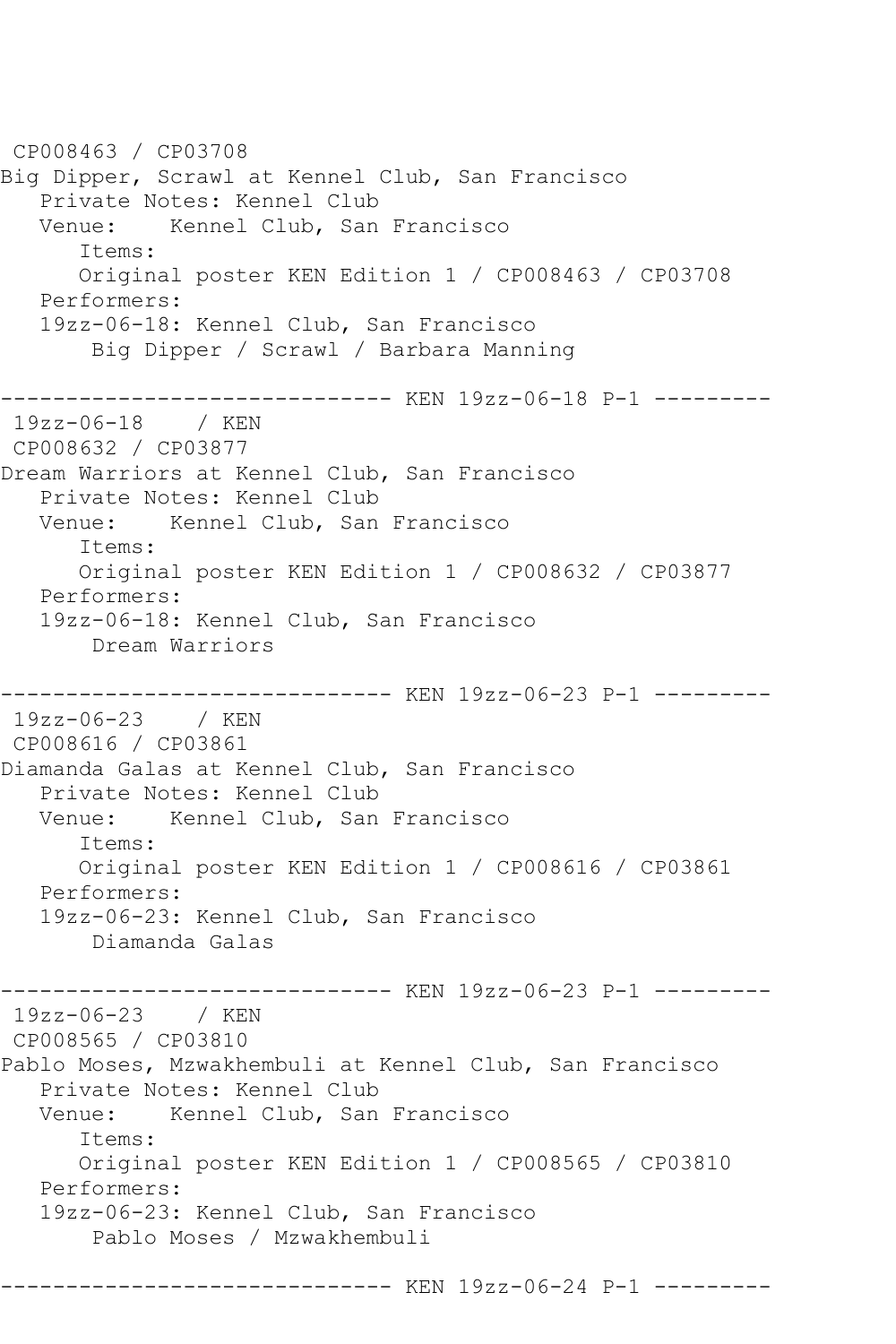19zz-06-24 / KEN CP008601 / CP03846 Jesus Lizard, Ed Hall at Kennel Club, San Francisco Private Notes: Kennel Club<br>Venue: Kennel Club, San Kennel Club, San Francisco Items: Original poster KEN Edition 1 / CP008601 / CP03846 Performers: 19zz-06-24: Kennel Club, San Francisco Jesus Lizard / Ed Hall / Brick Bat --------------------- KEN 19zz-06-26 P-1 ---------19zz-06-26 / KEN CP008572 / CP03817 Mofessionals, Crucial DBC at Kennel Club, San Francisco Private Notes: Kennel Club Venue: Kennel Club, San Francisco Items: Original poster KEN Edition 1 / CP008572 / CP03817 Performers: 19zz-06-26: Kennel Club, San Francisco Mofessionals / Crucial DBC / Aztlan Nation ------------------------------ KEN 19zz-06-26 P-1 --------- 19zz-06-26 / KEN CP008561 / CP03806 Movie Stars, Genuine Diamelles at Kennel Club, San Francisco Private Notes: Kennel Club Venue: Kennel Club, San Francisco Items: Original poster KEN Edition 1 / CP008561 / CP03806 Performers: 19zz-06-26: Kennel Club, San Francisco Movie Stars / Genuine Diamelles / Darius ------------------------------ KEN 19zz-06-27 P-1 --------- 19zz-06-27 / KEN CP008505 / CP03750 Hunter S. Thompson at Kennel Club, San Francisco Private Notes: Kennel Club Venue: Kennel Club, San Francisco Items: Original poster KEN Edition 1 / CP008505 / CP03750 Performers: 19zz-06-27: Kennel Club, San Francisco Hunter S. Thompson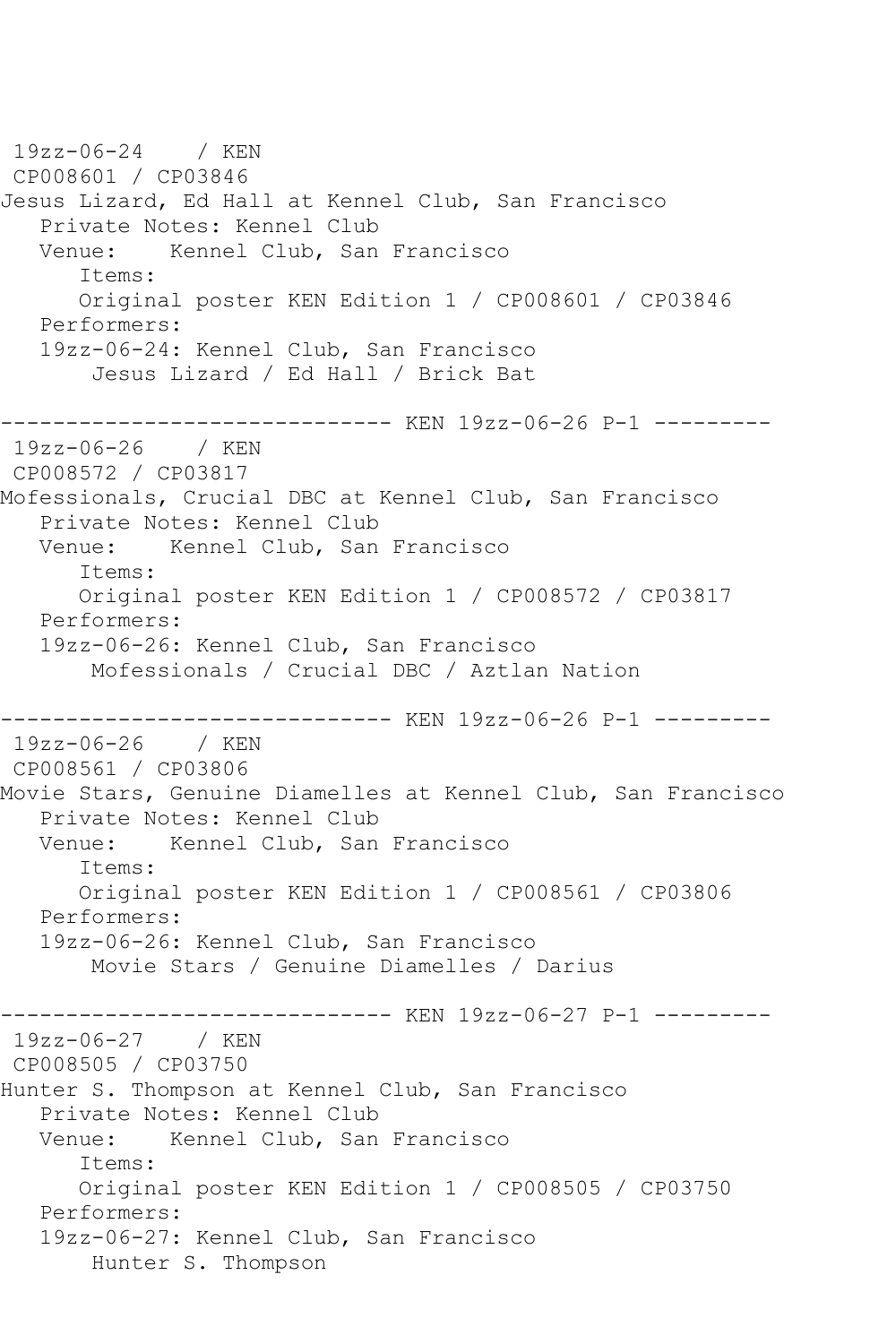------------------------------ KEN 19zz-07-02 P-1 --------- 19zz-07-02 / KEN CP008514 / CP03759 Swell, His Name Is Alive at Kennel Club, San Francisco Private Notes: Kennel Club Venue: Kennel Club, San Francisco Items: Original poster KEN Edition 1 / CP008514 / CP03759 Performers: 19zz-07-02: Kennel Club, San Francisco Swell / His Name Is Alive / Miss Murgatroid / Amber Asylum ------------------------------ KEN 19zz-07-03 P-1 --------- 19zz-07-03 / KEN CP008618 / CP03863 Fungo Mungo, Scouts Honor at Kennel Club, San Francisco Private Notes: Kennel Club Venue: Kennel Club, San Francisco Items: Original poster KEN Edition 1 / CP008618 / CP03863 Performers: 19zz-07-03: Kennel Club, San Francisco Fungo Mungo / Scouts Honor / Gorgeones ------------------------------ KEN 19zz-07-05 P-1 --------- 19zz-07-05 / KEN CP008614 / CP03859 Gallon Drunk, Stephen Yerkey at Kennel Club, San Francisco Private Notes: Kennel Club<br>Venue: Kennel Club, San Kennel Club, San Francisco Items: Original poster KEN Edition 1 / CP008614 / CP03859 Performers: 19zz-07-05: Kennel Club, San Francisco Gallon Drunk / Stephen Yerkey ------------------------------ KEN 19zz-07-09 P-1 --------- 19zz-07-09 / KEN CP008475 / CP03720 Afghan Whigs, Dwarves at Kennel Club, San Francisco Private Notes: Kennel Club Venue: Kennel Club, San Francisco Items: Original poster KEN Edition 1 / CP008475 / CP03720 Performers: 19zz-07-09: Kennel Club, San Francisco Afghan Whigs / Dwarves / Love Battery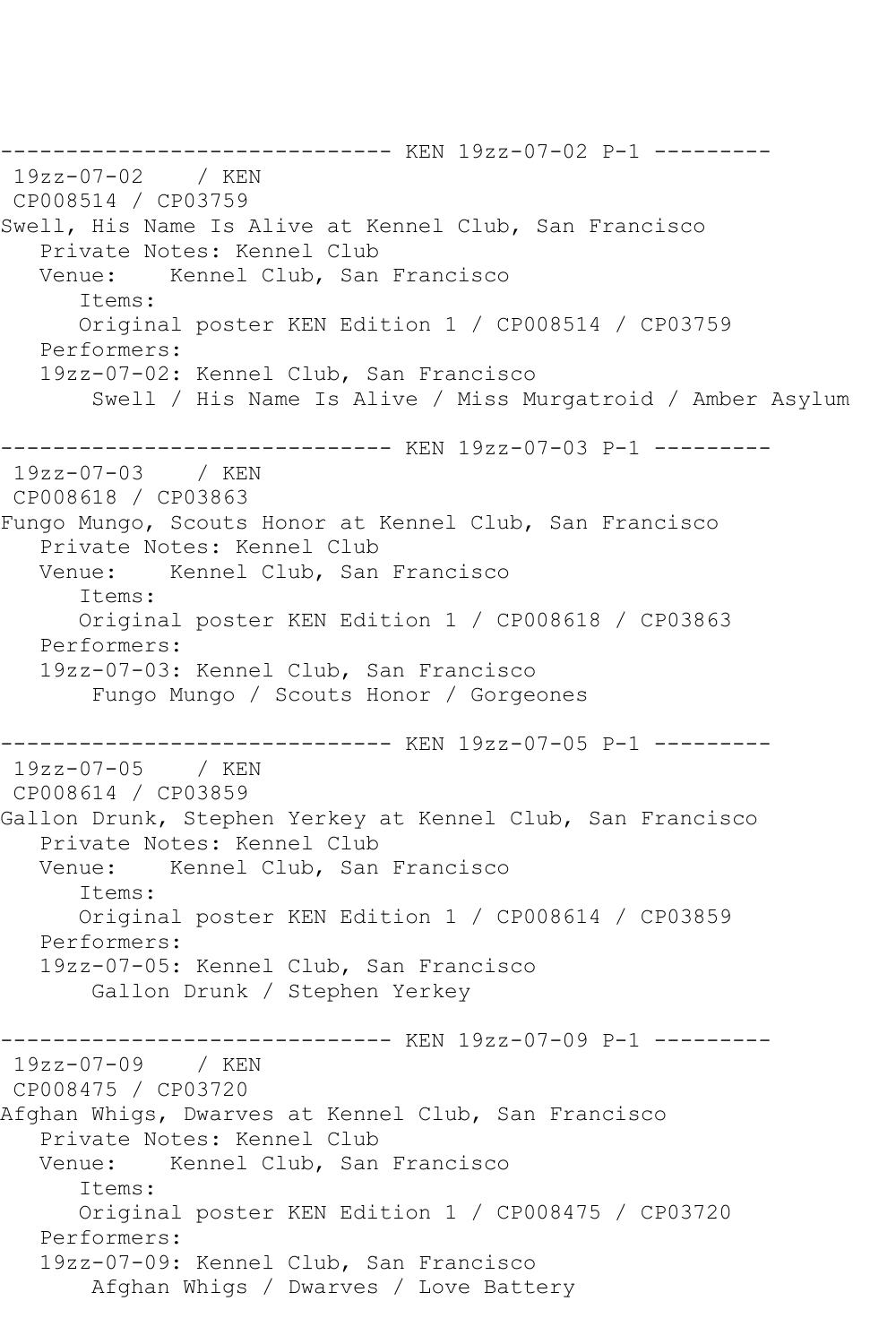------------------------------ KEN 19zz-07-10 P-1 --------- 19zz-07-10 / KEN CP008594 / CP03839 Lovellers, Uncle Green at Kennel Club, San Francisco Private Notes: Kennel Club Venue: Kennel Club, San Francisco Items: Original poster KEN Edition 1 / CP008594 / CP03839 Performers: 19zz-07-10: Kennel Club, San Francisco Lovellers / Uncle Green ------------------------------ KEN 19zz-07-12 P-1 --------- 19zz-07-12 / KEN CP008503 / CP03748 Tooth and Nail, Holy Shroud at Kennel Club, San Francisco Private Notes: Kennel Club<br>Venue: Kennel Club, San Kennel Club, San Francisco Items: Original poster KEN Edition 1 / CP008503 / CP03748 Performers: 19zz-07-12: Kennel Club, San Francisco Tooth and Nail / Holy Shroud / Birdkillers ------------------------------ KEN 19zz-07-14 P-1 --------- 19zz-07-14 / KEN CP008478 / CP03723 Steve Wynn, Big Car at Kennel Club, San Francisco Private Notes: Kennel Club Venue: Kennel Club, San Francisco Items: Original poster KEN Edition 1 / CP008478 / CP03723 Performers: 19zz-07-14: Kennel Club, San Francisco Steve Wynn / Big Car ----------- KEN 19zz-07-15 P-1 ---------19zz-07-15 / KEN CP008587 / CP03832 Hugh Masekela, Hedzoleh Soundz at Kennel Club, San Francisco Private Notes: Kennel Club<br>Venue: Kennel Club, San Kennel Club, San Francisco Items: Original poster KEN Edition 1 / CP008587 / CP03832 Performers: 19zz-07-15: Kennel Club, San Francisco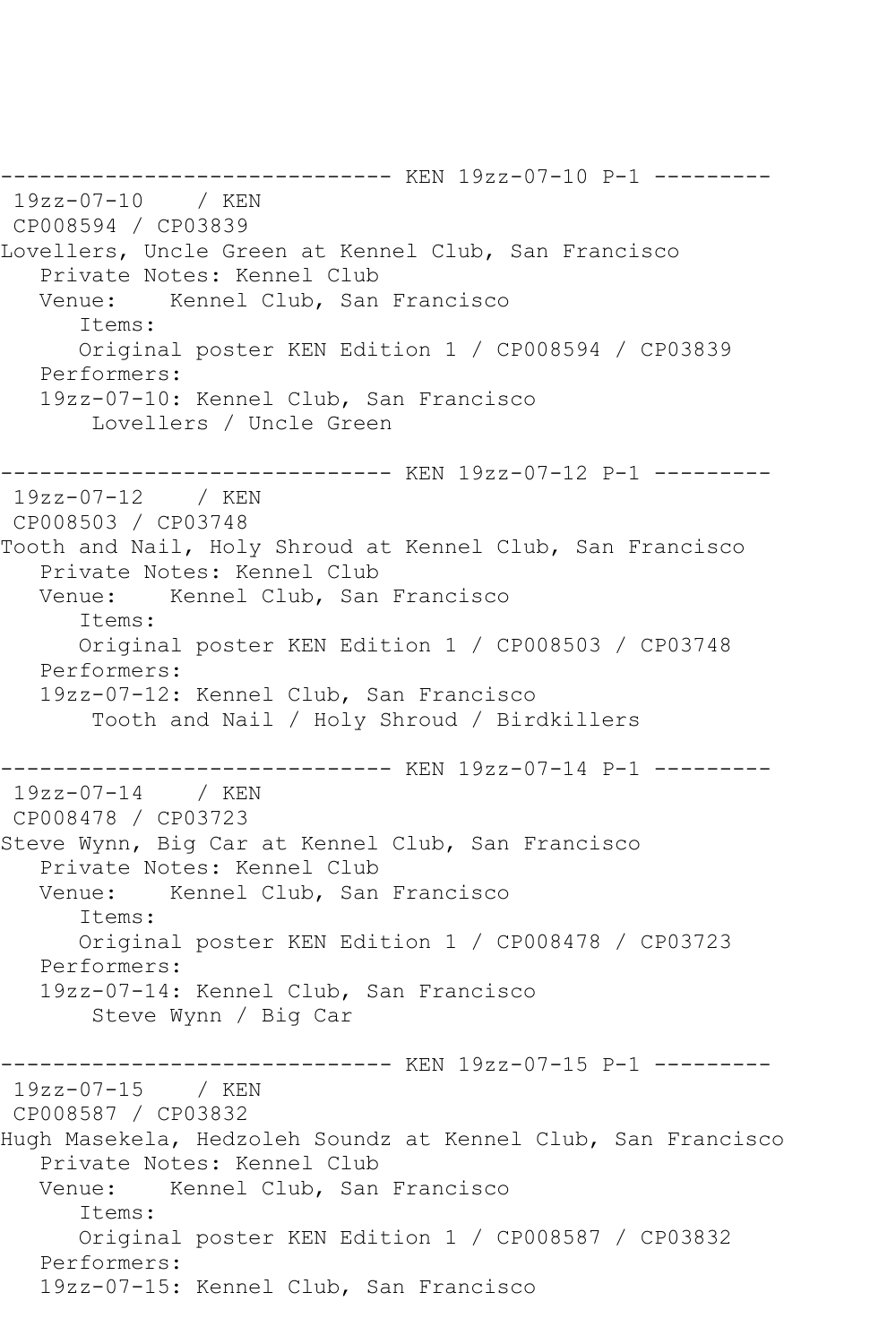Hugh Masekela / Hedzoleh Soundz ------------------------------ KEN 19zz-07-16 P-1 --------- 19zz-07-16 / KEN CP008571 / CP03816 Mofessionals, New Dealers at Kennel Club, San Francisco Private Notes: Kennel Club Venue: Kennel Club, San Francisco Items: Original poster KEN Edition 1 / CP008571 / CP03816 Performers: 19zz-07-16: Kennel Club, San Francisco Mofessionals / New Dealers ------------------------------ KEN 19zz-07-17 P-1 --------- 19zz-07-17 / KEN CP008560 / CP03805 Mudhoney, Headcoats at Kennel Club, San Francisco Private Notes: Kennel Club Venue: Kennel Club, San Francisco Items: Original poster KEN Edition 1 / CP008560 / CP03805 Performers: 19zz-07-17: Kennel Club, San Francisco Mudhoney / Headcoats / Billy Childish ------------------------------ KEN 19zz-07-17 P-1 --------- 19zz-07-17 / KEN CP008609 / CP03854 Head of David, Gumball at Kennel Club, San Francisco Private Notes: Kennel Club Venue: Kennel Club, San Francisco Items: Original poster KEN Edition 1 / CP008609 / CP03854 Performers: 19zz-07-17: Kennel Club, San Francisco Head of David / Gumball ------------------------------ KEN 19zz-07-18 P-1 --------- 19zz-07-18 / KEN CP008545 / CP03790 Pussy Galore, Goo Goo Dolls at Kennel Club, San Francisco Private Notes: Kennel Club Venue: Kennel Club, San Francisco Items: Original poster KEN Edition 1 / CP008545 / CP03790 Performers: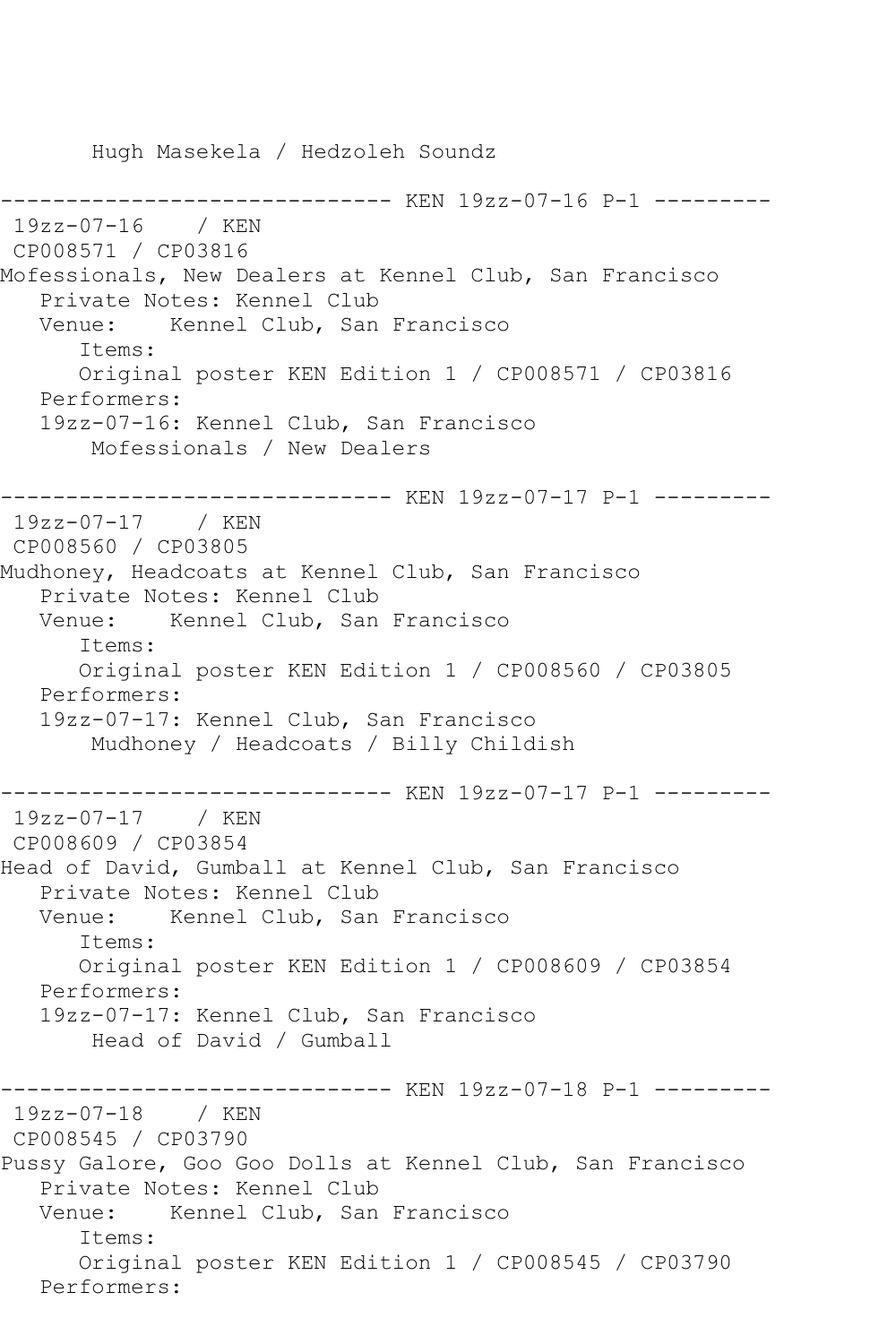19zz-07-18: Kennel Club, San Francisco Pussy Galore / Goo Goo Dolls / Elvis Hitler ------------------------------ KEN 19zz-07-19 P-1 ---------  $19zz-07-19$ CP008529 / CP03774 Sister Double Happiness, Flophouse at Kennel Club, San Francisco Private Notes: Kennel Club Venue: Kennel Club, San Francisco Items: Original poster KEN Edition 1 / CP008529 / CP03774 Performers: 19zz-07-19: Kennel Club, San Francisco Sister Double Happiness / Flophouse ------------------------------ KEN 19zz-07-19 P-1 --------- 19zz-07-19 / KEN CP008536 / CP03781 Shadowy Men On A Shadowy Planet, Girl Trouble at Kennel Club, San Francisco Private Notes: Kennel Club Venue: Kennel Club, San Francisco Items: Original poster KEN Edition 1 / CP008536 / CP03781 Performers: 19zz-07-19: Kennel Club, San Francisco Shadowy Men On A Shadowy Planet / Girl Trouble ------------------------------ KEN 19zz-07-23 P-1 --------- 19zz-07-23 / KEN CP008521 / CP03766 Stereo Mc's, Live at Kennel Club, San Francisco Private Notes: Kennel Club<br>Venue: Kennel Club. San Kennel Club, San Francisco Items: Original poster KEN Edition 1 / CP008521 / CP03766 Performers: 19zz-07-23: Kennel Club, San Francisco Stereo Mc's / Live / Big Boom System ------------------- KEN 19zz-07-25 P-1 ---------19zz-07-25 / KEN CP008567 / CP03812 Monks of Doom, Souled American at Kennel Club, San Francisco Private Notes: Kennel Club Venue: Kennel Club, San Francisco Items: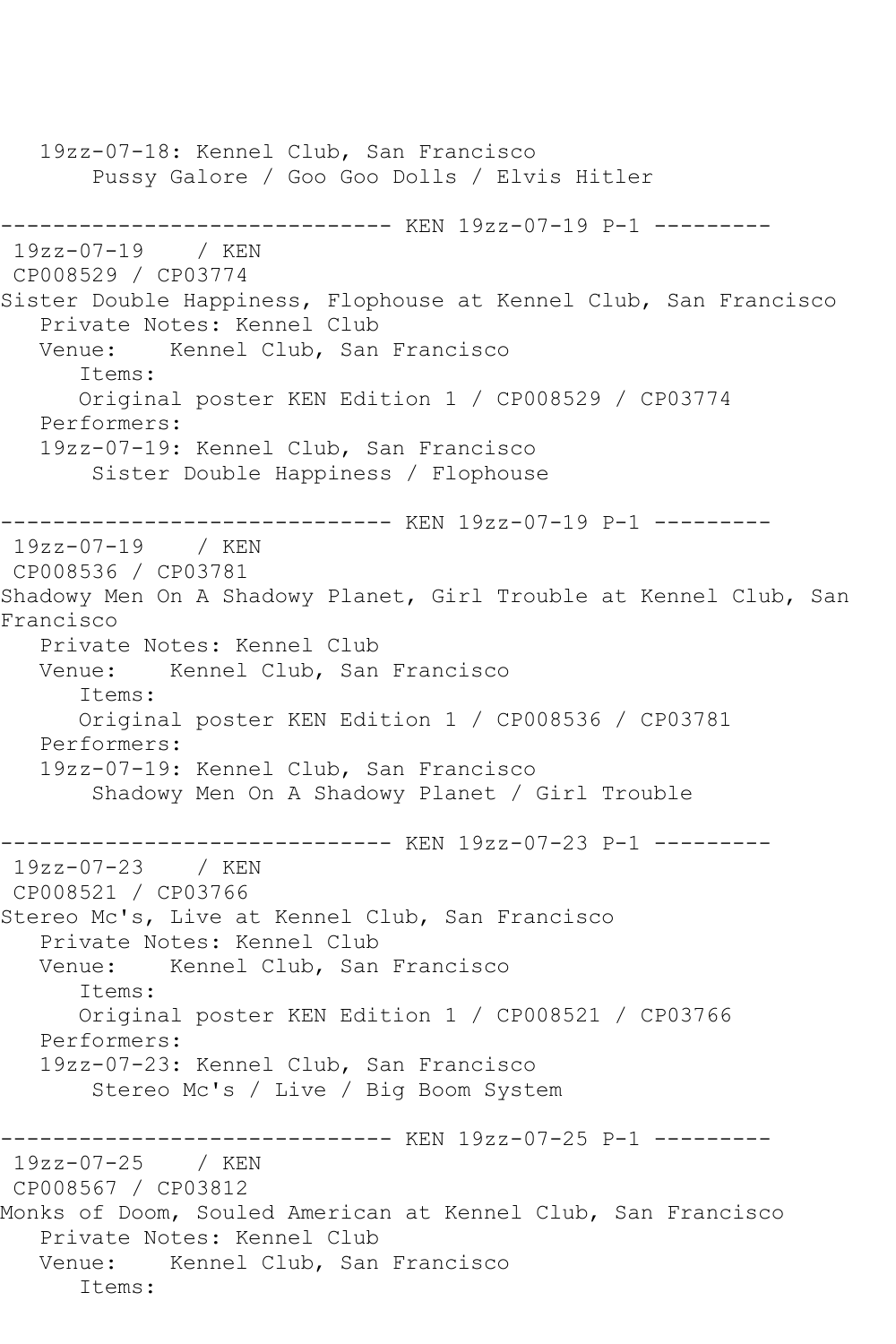Original poster KEN Edition 1 / CP008567 / CP03812 Performers: 19zz-07-25: Kennel Club, San Francisco Monks of Doom / Souled American ----------- KEN 19zz-07-28 P-1 ---------19zz-07-28 / KEN CP008468 / CP03713 Bark, Market at Kennel Club, San Francisco Private Notes: Kennel Club<br>Venue: Kennel Club, San Kennel Club, San Francisco Items: Original poster KEN Edition 1 / CP008468 / CP03713 Performers: 19zz-07-28: Kennel Club, San Francisco Bark / Market / Spit / Orcist ------------------------------ KEN 19zz-07-28 P-1 --------- 19zz-07-28 / KEN CP008604 / CP03849 From Hawaii, Regae Jawaiin Style: Ho'aikani at Kennel Club, San Francisco Private Notes: Kennel Club Venue: Kennel Club, San Francisco Items: Original poster KEN Edition 1 / CP008604 / CP03849 Performers: 19zz-07-28: Kennel Club, San Francisco From Hawaii / Regae Jawaiin Style: Ho'aikani ------------------------------ KEN 19zz-07-29 P-1 --------- 19zz-07-29 / KEN CP008637 / CP03882 Didjits, Chemical People at Kennel Club, San Francisco Private Notes: Kennel Club Venue: Kennel Club, San Francisco Items: Original poster KEN Edition 1 / CP008637 / CP03882 Performers: 19zz-07-29: Kennel Club, San Francisco Didjits / Chemical People ------------------------------ KEN 19zz-07-30 P-1 --------- 19zz-07-30 / KEN CP008631 / CP03876 Drive Like Jehu, Muffs at Kennel Club, San Francisco Private Notes: Kennel Club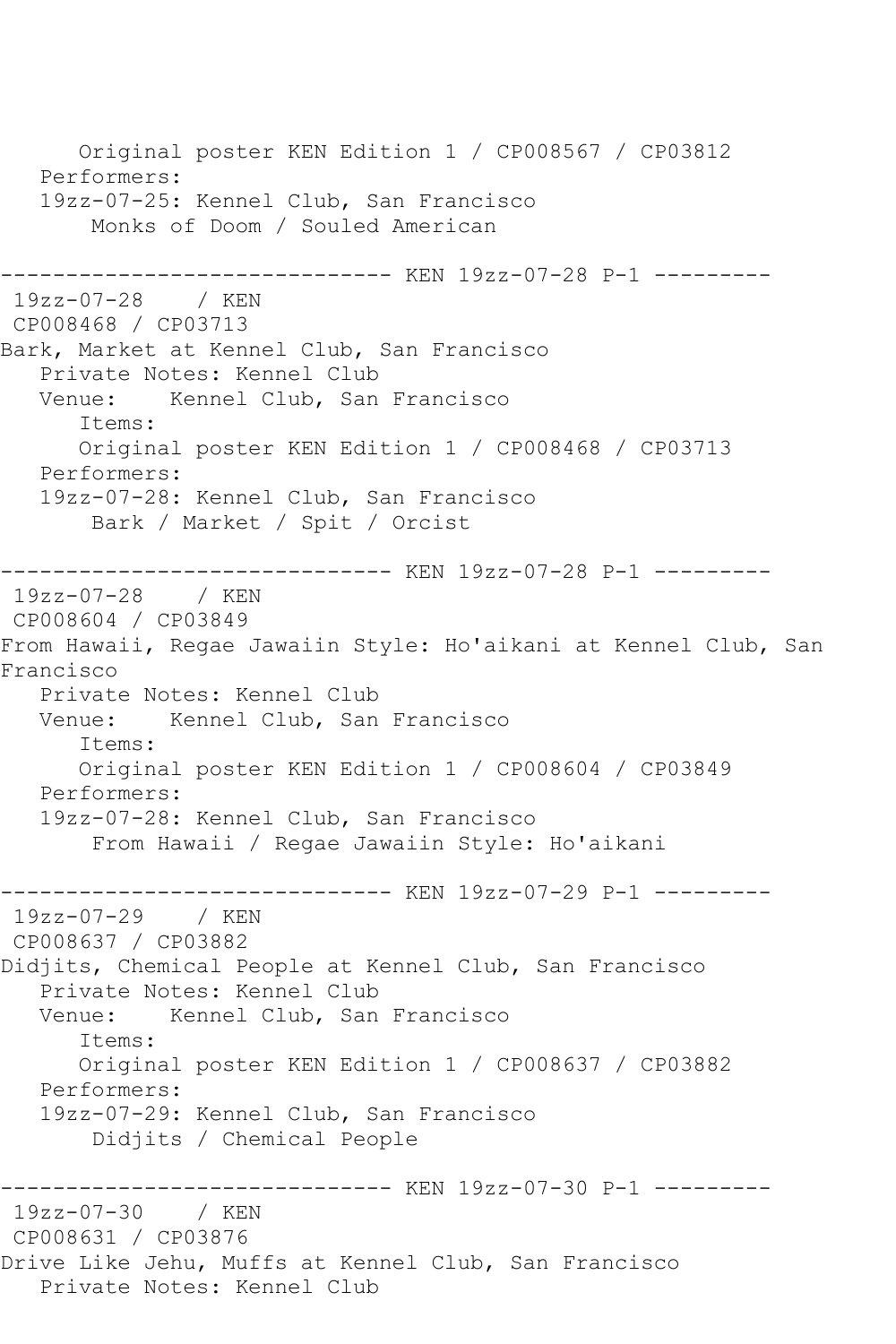Venue: Kennel Club, San Francisco Items: Original poster KEN Edition 1 / CP008631 / CP03876 Performers: 19zz-07-30: Kennel Club, San Francisco Drive Like Jehu / Muffs ------------------------------ KEN 19zz-07-31 P-1 --------- 19zz-07-31 / KEN CP008528 / CP03773 Sister Double Happiness, Chuck Prophet at Kennel Club, San Francisco Private Notes: Kennel Club Venue: Kennel Club, San Francisco Items: Original poster KEN Edition 1 / CP008528 / CP03773 Performers: 19zz-07-31: Kennel Club, San Francisco Sister Double Happiness / Chuck Prophet ------------------------------ KEN 19zz-07-31 P-1 --------- 19zz-07-31 / KEN CP008607 / CP03852 Gil Scott-Heron, Michael Franti at Kennel Club, San Francisco Private Notes: Kennel Club Venue: Kennel Club, San Francisco Items: Original poster KEN Edition 1 / CP008607 / CP03852 Performers: 19zz-07-31: Kennel Club, San Francisco Gil Scott-Heron / Michael Franti / Charlie Hunter ------------------------------ KEN 19zz-08-02 P-1 --------- 19zz-08-02 / KEN CP008586 / CP03831 Meat Beat Manifesto, Consolidated at Kennel Club, San Francisco Private Notes: Kennel Club<br>Venue: Kennel Club, San Kennel Club, San Francisco Items: Original poster KEN Edition 1 / CP008586 / CP03831 Performers: 19zz-08-02: Kennel Club, San Francisco Meat Beat Manifesto / Consolidated ------------------------------ KEN 19zz-08-09 P-1 --------- 19zz-08-09 / KEN CP008477 / CP03722 World Entertainment, War at Kennel Club, San Francisco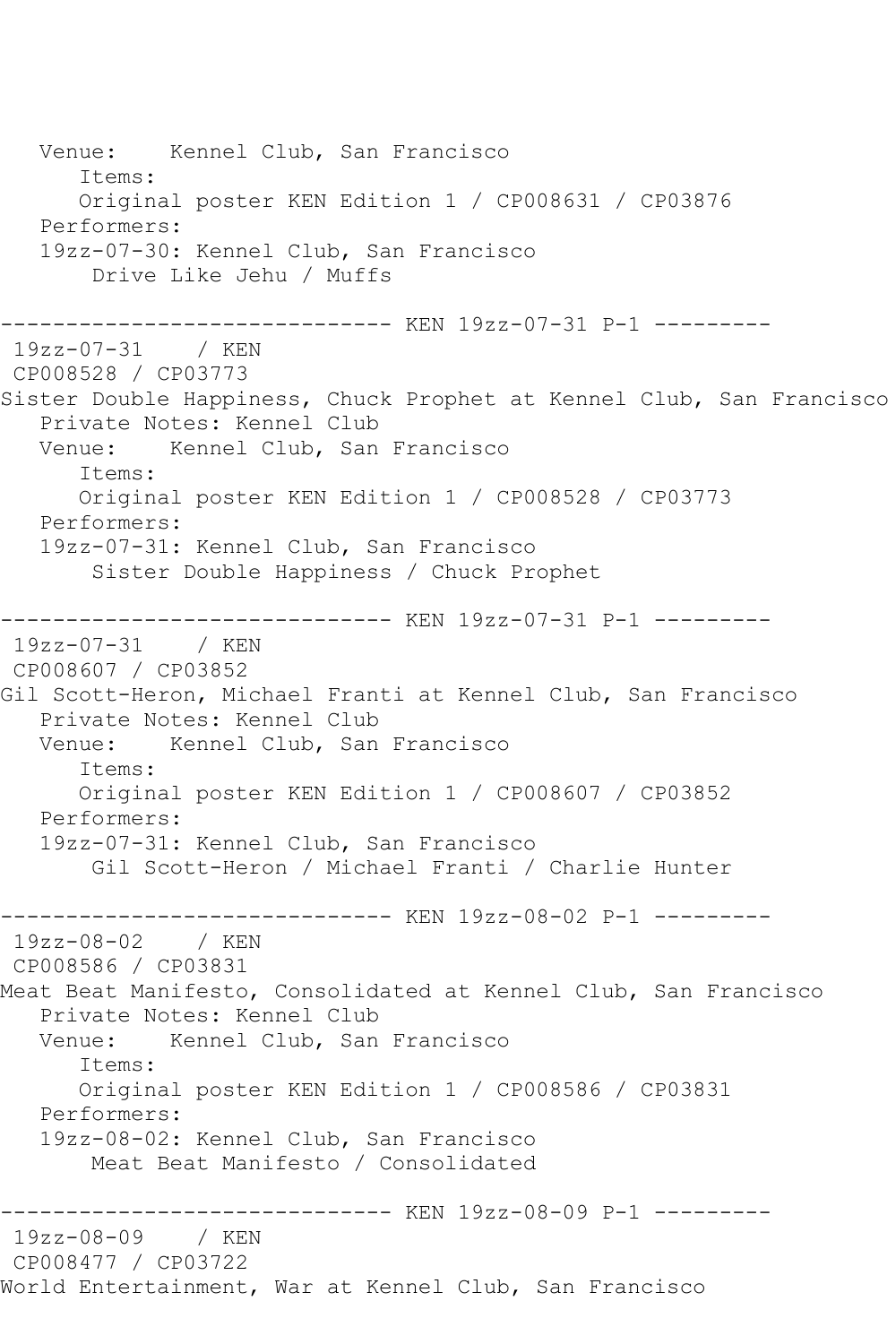Private Notes: Kennel Club Venue: Kennel Club, San Francisco Items: Original poster KEN Edition 1 / CP008477 / CP03722 Performers: 19zz-08-09: Kennel Club, San Francisco World Entertainment / War / D'cuckoo ------------------------------ KEN 19zz-08-11 P-1 --------- 19zz-08-11 / KEN CP008620 / CP03865 Frontline Assembly at Kennel Club, San Francisco Private Notes: Kennel Club<br>Venue: Kennel Club, San Kennel Club, San Francisco Items: Original poster KEN Edition 1 / CP008620 / CP03865 Performers: 19zz-08-11: Kennel Club, San Francisco Frontline Assembly ------------------------------ KEN 19zz-08-12 P-1 --------- 19zz-08-12 / KEN CP008464 / CP03709 Bhundu Boys at Kennel Club, San Francisco Private Notes: Kennel Club Venue: Kennel Club, San Francisco Items: Original poster KEN Edition 1 / CP008464 / CP03709 Performers: 19zz-08-12: Kennel Club, San Francisco Bhundu Boys ------------------------------ KEN 19zz-08-14 P-1 --------- 19zz-08-14 / KEN CP008610 / CP03855 Haunted Garage, Gargoyles at Kennel Club, San Francisco Private Notes: Kennel Club Venue: Kennel Club, San Francisco Items: Original poster KEN Edition 1 / CP008610 / CP03855 Performers: 19zz-08-14: Kennel Club, San Francisco Haunted Garage / Gargoyles / Blood Guts ------------------------------ KEN 19zz-08-14 P-1 --------- 19zz-08-14 / KEN CP008455 / CP03700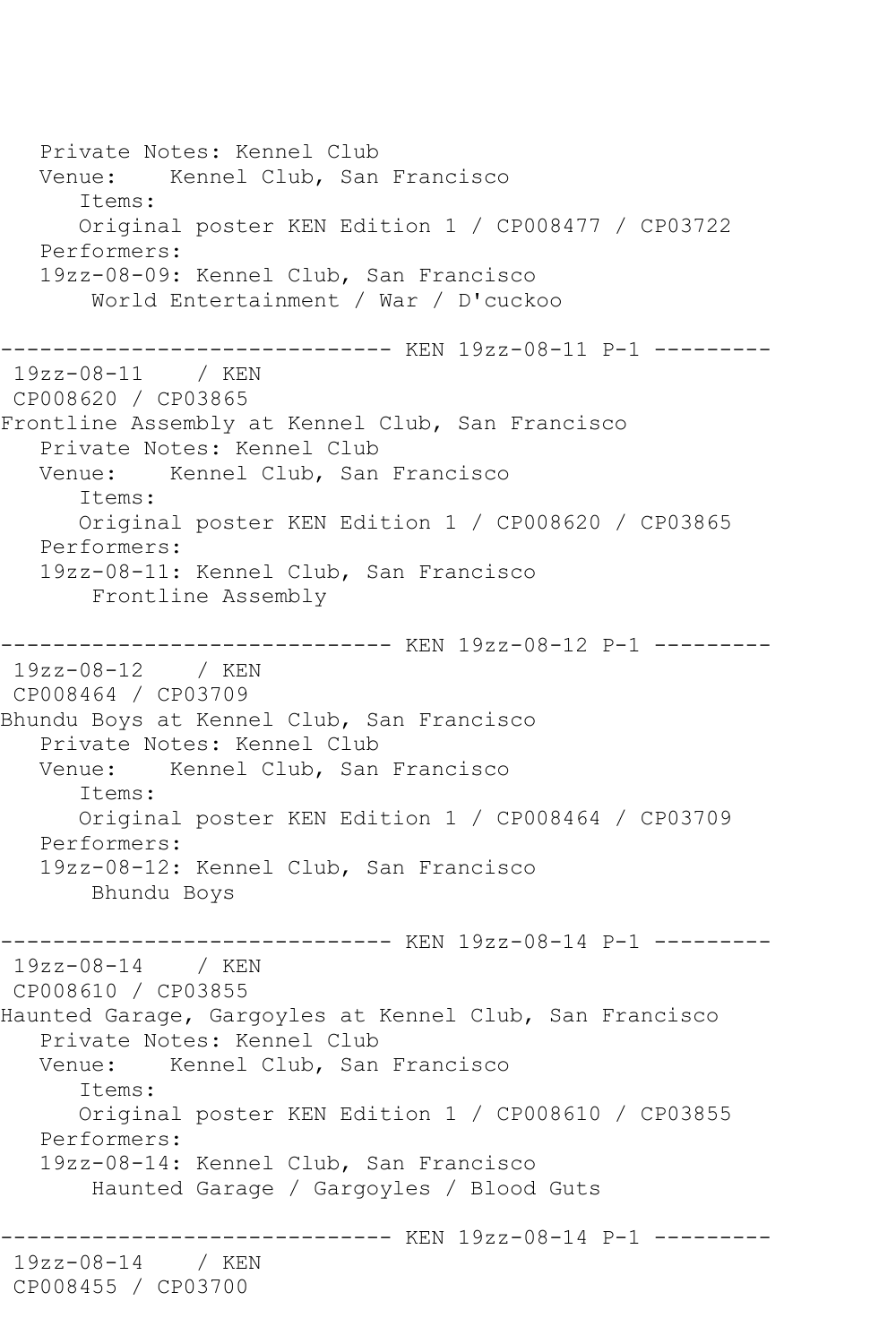Consolidated, Grotus at Kennel Club, San Francisco Private Notes: Kennel Club Venue: Kennel Club, San Francisco Items: Original poster KEN Edition 1 / CP008455 / CP03700 Performers: 19zz-08-14: Kennel Club, San Francisco Consolidated / Grotus ------------------------------ KEN 19zz-08-14 P-1 --------- 19zz-08-14 / KEN CP008489 / CP03734 Volcano Suns, Thinking Fellers Union Local 282 at Kennel Club, San Francisco Private Notes: Kennel Club Venue: Kennel Club, San Francisco Items: Original poster KEN Edition 1 / CP008489 / CP03734 Performers: 19zz-08-14: Kennel Club, San Francisco Volcano Suns / Thinking Fellers Union Local 282 ------------------------------ KEN 19zz-08-16 P-1 --------- 19zz-08-16 / KEN CP008434 / CP03679 Bay City Rollers, Super Diamond at Kennel Club, San Francisco Private Notes: Kennel Club Venue: Kennel Club, San Francisco Items: Original poster KEN Edition 1 / CP008434 / CP03679 Performers: 19zz-08-16: Kennel Club, San Francisco Bay City Rollers / Super Diamond ------------------------------ KEN 19zz-08-21 P-1 --------- 19zz-08-21 / KEN CP008534 / CP03779 Shinehead, Reggae Rapper at Kennel Club, San Francisco Private Notes: Kennel Club<br>Venue: Kennel Club, San Kennel Club, San Francisco Items: Original poster KEN Edition 1 / CP008534 / CP03779 Performers: 19zz-08-21: Kennel Club, San Francisco Shinehead / Reggae Rapper / No Offense ------------------------------ KEN 19zz-08-22 P-1 ---------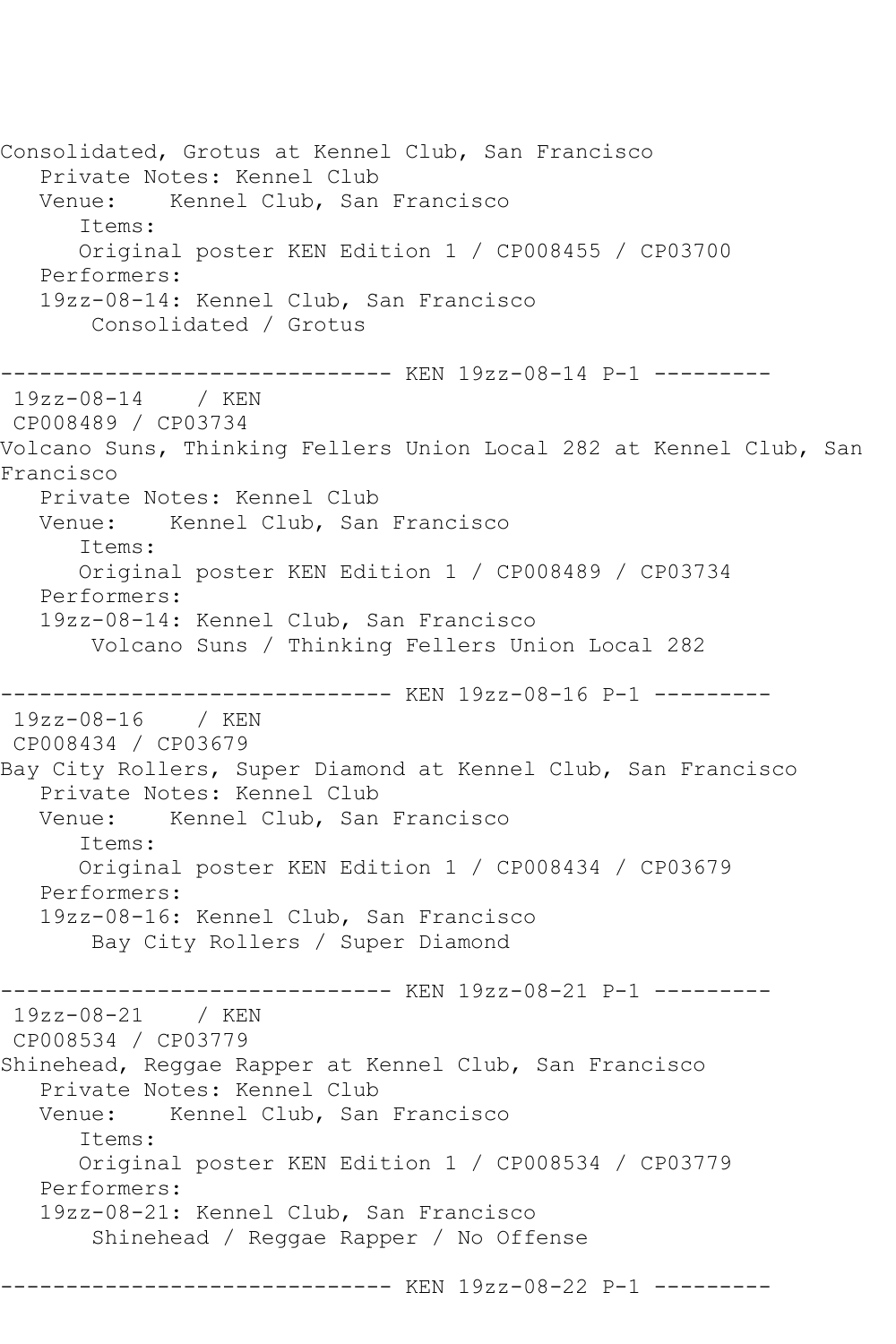19zz-08-22 / KEN CP008588 / CP03833 Female Sub Popsters, Dwarves at Kennel Club, San Francisco Private Notes: Kennel Club<br>Venue: Kennel Club, San Kennel Club, San Francisco Items: Original poster KEN Edition 1 / CP008588 / CP03833 Performers: 19zz-08-22: Kennel Club, San Francisco Female Sub Popsters / Dwarves / Miracle Workers ---------------------- KEN 19zz-08-25 P-1 ----------<br>25 / KEN  $19zz-08-25$ CP008566 / CP03811 Monster Magnet, Raging Slab at Kennel Club, San Francisco Private Notes: Kennel Club Venue: Kennel Club, San Francisco Items: Original poster KEN Edition 1 / CP008566 / CP03811 Performers: 19zz-08-25: Kennel Club, San Francisco Monster Magnet / Raging Slab / Paw ------------------------------ KEN 19zz-08-27 P-1 --------- 19zz-08-27 / KEN CP008430 / CP03675 DJ Cheb I Sabbah, Chaba Fadela at Kennel Club, San Francisco Private Notes: Kennel Club Venue: Kennel Club, San Francisco Items: Original poster KEN Edition 1 / CP008430 / CP03675 Performers: 19zz-08-27: Kennel Club, San Francisco DJ Cheb I Sabbah / Chaba Fadela / Cheb Sahraoui / Chaba Zahouaina / Cheb Hasni ------------------------------ KEN 19zz-08-29 P-1 --------- 19zz-08-29 / KEN CP008451 / CP03696 Carnival of Steel II at Kennel Club, San Francisco Private Notes: Kennel Club Venue: Kennel Club, San Francisco Items: Original poster KEN Edition 1 / CP008451 / CP03696 Performers: 19zz-08-29: Kennel Club, San Francisco Sharkbait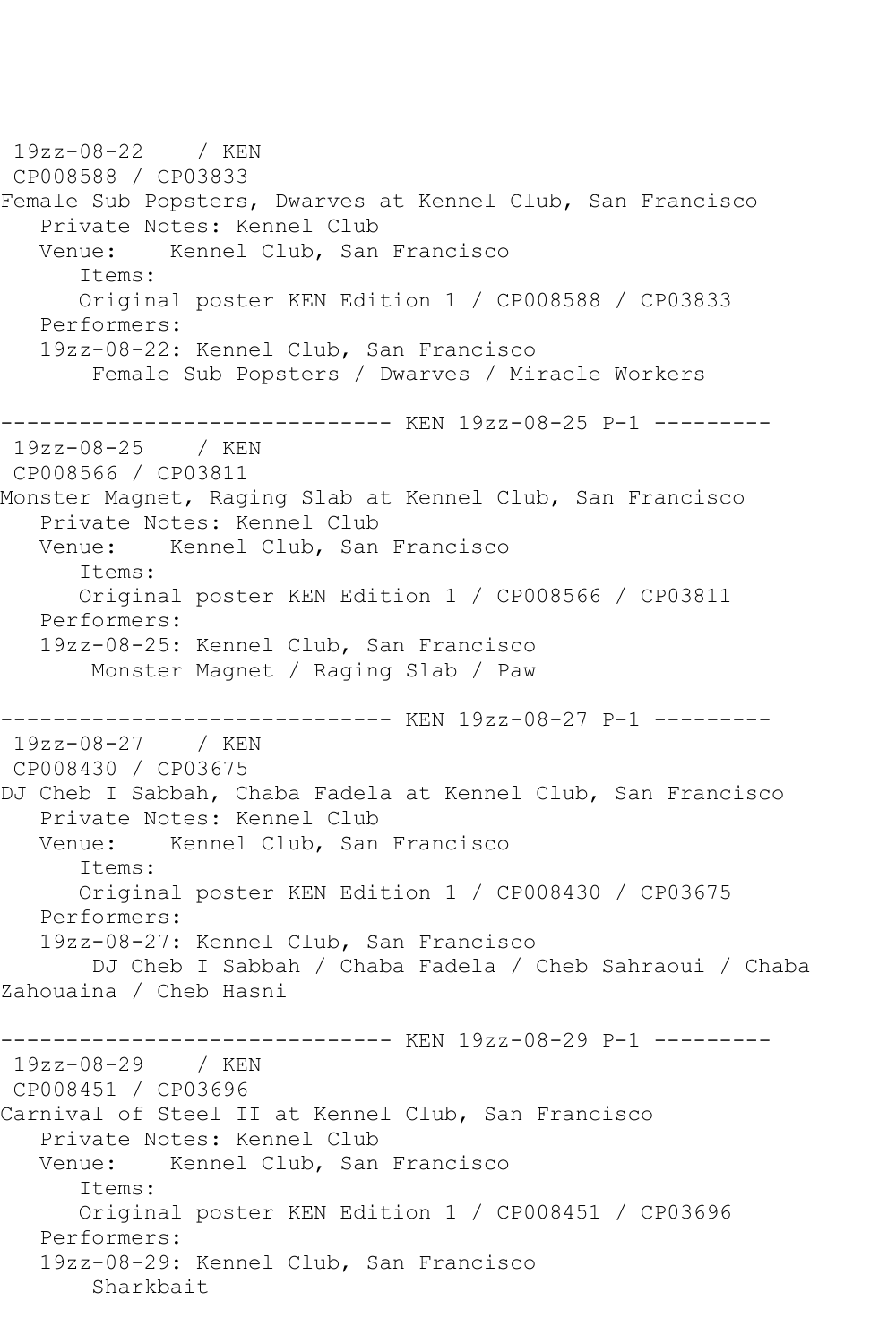------------------------------ KEN 19zz-09-04 P-1 --------- 19zz-09-04 / KEN CP008447 / CP03692 Don Cherry, Peter Apfelbaum at Kennel Club, San Francisco Private Notes: Kennel Club Venue: Kennel Club, San Francisco Items: Original poster KEN Edition 1 / CP008447 / CP03692 Performers: 19zz-09-04: Kennel Club, San Francisco Don Cherry / Peter Apfelbaum / Josh Jones / Bo Freeman / Trance Vision / DJ Cheb I Sabbah ------------------------------ KEN 19zz-09-08 P-1 --------- 19zz-09-08 / KEN CP008549 / CP03794 Motherlode, Liquid Sky at Kennel Club, San Francisco Private Notes: Kennel Club Venue: Kennel Club, San Francisco Items: Original poster KEN Edition 1 / CP008549 / CP03794 Performers: 19zz-09-08: Kennel Club, San Francisco Motherlode / Liquid Sky / Stone Fox / Grenuilles ------------------------------ KEN 19zz-09-12 P-1 --------- 19zz-09-12 / KEN CP008557 / CP03802 Negativeland, 3 A.D. at Kennel Club, San Francisco Private Notes: Kennel Club Venue: Kennel Club, San Francisco Items: Original poster KEN Edition 1 / CP008557 / CP03802 Performers: 19zz-09-12: Kennel Club, San Francisco Negativeland / 3 A.D. ------------------------------ KEN 19zz-09-12 P-1 --------- 19zz-09-12 / KEN CP008564 / CP03809 Perfect, X-Tal at Kennel Club, San Francisco Private Notes: Kennel Club Venue: Kennel Club, San Francisco Items: Original poster KEN Edition 1 / CP008564 / CP03809 Performers: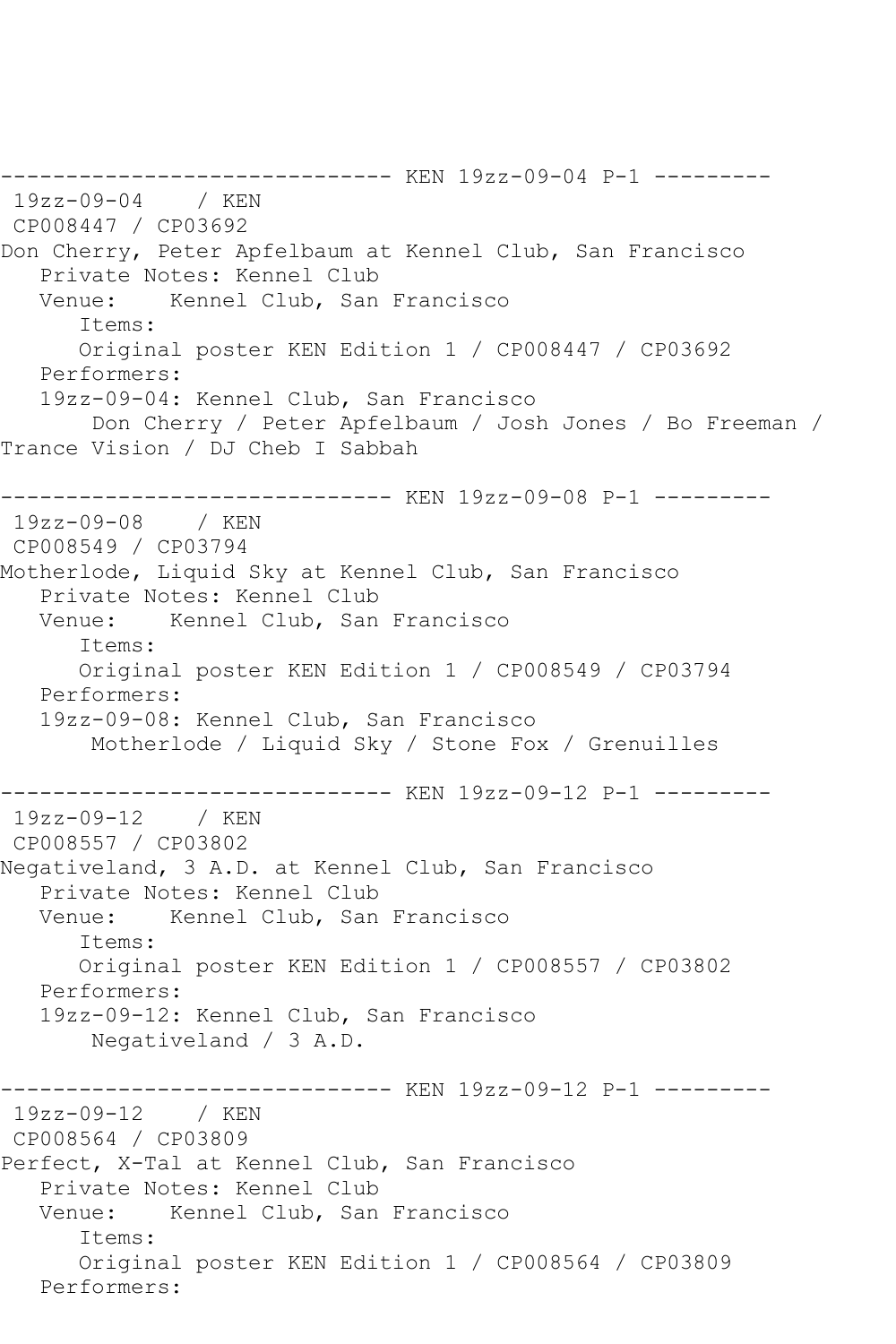19zz-09-12: Kennel Club, San Francisco Perfect / X-Tal ------------------------------ KEN 19zz-09-15 P-1 --------- 19zz-09-15 / KEN CP008646 / CP03891 Cranes at Kennel Club, San Francisco Private Notes: Kennel Club Venue: Kennel Club, San Francisco Items: Original poster KEN Edition 1 / CP008646 / CP03891 Performers: 19zz-09-15: Kennel Club, San Francisco Cranes ------------------------------ KEN 19zz-09-18 P-1 --------- 19zz-09-18 / KEN CP008462 / CP03707 Bomb, Osgood Slaugher at Kennel Club, San Francisco Private Notes: Kennel Club Venue: Kennel Club, San Francisco Items: Original poster KEN Edition 1 / CP008462 / CP03707 Performers: 19zz-09-18: Kennel Club, San Francisco Bomb / Osgood Slaugher / Loaf ------------------------------ KEN 19zz-09-19 P-1 ---------  $19zz - 09 - 19$ CP008526 / CP03771 Sister Double Happiness, Field Trip at Kennel Club, San Francisco Private Notes: Kennel Club<br>Venue: Kennel Club, San Kennel Club, San Francisco Items: Original poster KEN Edition 1 / CP008526 / CP03771 Performers: 19zz-09-19: Kennel Club, San Francisco Sister Double Happiness / Field Trip ------------------------------ KEN 19zz-09-19 P-1 --------- 19zz-09-19 / KEN CP008574 / CP03819 Miracle Workers, Spatula Ranch at Kennel Club, San Francisco Private Notes: Kennel Club Venue: Kennel Club, San Francisco Items: Original poster KEN Edition 1 / CP008574 / CP03819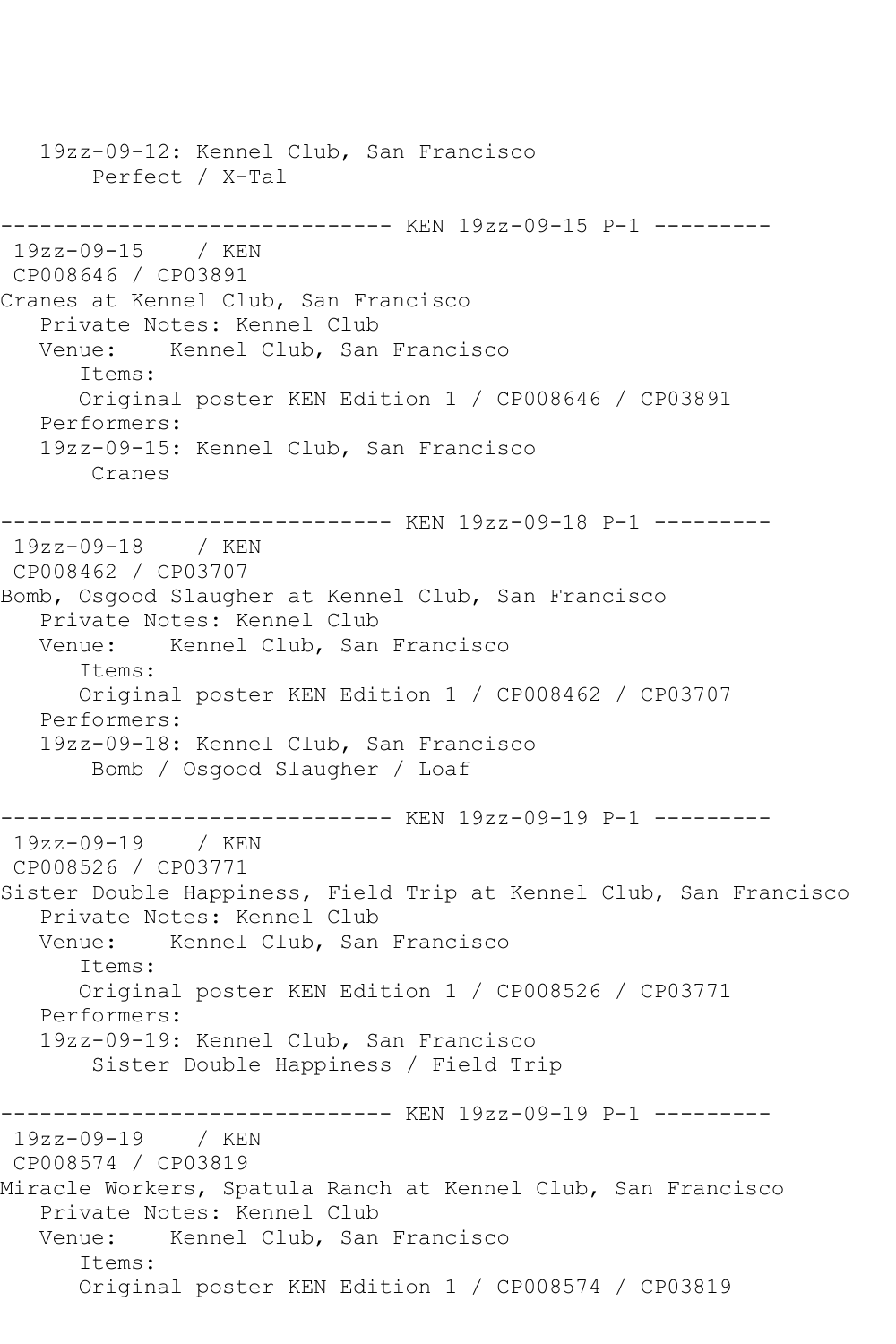Performers: 19zz-09-19: Kennel Club, San Francisco Miracle Workers / Spatula Ranch / Mach Turtle ------------------------------ KEN 19zz-09-21 P-1 --------- 19zz-09-21 / KEN CP008517 / CP03762 Superchunk, Trunk at Kennel Club, San Francisco Private Notes: Kennel Club Venue: Kennel Club, San Francisco Items: Original poster KEN Edition 1 / CP008517 / CP03762 Performers: 19zz-09-21: Kennel Club, San Francisco Superchunk / Trunk / Corduroy ------------------------------ KEN 19zz-09-26 P-1 --------- 19zz-09-26 / KEN CP008635 / CP03880 Dinosaur Jr., Fluid at Kennel Club, San Francisco Private Notes: Kennel Club Venue: Kennel Club, San Francisco Items: Original poster KEN Edition 1 / CP008635 / CP03880 Performers: 19zz-09-26: Kennel Club, San Francisco Dinosaur Jr. / Fluid ------------------------------ KEN 19zz-09-27 P-1 --------- 19zz-09-27 / KEN CP008589 / CP03834 Victims Family, Wool at Kennel Club, San Francisco Private Notes: Kennel Club<br>Venue: Kennel Club, San Kennel Club, San Francisco Items: Original poster KEN Edition 1 / CP008589 / CP03834 Performers: 19zz-09-27: Kennel Club, San Francisco Victims Family / Wool / Alice Donut ------------------------------ KEN 19zz-09-27 P-1 --------- 19zz-09-27 / KEN CP008535 / CP03780 Sheep On Drugs at Kennel Club, San Francisco Private Notes: Kennel Club Venue: Kennel Club, San Francisco Items: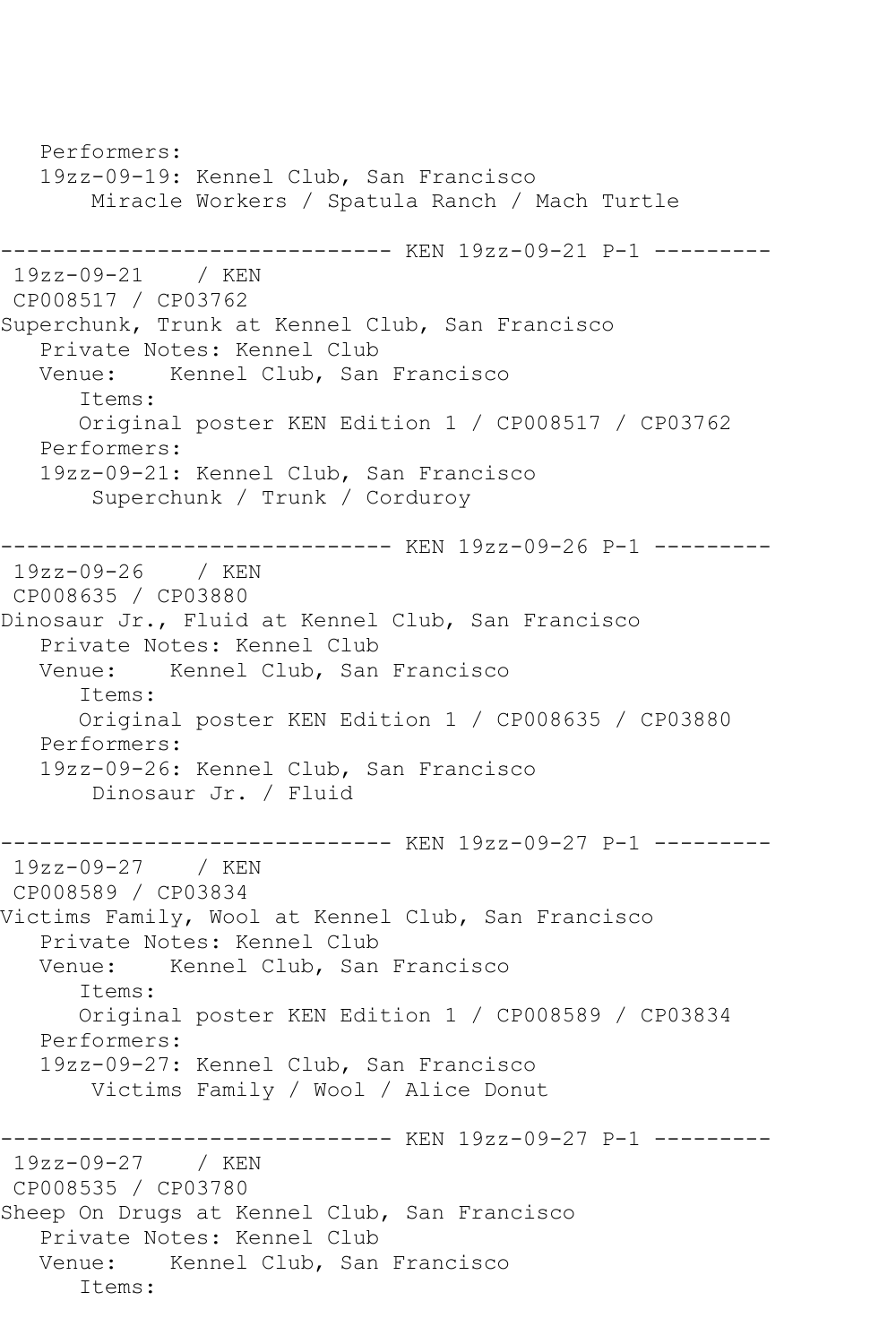Original poster KEN Edition 1 / CP008535 / CP03780 Performers: 19zz-09-27: Kennel Club, San Francisco Sheep On Drugs ------------------------------ KEN 19zz-10-02 P-1 --------- 19zz-10-02 / KEN CP008506 / CP03751 Thinking Fellers Union Local 282, Nimrods at Kennel Club, San Francisco Private Notes: Kennel Club Venue: Kennel Club, San Francisco Items: Original poster KEN Edition 1 / CP008506 / CP03751 Performers: 19zz-10-02: Kennel Club, San Francisco Thinking Fellers Union Local 282 / Nimrods / Ox Bow ------------------------------ KEN 19zz-10-03 P-1 --------- 19zz-10-03 / KEN CP008470 / CP03715 Average White Band, Polyester Optional at Kennel Club, San Francisco Private Notes: Kennel Club<br>Venue: Kennel Club, San Kennel Club, San Francisco Items: Original poster KEN Edition 1 / CP008470 / CP03715 Performers: 19zz-10-03: Kennel Club, San Francisco Average White Band / Polyester Optional / Smoking Section / Enrique ------------------------------ KEN 19zz-10-05 P-1 --------- 19zz-10-05 / KEN CP008538 / CP03783 Seaweed, Samiam at Kennel Club, San Francisco Private Notes: Kennel Club<br>Venue: Kennel Club, San Kennel Club, San Francisco Items: Original poster KEN Edition 1 / CP008538 / CP03783 Performers: 19zz-10-05: Kennel Club, San Francisco Seaweed / Samiam / Alien Boys ------------------------------ KEN 19zz-10-08 P-1 --------- 19zz-10-08 / KEN CP008624 / CP03869 Flaming Lips, Grifters at Kennel Club, San Francisco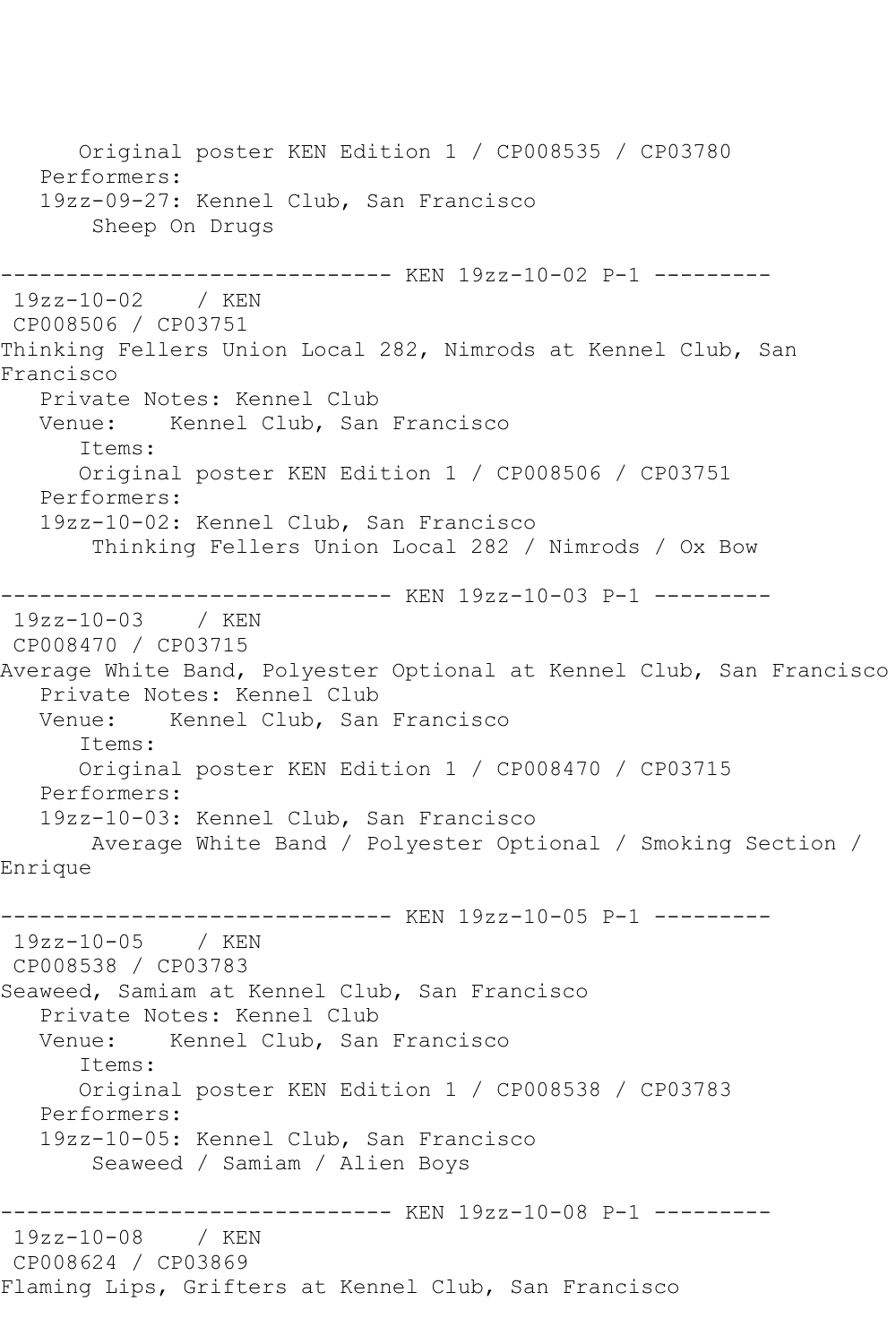Private Notes: Kennel Club Venue: Kennel Club, San Francisco Items: Original poster KEN Edition 1 / CP008624 / CP03869 Performers: 19zz-10-08: Kennel Club, San Francisco Flaming Lips / Grifters ------------------------------ KEN 19zz-10-09 P-1 --------- 19zz-10-09 / KEN CP008573 / CP03818 Mofessionals, New Dealers at Kennel Club, San Francisco Private Notes: Kennel Club Venue: Kennel Club, San Francisco Items: Original poster KEN Edition 1 / CP008573 / CP03818 Performers: 19zz-10-09: Kennel Club, San Francisco Mofessionals / New Dealers / Authority ------------------------------ KEN 19zz-10-09 P-1 --------- 19zz-10-09 / KEN CP008622 / CP03867 Fluid, Steel Pole Bathtub at Kennel Club, San Francisco Private Notes: Kennel Club Venue: Kennel Club, San Francisco Items: Original poster KEN Edition 1 / CP008622 / CP03867 Performers: 19zz-10-09: Kennel Club, San Francisco Fluid / Steel Pole Bathtub / Hole ------------------------------ KEN 19zz-10-11 P-1 --------- 19zz-10-11 / KEN CP008539 / CP03784 Sea Hags, House of Wheels at Kennel Club, San Francisco Private Notes: Kennel Club Venue: Kennel Club, San Francisco Items: Original poster KEN Edition 1 / CP008539 / CP03784 Performers: 19zz-10-11: Kennel Club, San Francisco Sea Hags / House of Wheels ------------------------------ KEN 19zz-10-15 P-1 --------- 19zz-10-15 / KEN CP008615 / CP03860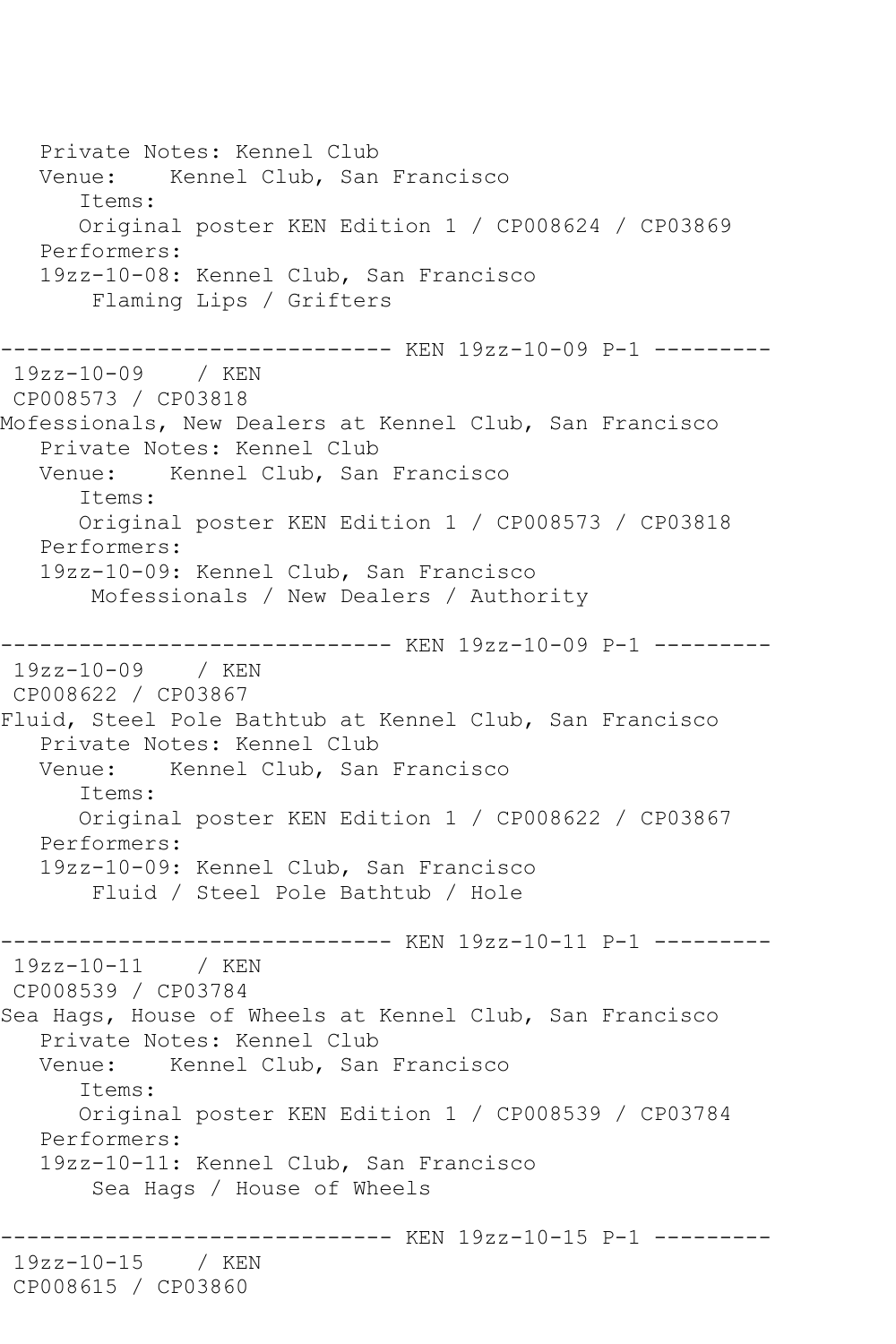Galaxie 500, Swell at Kennel Club, San Francisco Private Notes: Kennel Club Venue: Kennel Club, San Francisco Items: Original poster KEN Edition 1 / CP008615 / CP03860 Performers: 19zz-10-15: Kennel Club, San Francisco Galaxie 500 / Swell ------------------------------ KEN 19zz-10-16 P-1 --------- 19zz-10-16 / KEN CP008527 / CP03772 Sister Double Happiness at Kennel Club, San Francisco Private Notes: Kennel Club Venue: Kennel Club, San Francisco Items: Original poster KEN Edition 1 / CP008527 / CP03772 Performers: 19zz-10-16: Kennel Club, San Francisco Sister Double Happiness ------------------------------ KEN 19zz-10-18 P-1 --------- 19zz-10-18 / KEN CP008500 / CP03745 T.S.O.L., Zeros at Kennel Club, San Francisco Private Notes: Kennel Club<br>Venue: Kennel Club, San Kennel Club, San Francisco Items: Original poster KEN Edition 1 / CP008500 / CP03745 Performers: 19zz-10-18: Kennel Club, San Francisco T.S.O.L. / Zeros / Rain On Fire / Chainsaw Kittens / Overwhelming ----------- KEN 19zz-10-19 P-1 ---------19zz-10-19 / KEN CP008512 / CP03757 Tall Dwarfs, Bats at Kennel Club, San Francisco Private Notes: Kennel Club Venue: Kennel Club, San Francisco Items: Original poster KEN Edition 1 / CP008512 / CP03757 Performers: 19zz-10-19: 19zz-10-26: Kennel Club, San Francisco Tall Dwarfs / Bats / Barbara Manning / SF Seals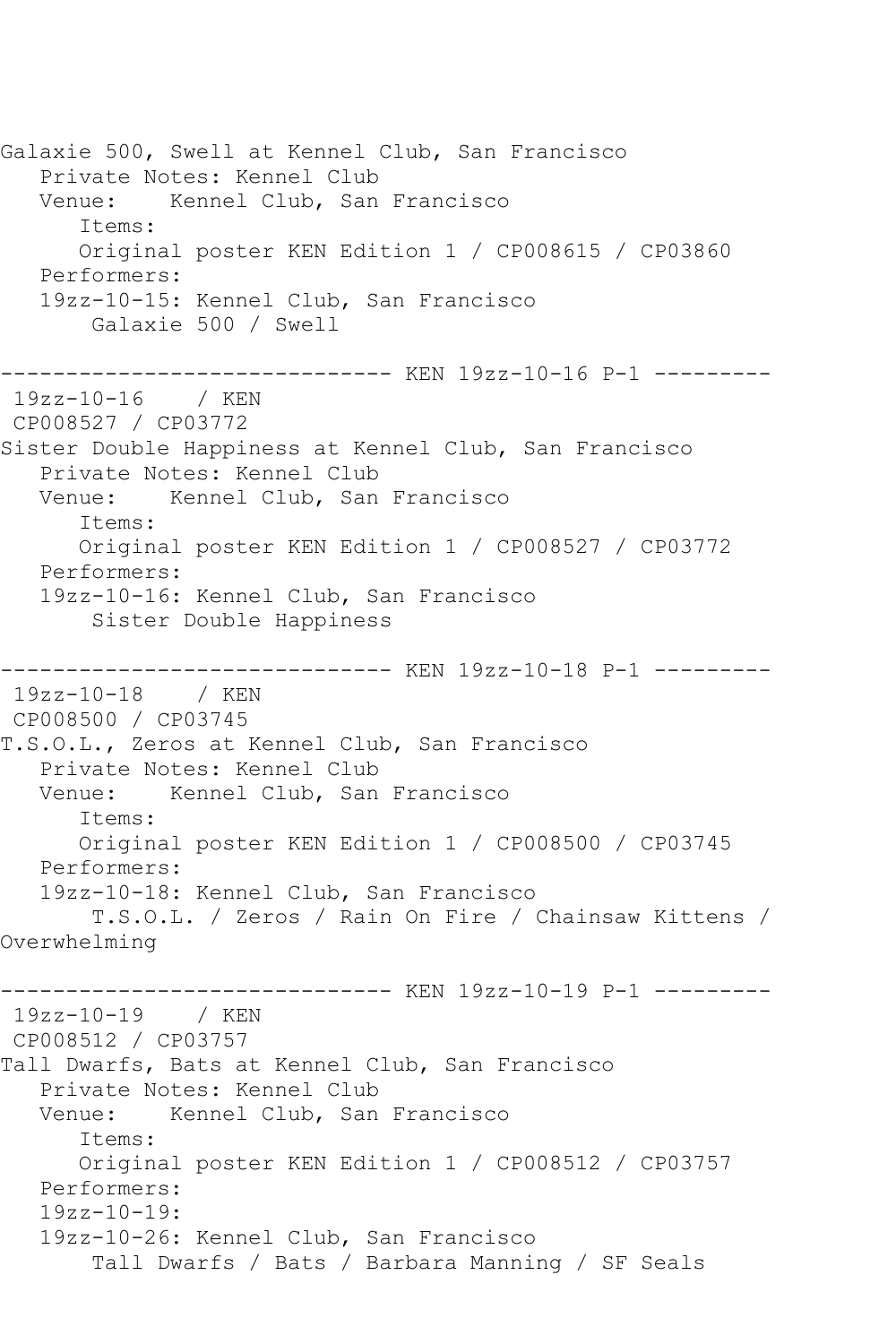------------------------------ KEN 19zz-10-20 P-1 --------- 19zz-10-20 / KEN CP008456 / CP03701 Babes In Toyland, Gallon Drunk at Kennel Club, San Francisco Private Notes: Kennel Club Venue: Kennel Club, San Francisco Items: Original poster KEN Edition 1 / CP008456 / CP03701 Performers: 19zz-10-20: Kennel Club, San Francisco Babes In Toyland / Gallon Drunk / Therapy ------------------------------ KEN 19zz-10-21 P-1 --------- 19zz-10-21 / KEN CP008471 / CP03716 Alice Donut, Les Thugs at Kennel Club, San Francisco Private Notes: Kennel Club Venue: Kennel Club, San Francisco Items: Original poster KEN Edition 1 / CP008471 / CP03716 Performers: 19zz-10-21: Kennel Club, San Francisco Alice Donut / Les Thugs / Jonestown ------------------------------ KEN 19zz-10-22 P-1 --------- 19zz-10-22 / KEN CP008597 / CP03842 King Missle, Moris Tepper at Kennel Club, San Francisco Private Notes: Kennel Club Venue: Kennel Club, San Francisco Items: Original poster KEN Edition 1 / CP008597 / CP03842 Performers: 19zz-10-22: Kennel Club, San Francisco King Missle / Moris Tepper ------------------------------ KEN 19zz-10-23 P-1 --------- 19zz-10-23 / KEN CP008498 / CP03743 24-7 Spyz, Led Zeppelin at Kennel Club, San Francisco Private Notes: Kennel Club Venue: Kennel Club, San Francisco Items: Original poster KEN Edition 1 / CP008498 / CP03743 Performers: 19zz-10-23: Kennel Club, San Francisco 24-7 Spyz / Led Zeppelin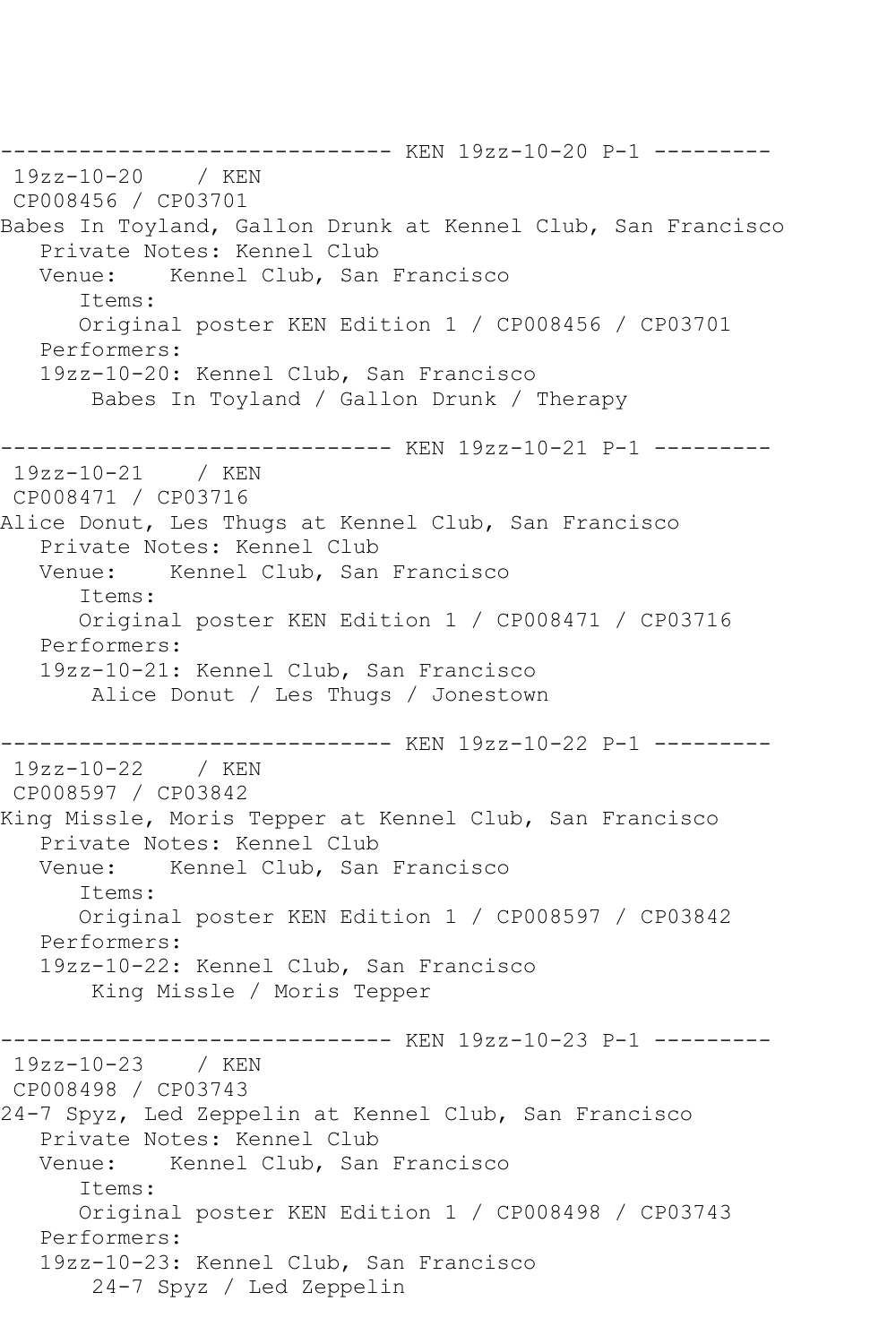------------------------------ KEN 19zz-10-24 P-1 --------- 19zz-10-24 / KEN CP008546 / CP03791 Pulnoc, Papa Wheelie at Kennel Club, San Francisco Private Notes: Kennel Club Venue: Kennel Club, San Francisco Items: Original poster KEN Edition 1 / CP008546 / CP03791 Performers: 19zz-10-24: Kennel Club, San Francisco Pulnoc / Papa Wheelie ------------------------------ KEN 19zz-10-25 P-1 --------- 19zz-10-25 / KEN CP008619 / CP03864 Funky Dance Show, Fungo Mungo at Kennel Club, San Francisco Private Notes: Kennel Club<br>Venue: Kennel Club, San Kennel Club, San Francisco Items: Original poster KEN Edition 1 / CP008619 / CP03864 Performers: 19zz-10-25: Kennel Club, San Francisco Funky Dance Show / Fungo Mungo ------------------------------ KEN 19zz-10-25 P-1 --------- 19zz-10-25 / KEN CP008600 / CP03845 Jesus Lizard, Cop Shoot Cop at Kennel Club, San Francisco Private Notes: Kennel Club<br>Venue: Kennel Club, San Kennel Club, San Francisco Items: Original poster KEN Edition 1 / CP008600 / CP03845 Performers: 19zz-10-25: Kennel Club, San Francisco Jesus Lizard / Cop Shoot Cop ------------ KEN 19zz-10-29 P-1 ----------19zz-10-29 / KEN CP008577 / CP03822 MCM at Kennel Club, San Francisco Private Notes: Kennel Club Venue: Kennel Club, San Francisco Items: Original poster KEN Edition 1 / CP008577 / CP03822 Performers: 19zz-10-29: Kennel Club, San Francisco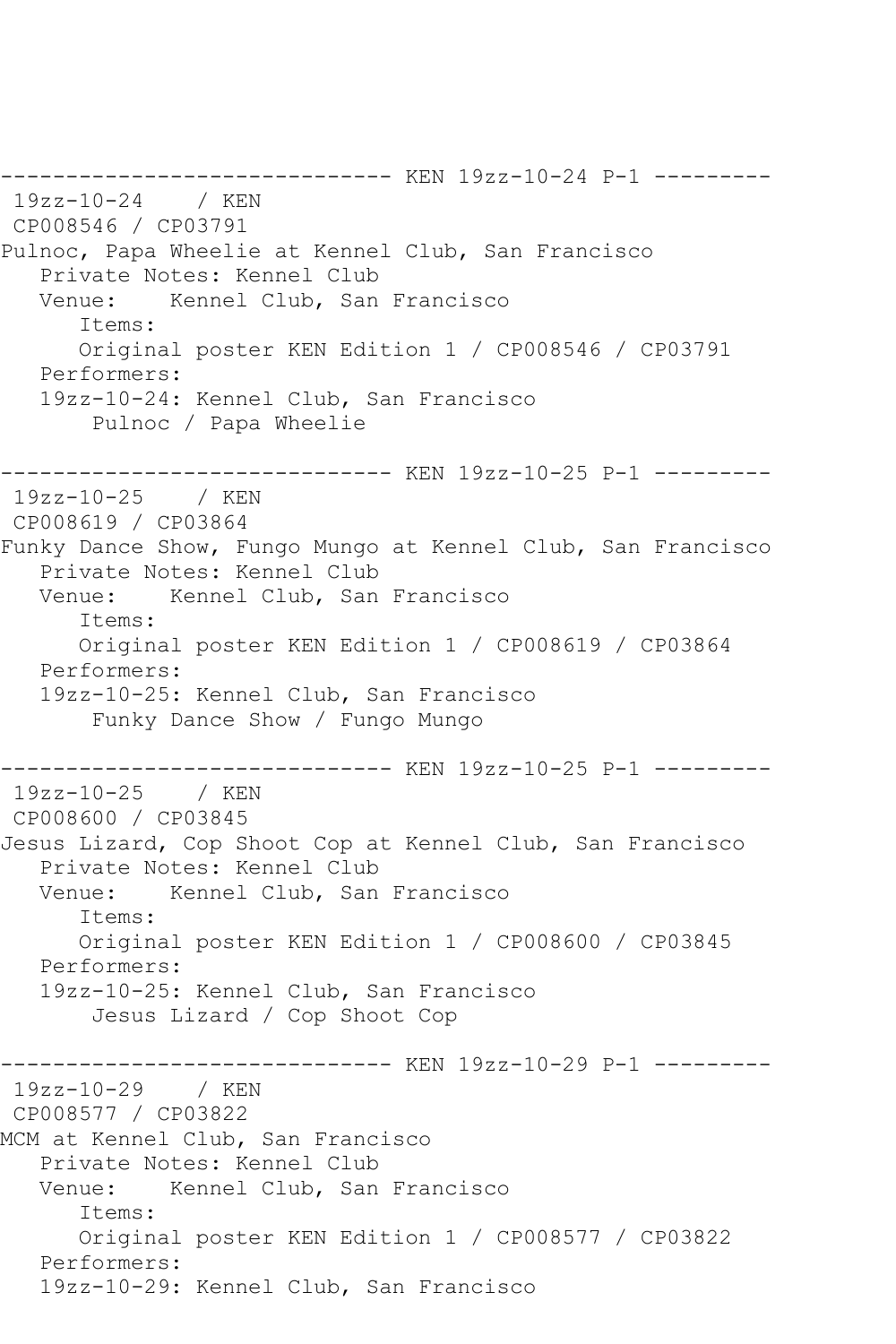MCM

------------------------------ KEN 19zz-10-30 P-1 --------- 19zz-10-30 / KEN CP008466 / CP03711 Belam Rovers, Roger Manning at Kennel Club, San Francisco Private Notes: Kennel Club Venue: Kennel Club, San Francisco Items: Original poster KEN Edition 1 / CP008466 / CP03711 Performers: 19zz-10-30: Kennel Club, San Francisco Belam Rovers / Roger Manning / Sugar Ditch ------------------------------ KEN 19zz-10-31 P-1 --------- 19zz-10-31 / KEN CP008578 / CP03823 Halloween Party, MCM at Kennel Club, San Francisco Private Notes: Kennel Club Venue: Kennel Club, San Francisco Items: Original poster KEN Edition 1 / CP008578 / CP03823 Performers: 19zz-10-31: Kennel Club, San Francisco Halloween Party / MCM / Haunted Garage ------------------------------ KEN 19zz-11-01 P-1 --------- 19zz-11-01 / KEN CP008461 / CP03706 Bomb, Sharkbait at Kennel Club, San Francisco Private Notes: Kennel Club Venue: Kennel Club, San Francisco Items: Original poster KEN Edition 1 / CP008461 / CP03706 Performers: 19zz-11-01: Kennel Club, San Francisco Bomb / Sharkbait / Loaf ------------------------------ KEN 19zz-11-03 P-1 --------- 19zz-11-03 / KEN CP008479 / CP03724 Yo La Tengo, Chris Knox at Kennel Club, San Francisco Private Notes: Kennel Club Venue: Kennel Club, San Francisco Items: Original poster KEN Edition 1 / CP008479 / CP03724 Performers: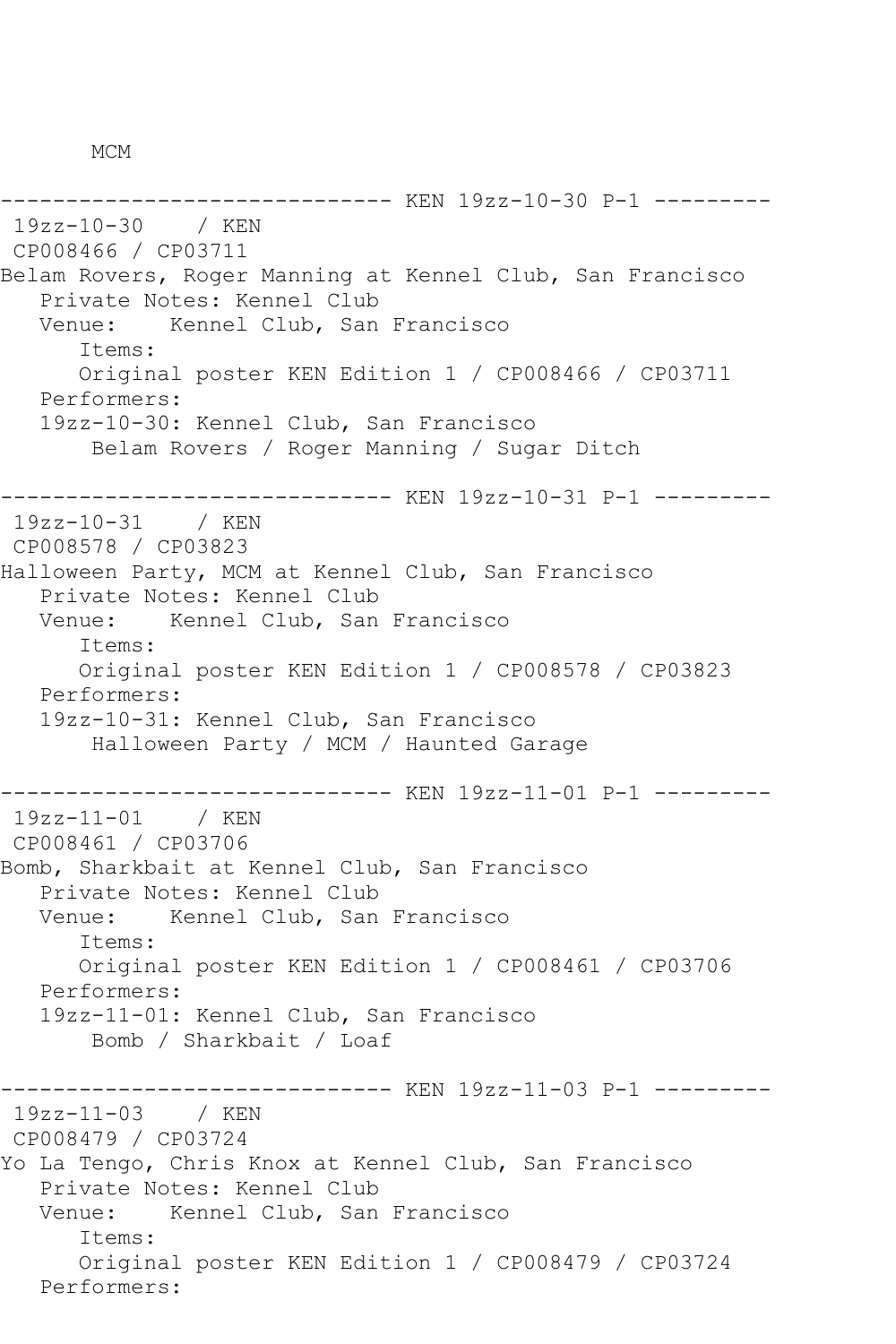19zz-11-03: Kennel Club, San Francisco Yo La Tengo / Chris Knox ------------------------------ KEN 19zz-11-04 P-1 --------- 19zz-11-04 / KEN CP008579 / CP03824 MC 900 Foot Jesus at Kennel Club, San Francisco Private Notes: Kennel Club Venue: Kennel Club, San Francisco Items: Original poster KEN Edition 1 / CP008579 / CP03824 Performers: 19zz-11-04: Kennel Club, San Francisco MC 900 Foot Jesus ------------------------------ KEN 19zz-11-05 P-1 --------- 19zz-11-05 / KEN CP008553 / CP03798 Ocean Blue at Kennel Club, San Francisco Private Notes: Kennel Club Venue: Kennel Club, San Francisco Items: Original poster KEN Edition 1 / CP008553 / CP03798 Performers: 19zz-11-05: Kennel Club, San Francisco Ocean Blue ------------------------------ KEN 19zz-11-08 P-1 --------- 19zz-11-08 / KEN CP008583 / CP03828 Melvins, Claw Hammer at Kennel Club, San Francisco Private Notes: Kennel Club Venue: Kennel Club, San Francisco Items: Original poster KEN Edition 1 / CP008583 / CP03828 Performers: 19zz-11-08: Kennel Club, San Francisco Melvins / Claw Hammer / Neurosis ------------------------------ KEN 19zz-11-11 P-1 --------- 19zz-11-11 / KEN CP014015 / MAH139 Jesus Lizard at Kennel Club, San Francisco Venue: Kennel Club, San Francisco Items: Original poster KEN Edition 1 / CP014015 / MAH139 Performers: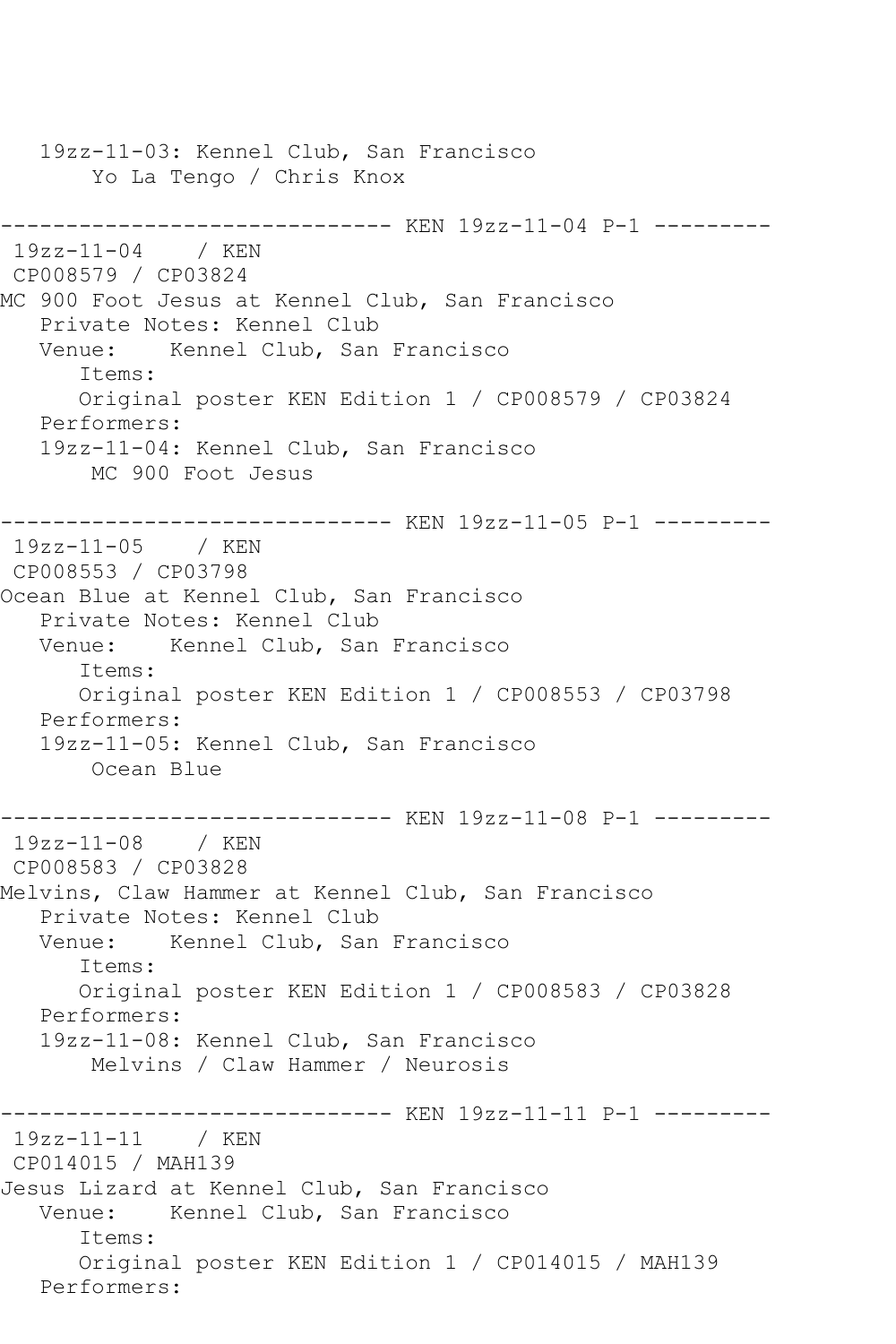19zz-11-11: Kennel Club, San Francisco Jesus Lizard ------------------------------ KEN 19zz-11-12 P-1 --------- 19zz-11-12 / KEN CP008581 / CP03826 Mekons, Josef Brinckman at Kennel Club, San Francisco Private Notes: Kennel Club Venue: Kennel Club, San Francisco Items: Original poster KEN Edition 1 / CP008581 / CP03826 Performers: 19zz-11-12: Kennel Club, San Francisco Mekons / Josef Brinckman ------------------------------ KEN 19zz-11-15 P-1 --------- 19zz-11-15 / KEN CP008460 / CP03705 Boredoms, Caroliner Rainbow at Kennel Club, San Francisco Private Notes: Kennel Club Venue: Kennel Club, San Francisco Items: Original poster KEN Edition 1 / CP008460 / CP03705 Performers: 19zz-11-15: Kennel Club, San Francisco Boredoms / Caroliner Rainbow ------------------------------ KEN 19zz-11-18 P-1 --------- 19zz-11-18 / KEN CP008484 / CP03729 Flaming Lips, MCM at Kennel Club, San Francisco Private Notes: Kennel Club Venue: Kennel Club, San Francisco Items: Original poster KEN Edition 1 / CP008484 / CP03729 Performers: 19zz-11-18: Kennel Club, San Francisco Flaming Lips / MCM / Monster / Bomb / Medicine / Exhibit A / Extra Large ------------------------------ KEN 19zz-11-27 P-1 --------- 19zz-11-27 / KEN CP008580 / CP03825 Laughing Hyenas, Babyland Swirlhappy at Kennel Club, San Francisco Private Notes: Kennel Club Venue: Kennel Club, San Francisco Items: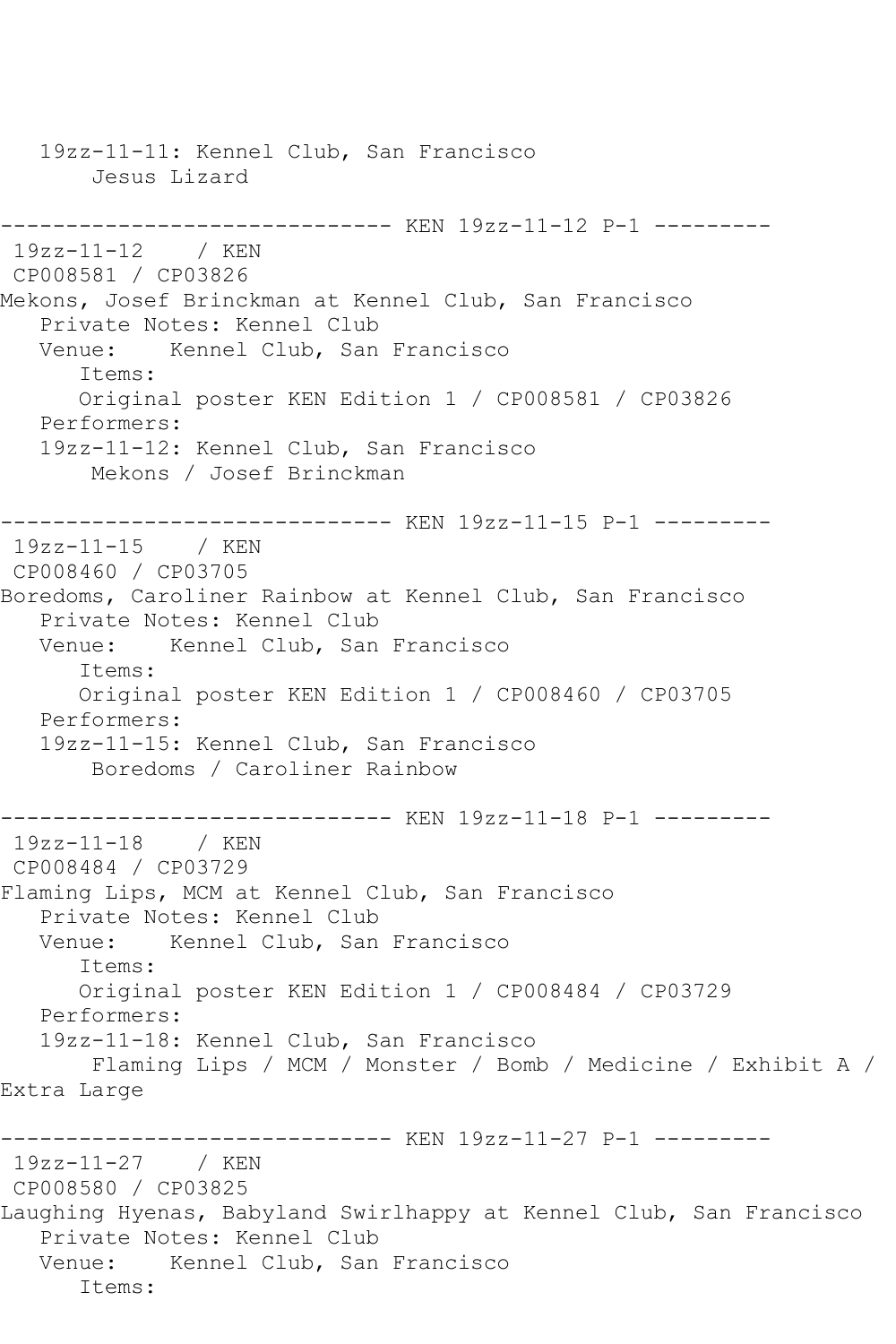Original poster KEN Edition 1 / CP008580 / CP03825 Performers: 19zz-11-27: Kennel Club, San Francisco Laughing Hyenas / Babyland Swirlhappy / D.O.A. / Itch ------------------------------ KEN 19zz-11-28 P-1 --------- 19zz-11-28 / KEN CP008640 / CP03885 Das Damen, Dough Boys at Kennel Club, San Francisco Private Notes: Kennel Club<br>Venue: Kennel Club, San Kennel Club, San Francisco Items: Original poster KEN Edition 1 / CP008640 / CP03885 Performers: 19zz-11-28: Kennel Club, San Francisco Das Damen / Dough Boys ------------------------------ KEN 19zz-12-03 P-1 --------- 19zz-12-03 / KEN CP008441 / CP03686 Genitorturers, Life of Agony at Kennel Club, San Francisco Private Notes: Kennel Club Venue: Kennel Club, San Francisco Items: Original poster KEN Edition 1 / CP008441 / CP03686 Performers: 19zz-12-03: Kennel Club, San Francisco Genitorturers / Life of Agony ------------------------------ KEN 19zz-12-05 P-1 --------- 19zz-12-05 / KEN CP008626 / CP03871 Firehose, Smokin' Rhythm Prawns at Kennel Club, San Francisco Private Notes: Kennel Club Venue: Kennel Club, San Francisco Items: Original poster KEN Edition 1 / CP008626 / CP03871 Performers: 19zz-12-05: Kennel Club, San Francisco Firehose / Smokin' Rhythm Prawns ------------------------------ KEN 19zz-12-10 P-1 --------- 19zz-12-10 / KEN CP008575 / CP03820 No Means No, Carmaig Deforest at Kennel Club, San Francisco Private Notes: Kennel Club Venue: Kennel Club, San Francisco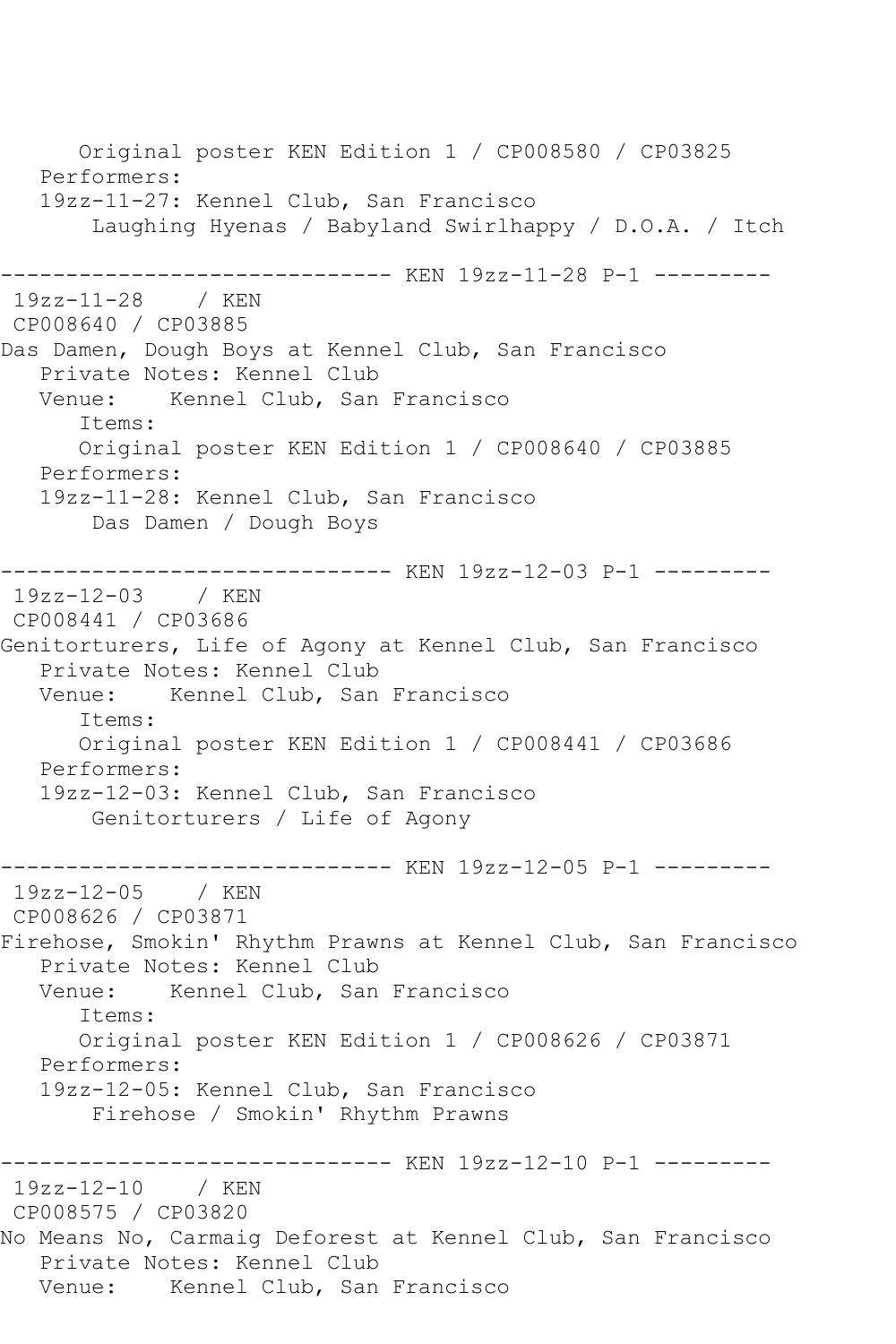Items: Original poster KEN Edition 1 / CP008575 / CP03820 Performers: 19zz-12-10: Kennel Club, San Francisco No Means No / Carmaig Deforest ------------------------------ KEN 19zz-12-12 P-1 --------- 19zz-12-12 / KEN CP008465 / CP03710 Eugene Chadbourne, Eskimo at Kennel Club, San Francisco Private Notes: Kennel Club Venue: Kennel Club, San Francisco Items: Original poster KEN Edition 1 / CP008465 / CP03710 Performers: 19zz-12-12: Kennel Club, San Francisco Eugene Chadbourne / Eskimo ------------------------------ KEN 19zz-12-13 P-1 --------- 19zz-12-13 / KEN CP008582 / CP03827 Mekons, Wanna Be Texan at Kennel Club, San Francisco Private Notes: Kennel Club Venue: Kennel Club, San Francisco Items: Original poster KEN Edition 1 / CP008582 / CP03827 Performers: 19zz-12-13: Kennel Club, San Francisco Mekons / Wanna Be Texan ------------------------------ KEN 19zz-12-16 P-1 --------- 19zz-12-16 / KEN CP008596 / CP03841 Meat Puppets, Donner Party at Kennel Club, San Francisco Private Notes: Kennel Club Venue: Kennel Club, San Francisco Items: Original poster KEN Edition 1 / CP008596 / CP03841 Performers: 19zz-12-16: Kennel Club, San Francisco Meat Puppets / Donner Party ------------------------------ KEN 19zz-12-17 P-1 --------- 19zz-12-17 / KEN CP008516 / CP03761 Christmas Extraganza Super Diamond, Richard Mcghee at Kennel Club, San Francisco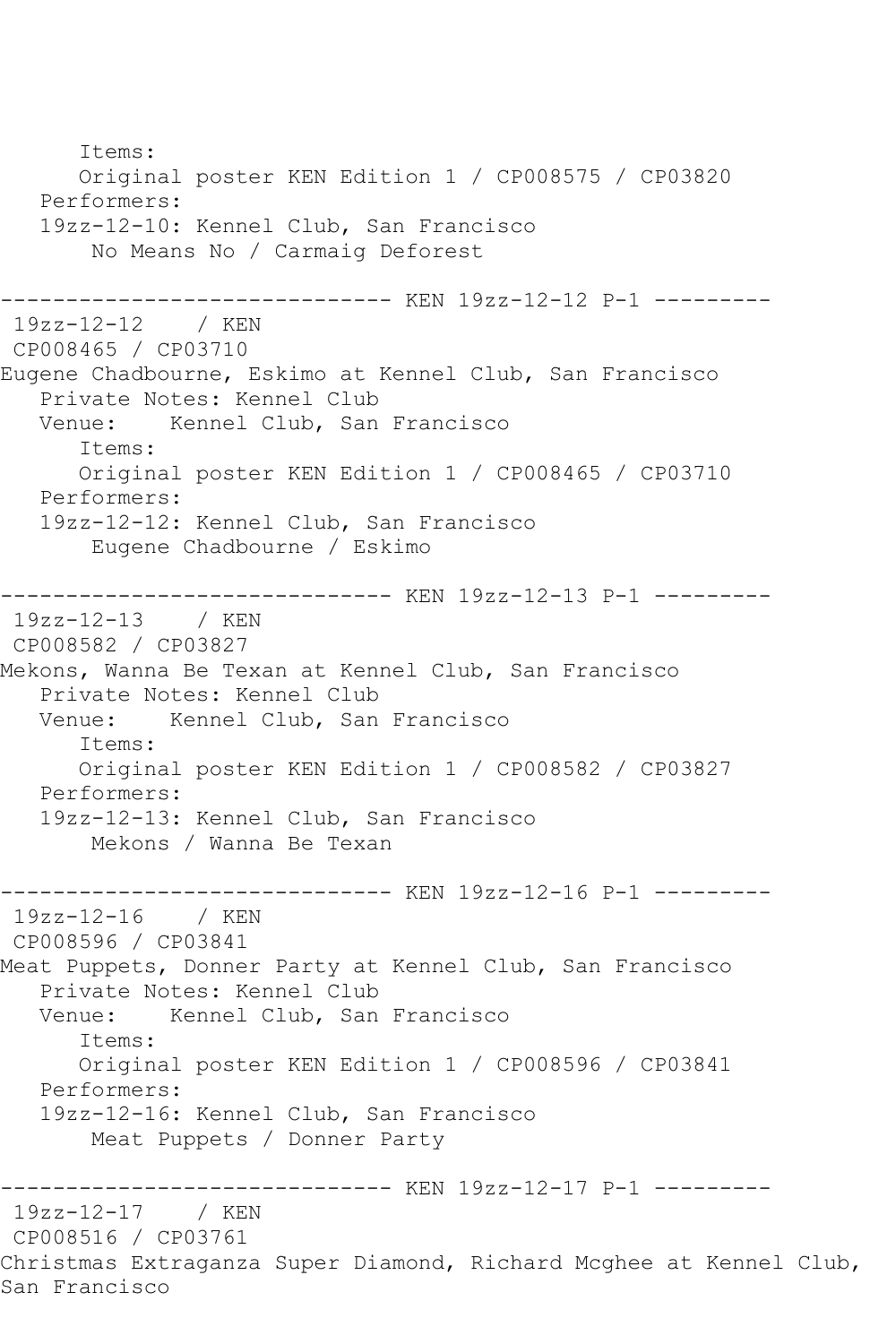Private Notes: Kennel Club Venue: Kennel Club, San Francisco Items: Original poster KEN Edition 1 / CP008516 / CP03761 Performers: 19zz-12-17: Kennel Club, San Francisco Christmas Extraganza Super Diamond / Richard Mcghee / Super Diamond / Richard Mcghee ------------------------------ KEN 19zz-12-19 P-1 --------- 19zz-12-19 / KEN CP008525 / CP03770 Sister Double Happiness, Miss Gina at Kennel Club, San Francisco Private Notes: Kennel Club Venue: Kennel Club, San Francisco Items: Original poster KEN Edition 1 / CP008525 / CP03770 Performers: 19zz-12-19: Kennel Club, San Francisco Sister Double Happiness / Miss Gina / Little Arlis Tyner / Mice! ------------------------------ KEN 19zz-12-19 P-1 --------- 19zz-12-19 / KEN CP008621 / CP03866 Flipper, Sonic Brain Jam at Kennel Club, San Francisco Private Notes: Kennel Club Venue: Kennel Club, San Francisco Items: Original poster KEN Edition 1 / CP008621 / CP03866 Performers: 19zz-12-19: Kennel Club, San Francisco Flipper / Sonic Brain Jam ----------- KEN 19zz-12-20 P-1 ---------19zz-12-20 / KEN CP008570 / CP03815 Mofessionals, Crucial at Kennel Club, San Francisco Private Notes: Kennel Club<br>Venue: Kennel Club, San Kennel Club, San Francisco Items: Original poster KEN Edition 1 / CP008570 / CP03815 Performers: 19zz-12-20: Kennel Club, San Francisco Mofessionals / Crucial / Funk Bible / DBC ------------------------------ KEN 19zz-12-20 P-1 ---------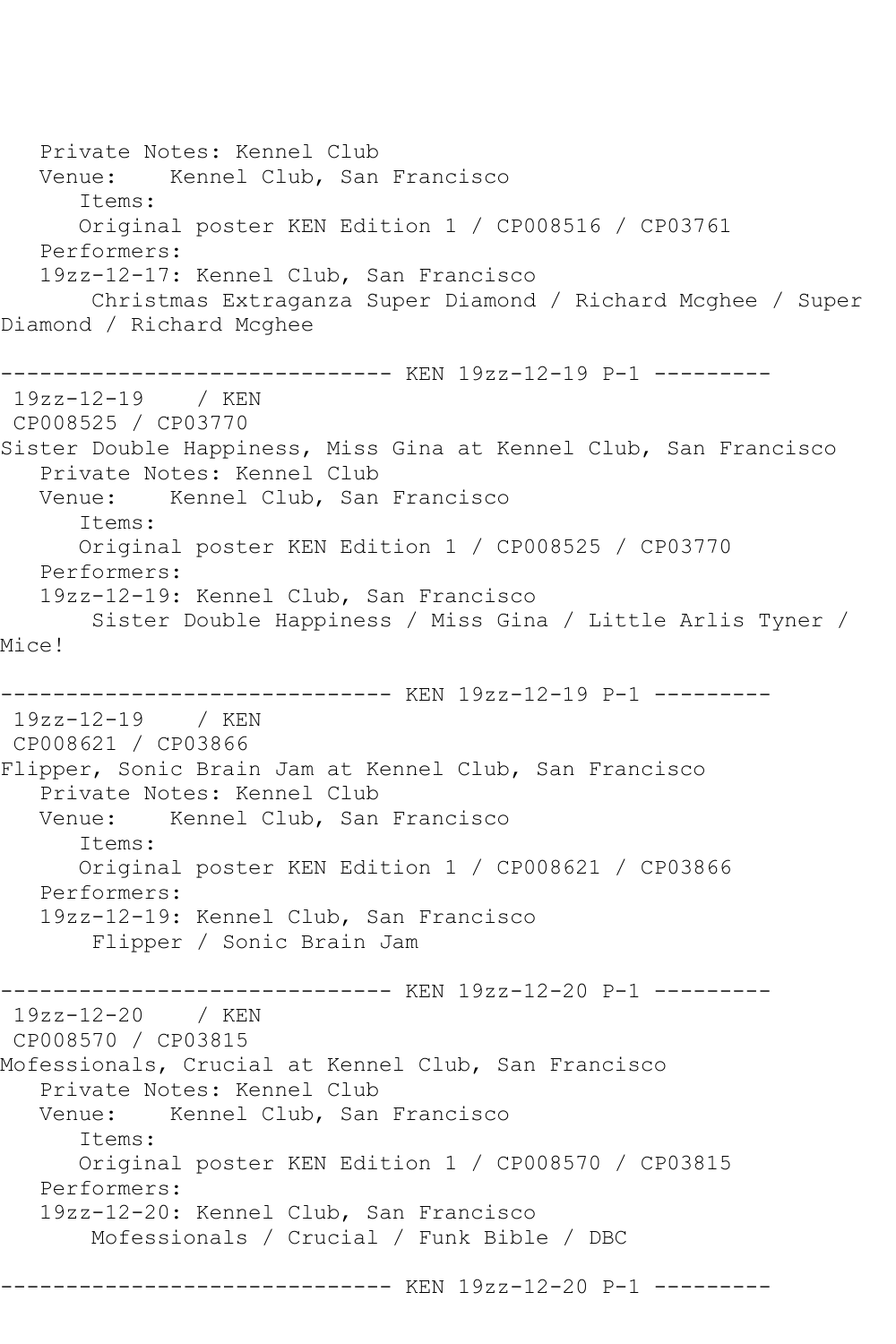19zz-12-20 / KEN CP008497 / CP03742 Richard Kern, Thinking Fellers Union Local 282 at Kennel Club, San Francisco Private Notes: Kennel Club Venue: Kennel Club, San Francisco Items: Original poster KEN Edition 1 / CP008497 / CP03742 Performers: 19zz-12-20: Kennel Club, San Francisco Richard Kern / Thinking Fellers Union Local 282 / Maximillian's Motorcycle Club ------------------------------ KEN 19zz-12-31 P-1 --------- 19zz-12-31 / KEN CP008435 / CP03680 Mo'fessionals, Mad Cafe at Kennel Club, San Francisco Private Notes: Kennel Club<br>Venue: Kennel Club. San Kennel Club, San Francisco Items: Original poster KEN Edition 1 / CP008435 / CP03680 Performers: 19zz-12-31: Kennel Club, San Francisco Mo'fessionals / Mad Cafe / Alphabet Soup ------------------------------ KEN 19zz-12-31 P-1 --------- 19zz-12-31 / KEN CP008431 / CP03676 DJ Doug Wendt, Midnight Dread Sound System at Kennel Club, San Francisco Private Notes: Kennel Club Venue: Kennel Club, San Francisco Items: Original poster KEN Edition 1 / CP008431 / CP03676 Performers: 19zz-12-31: Kennel Club, San Francisco DJ Doug Wendt / Midnight Dread Sound System / Sound System / Ceedo / Sengalese Dance Company / Headlights ------------------------------ 2004-12-18 H --------- 2004-12-18 / CP008579 Set of Kennel Club Handbills (217 cards still being priced) Notes: Kennel Club, 628 Divisadero, San Francisco Run of 217 cards stillbeing priced {!P CP008619 "Funky Dance Show at the Kennel Club"}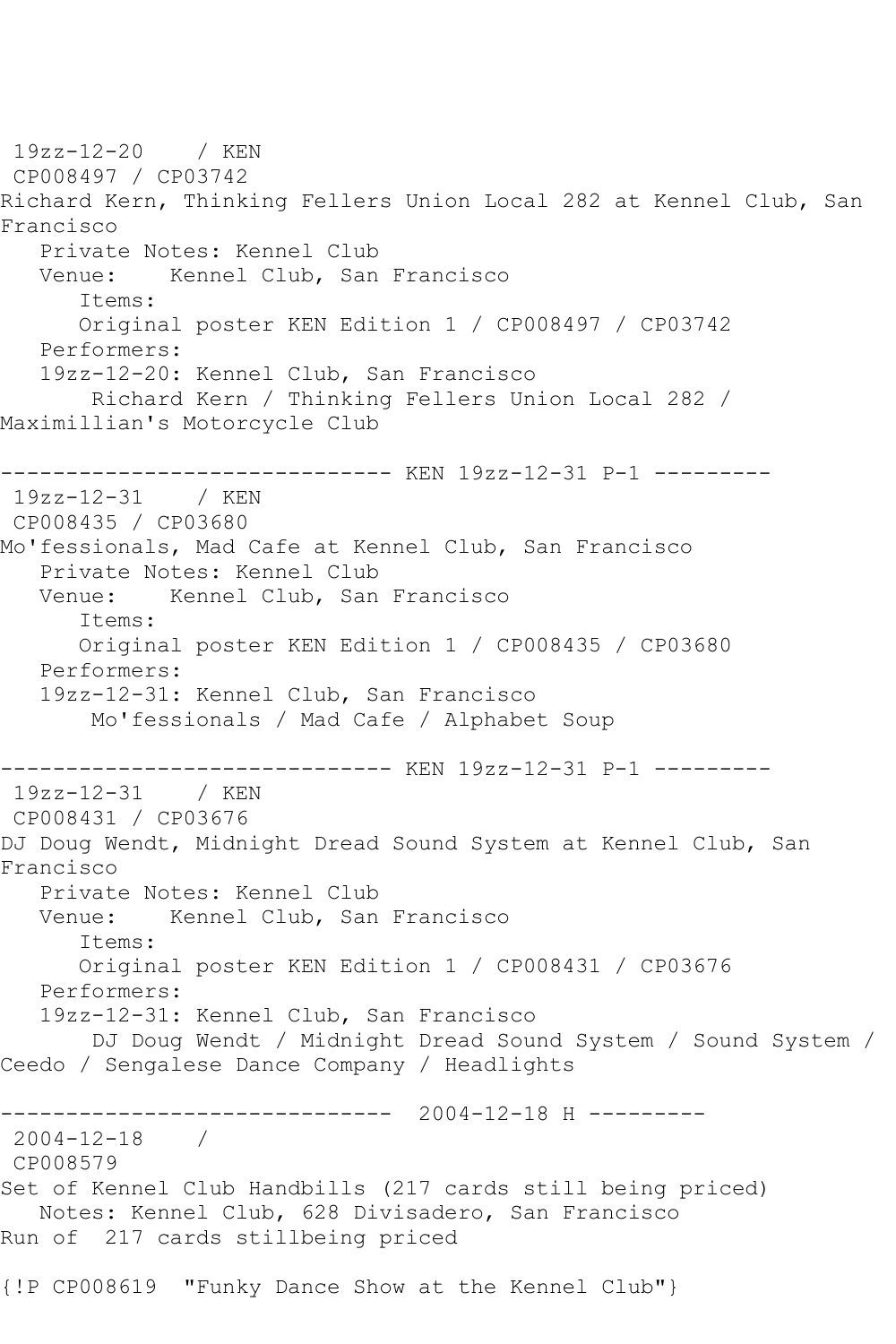```
[Text for the right side of the screen]
Kennel Club, San Francisco
San Francisco's notorious punk nightclub, the Kennel Club was the
punk dance hangout in the late 1980s and early 1990s. This set of 
217 cards showcases a multitude of groups. Rare and hard to find. A 
complete inventory of this collection is available for your 
scrutiny. Contact Michael Erlewine at info@ClassicPosters.com with 
questions of for more details.
   Venue: Kennel Club, San Francisco
      Items:
      Handbill / CP008579
   Performers:
   2004-12-18: Kennel Club, San Francisco
------------------------------ KEN zzzz-03-14 P ---------
zzzz-03-14 / KEN 
CP022613 / CP022613
Ruin at Kennel Club [Philadelphia, PA]
   Venue: Kennel Club
      Items:
      Original poster KEN / CP022613 / CP022613 (8-1/2 x 11)
   Performers:
   zzzz-03-14: Kennel Club
       Ruin
------------------------------ KEN zzzz-04-04 P ---------
zzzz-04-04 / KEN
CP022603 / CP022603
Stranger to Stranger ( Golden Dawn at Kennel Club - Philadelphia, PA
   Venue: Kennel Club
      Items:
      Original poster KEN / CP022603 / CP022603 (8-1/2 x 11)
   Performers:
   zzzz-04-04: Kennel Club
       Stranger to Stranger
------------------------------ KEN zzzz-11-01 P ---------
zzzz-11-01 / KEN 
CP022620 / CP022620
Ruin at Kennel Club - Philadelphia, PA
   Venue: Kennel Club
      Items:
      Original poster KEN / CP022620 / CP022620 (8-1/2 x 11)
   Performers:
   zzzz-11-01: Kennel Club
```